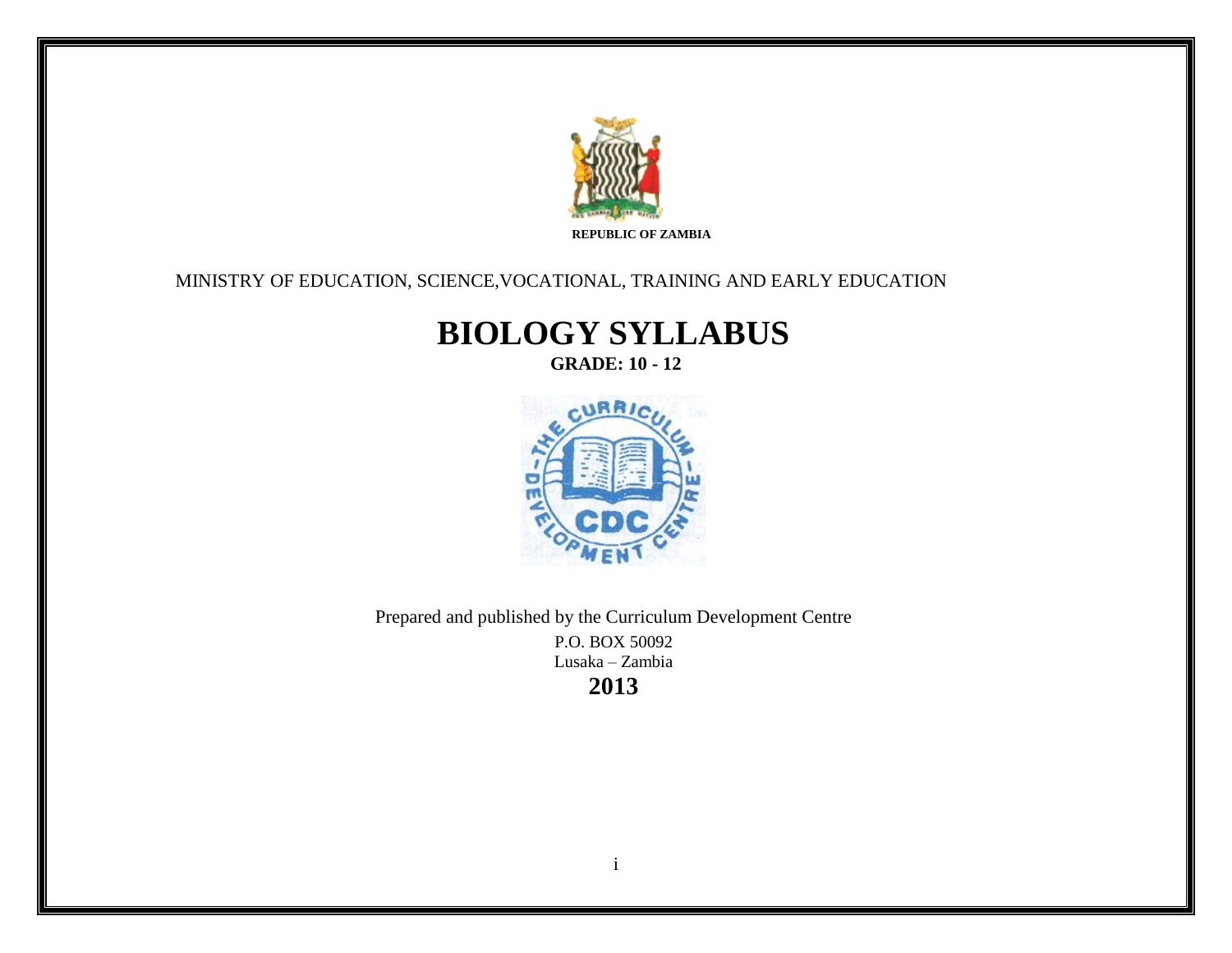© Curriculum Development Centre, 2013.

All rights reserved. No part of this publication may be reproduced, stored in a retrieval system, or transmitted by electronic, mechanical, photocopying, recording, or other means, without the prior written permission of the Curriculum Development Centre.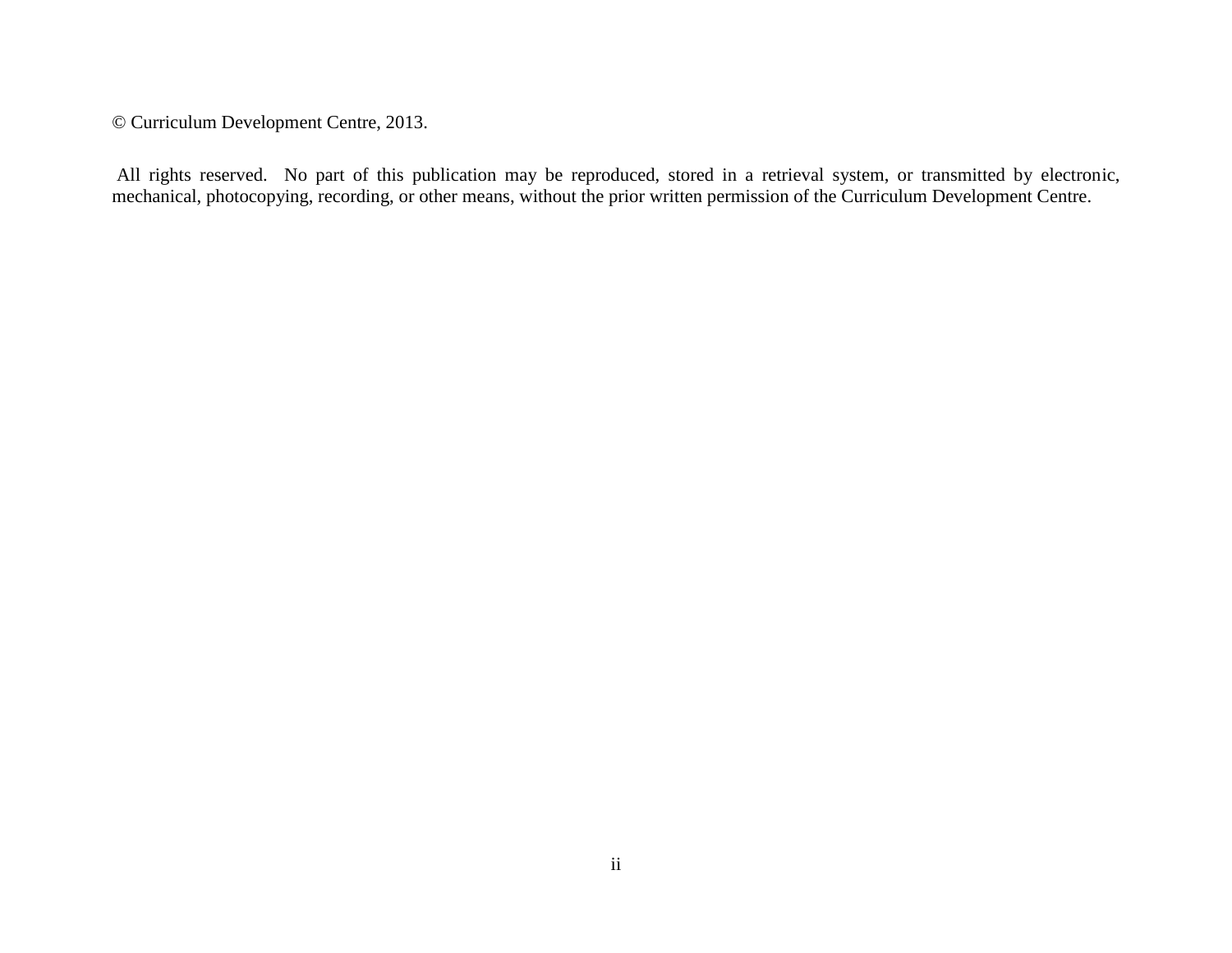### **Contents**

#### **Page**

### **GRADE 10**

| 6   |
|-----|
|     |
| -8  |
| 10  |
| 11  |
| -12 |
| -13 |
| 14  |

## **GRADE 11**.

| 15 |
|----|
| 16 |
| 18 |
| 21 |
| 23 |
| 24 |
| 26 |
| 27 |
| 28 |
| 30 |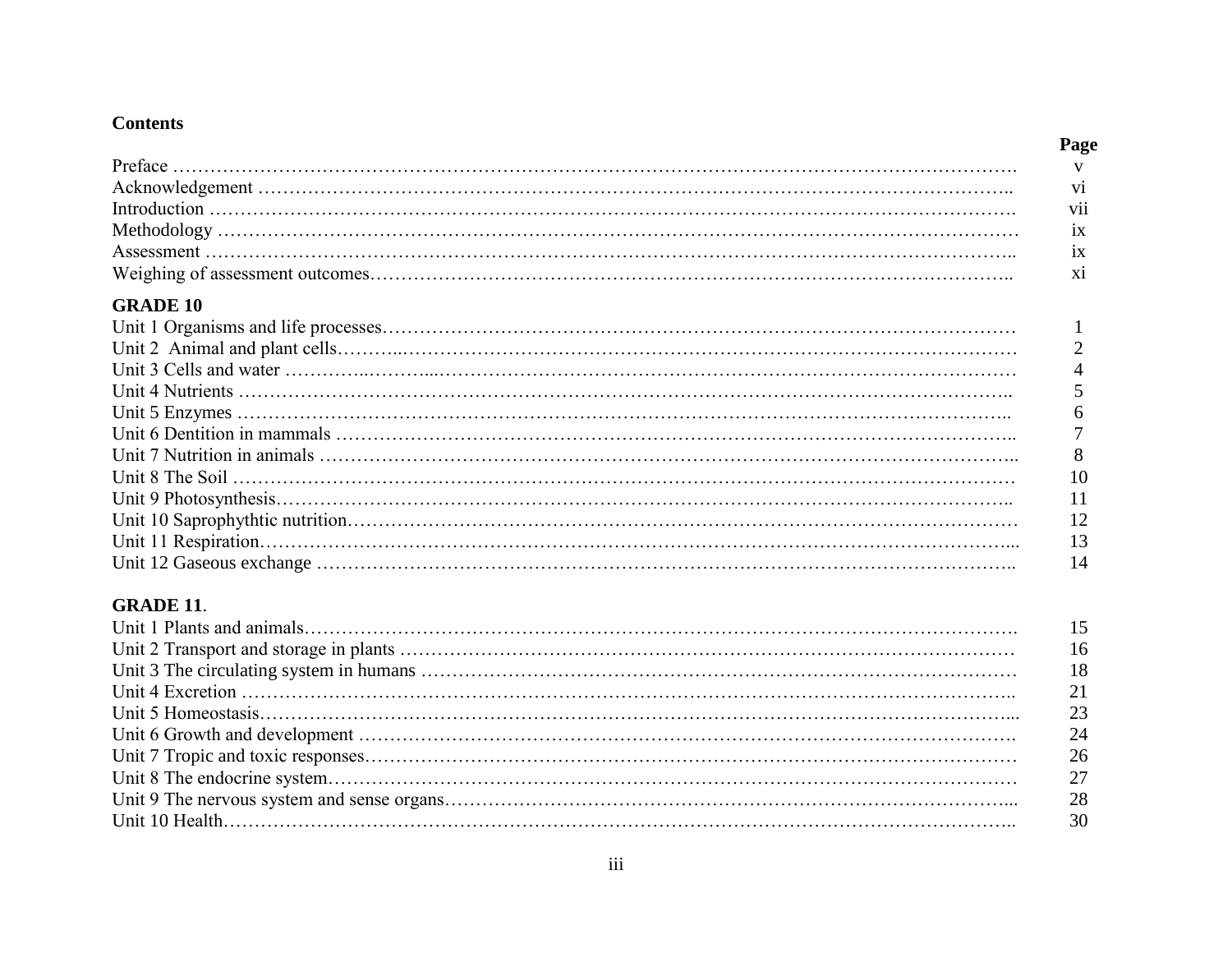| 34 |
|----|
| 36 |
| 38 |
| 40 |
| 40 |
| 43 |
|    |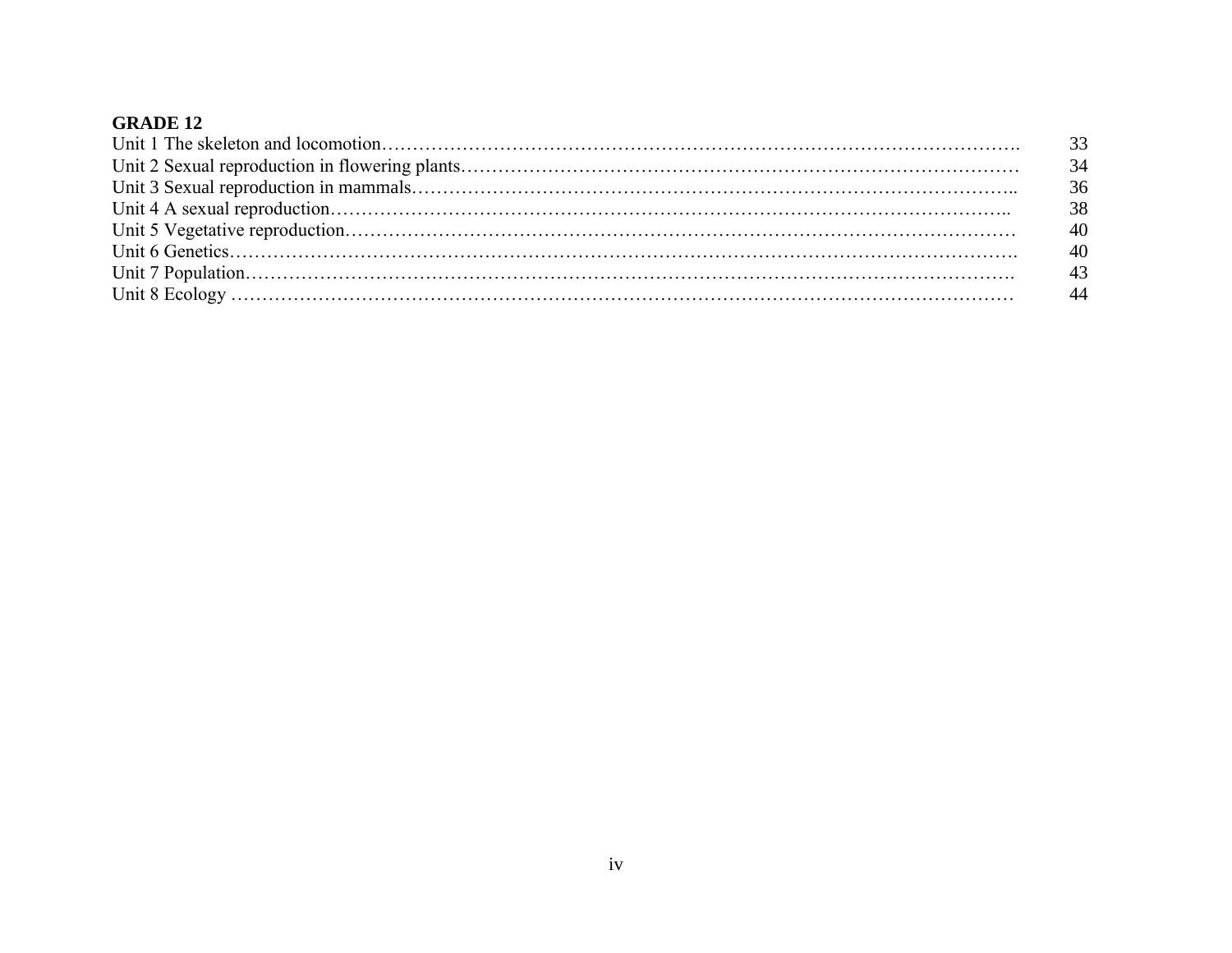# **VISION**

Quality, life-long education for all which is accessible, inclusive and relevant to individual, national and global needs and value systems.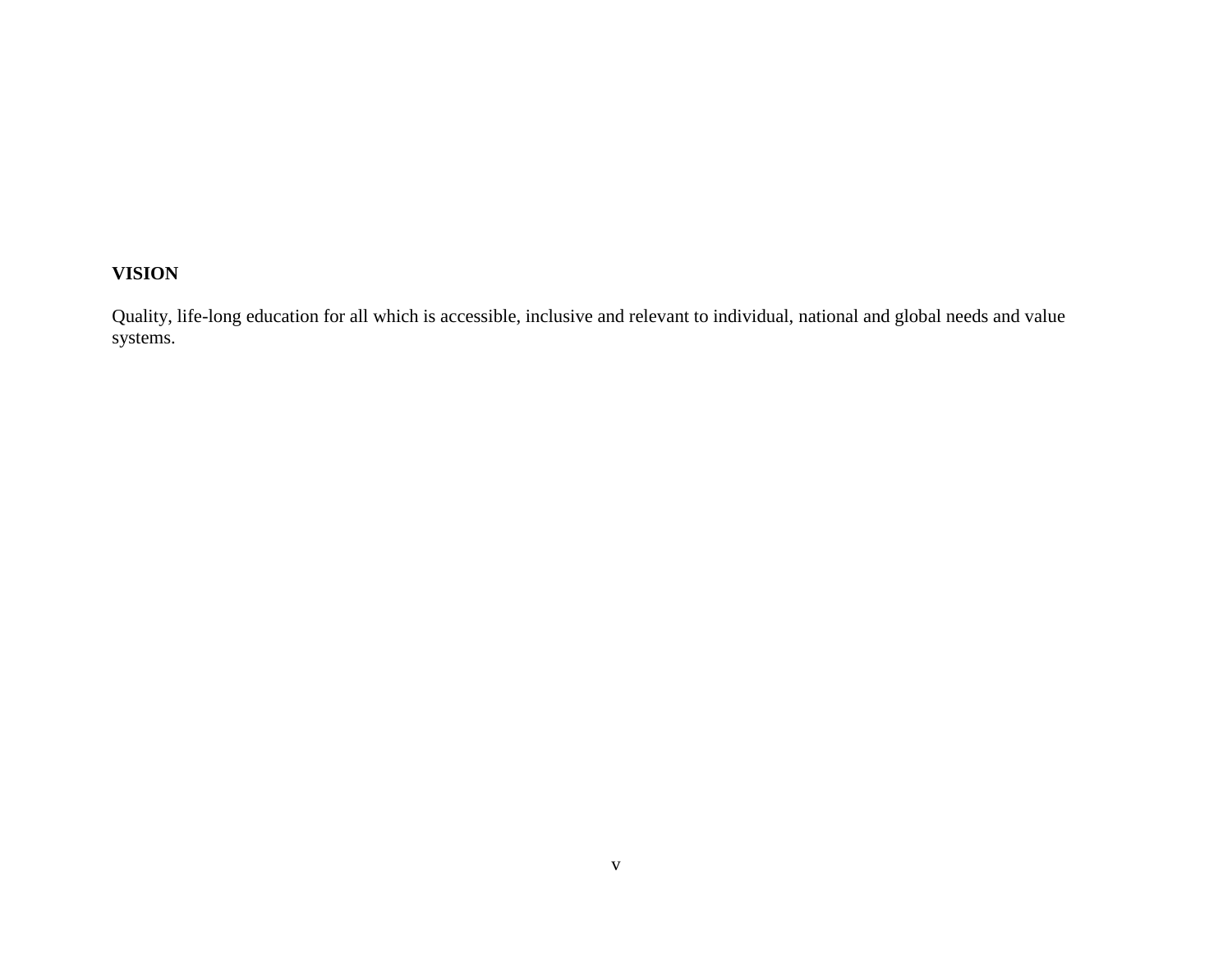#### **PREFACE**

The syllabus was produced as a result of the Curriculum review process carried out by the Ministry of Education, Science, Vocational Training and Early Education under the auspices of the Curriculum Development Centre (CDC). The curriculum reform process started way back in 1999 when the Ministry of Education commissioned five (5) curriculum studies which were conducted by the University of Zambia. These studies were followed by a review of the lower and middle basic and primary teacher education curriculum. In 2005 the upper basic education National survey was conducted and information from learners, parents, teachers, school managers, educational administrators, tertiary institutions traditional leader's civic leaders and various stakeholders in education was collected to help design a relevant curriculum.

The recommendations provided by various stakeholders during the Upper Basic Education National survey of 2005 and National symposium on curriculum held in June 2009 guided the review process.

The review was necessitated by the need to provide an education system that would not only incorporate latest social, economic, technological and political developments but also equip learners with vital knowledge, skills and values that are necessary to contribute to the attainment of Vision 2030.

The syllabus has been reviewed in line with the Outcome Based Education principles which seek to link education to real life experiences that give learners skills to access, criticize analyse and practically apply knowledge that help them gain life skills. Its competences and general outcomes are the expected outcomes to be attained by the leaners through the acquisition of knowledge, skills, techniques and values which are very important for the total development of the individual and the nation as a whole. Effective implementation of Outcome Based Education requires that the following principles be observed: clarity of focus, Reflective designing, setting high expectations for all learners and appropriate opportunities.

It is my sincere hope that this Outcome Based syllabus will greatly improve the quality of education provided at Grade 8 and 9 as defined and recommended in various policy documents including Educating Our Future`1996 and the `Zambia Education Curriculum Framework `2013.

Chishimba Nkosha Permanent Secretary **MINISTRY OF EDUCATION, SCIENCE, VOCATIONAL, TRAINING AND EARLY EDUCATION.**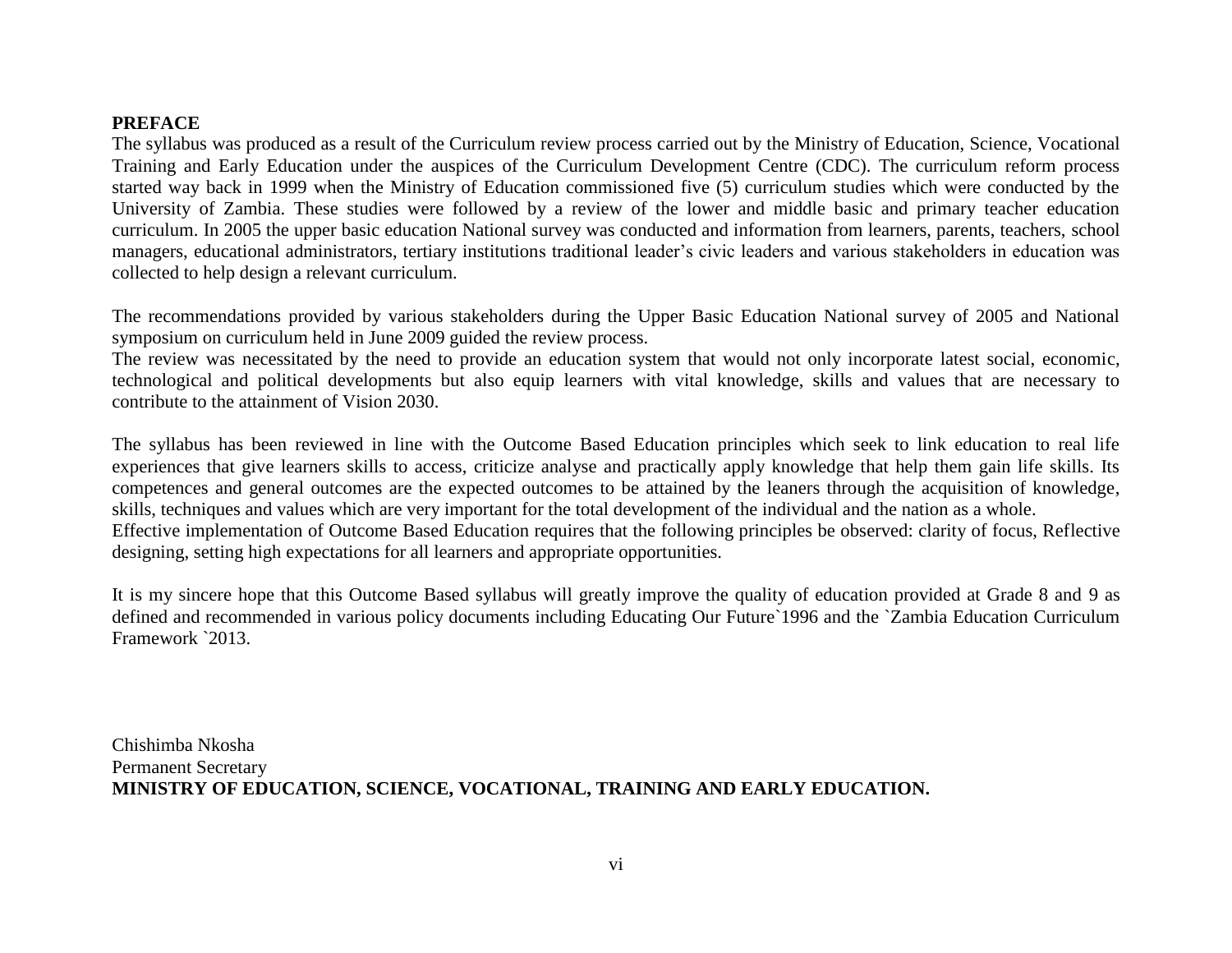#### **Acknowledgements**

The syllabus presented here is a result of broad-based consultation involving several stakeholders within and outside the education system.

Many individuals, institutions and organizations were consulted to gather their views on the existing syllabus and to accord them an opportunity to make suggestions for the new syllabus. The Ministry of Education wishes to express heartfelt gratitude to all those who participated for their valuable contributions, which resulted in the development of this syllabus.

The Curriculum Development Centre worked closely with other sister departments and institutions to create this document. We sincerely thank the Directorate of Teacher Education and Specialized Services, the Directorate of Planning and Information, the Directorate of Human Resource and Administration, the Directorate of Open and Distance Education ,the Examinations Council of Zambia, the University of Zambia, schools and other institutions too numerous to mention, for their steadfast support.

We pay special tribute to co-operating partners especially JICA and UNICEF for rendering financial technical support in the production of the syllabus.

C.N.M Sakala (Mrs.) Director-Standard and Curriculum **MINISTRY OF EDUCATION, SCIENCE, VOCATIONAL TRAINING AND EARLY EDUCATION**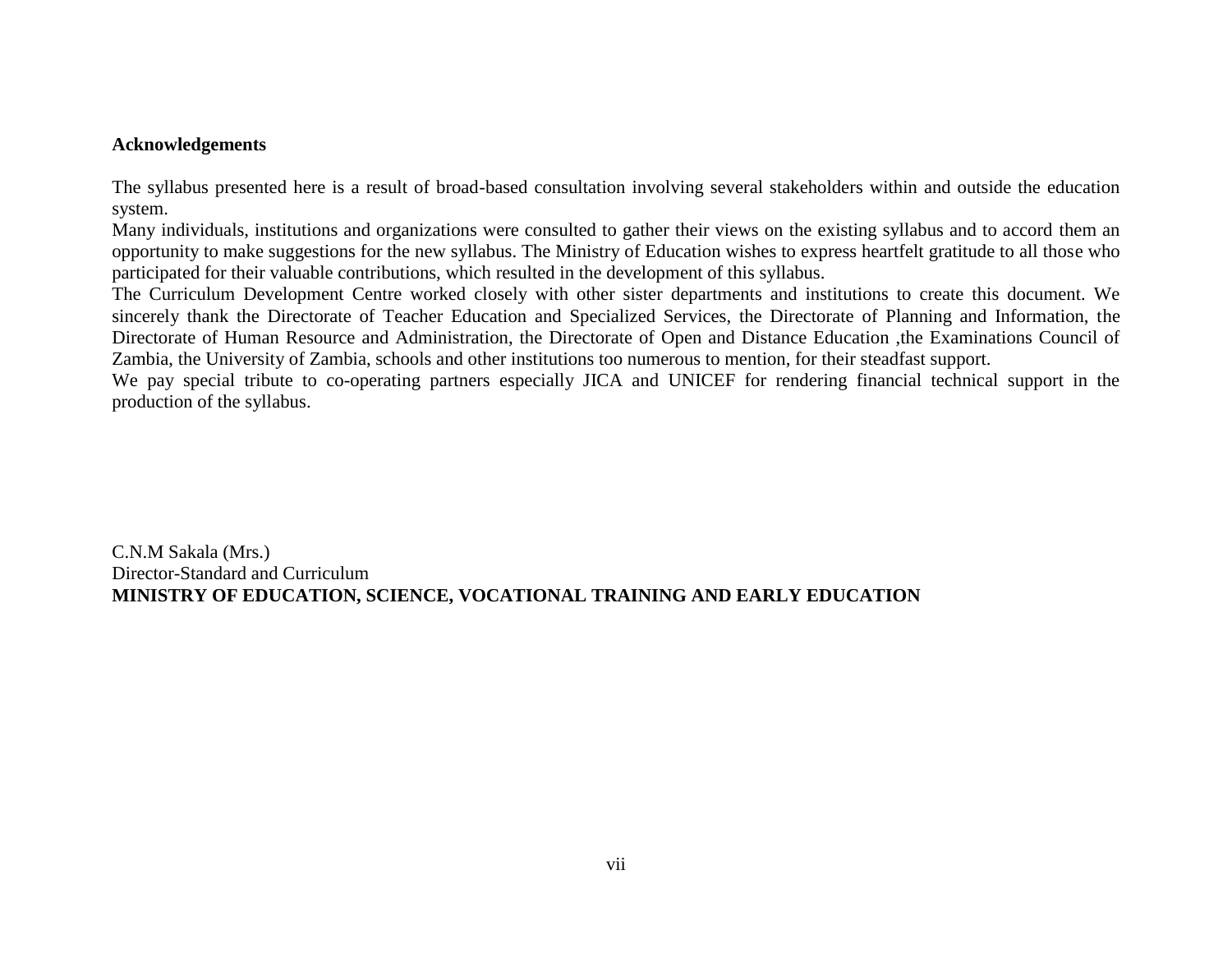#### **Introduction**

This syllabus is designed to have greater emphasis on the understanding and application of scientific concepts and principles. This approach has been adopted in recognition of the need for learners to develop skills that will be of long term value in a changing technological world rather than focusing on large quantities of factual materials which may have only short term relevance.

This syllabus is intended to:

- 1. provide, through well designed studies of experimental and practical biological science, a worthwhile education experience for all learners, whether or not they go on to study Biology beyond this level and, in particular, to enable them to acquire sufficient understanding and knowledge to:
	- become confident citizens in a changing technology world, able to take or develop an informed interest in matters of scientific importance,
	- recognise the usefulness and limitations of the scientific method and to appreciate its applicability in order disciplines and in everyday life,
	- be suitably prepared for studies beyond Ordinary Level in pure sciences, in applied sciences or in science dependent vocational courses.
- 2. stimulate learners to sustain their interest and the appreciation of the Biological Sciences.
- 3. develop abilities and skills that:
	- are relevant to the study and practice of Biological Sciences,
	- are useful in everyday life,
	- encourage efficient and safe practice,
	- encourage effective communication.
- 4. develop attitudes relevant to Biological Sciences such as:
	- concern for accuracy and precision,
	- objectivity,
	- $\bullet$  integrity,
	- safety.
- 5. assist the development of:
	- $\bullet$  the skills of enquiry,
	- $\bullet$  the attitude of:
		- initiative,
		- inventiveness.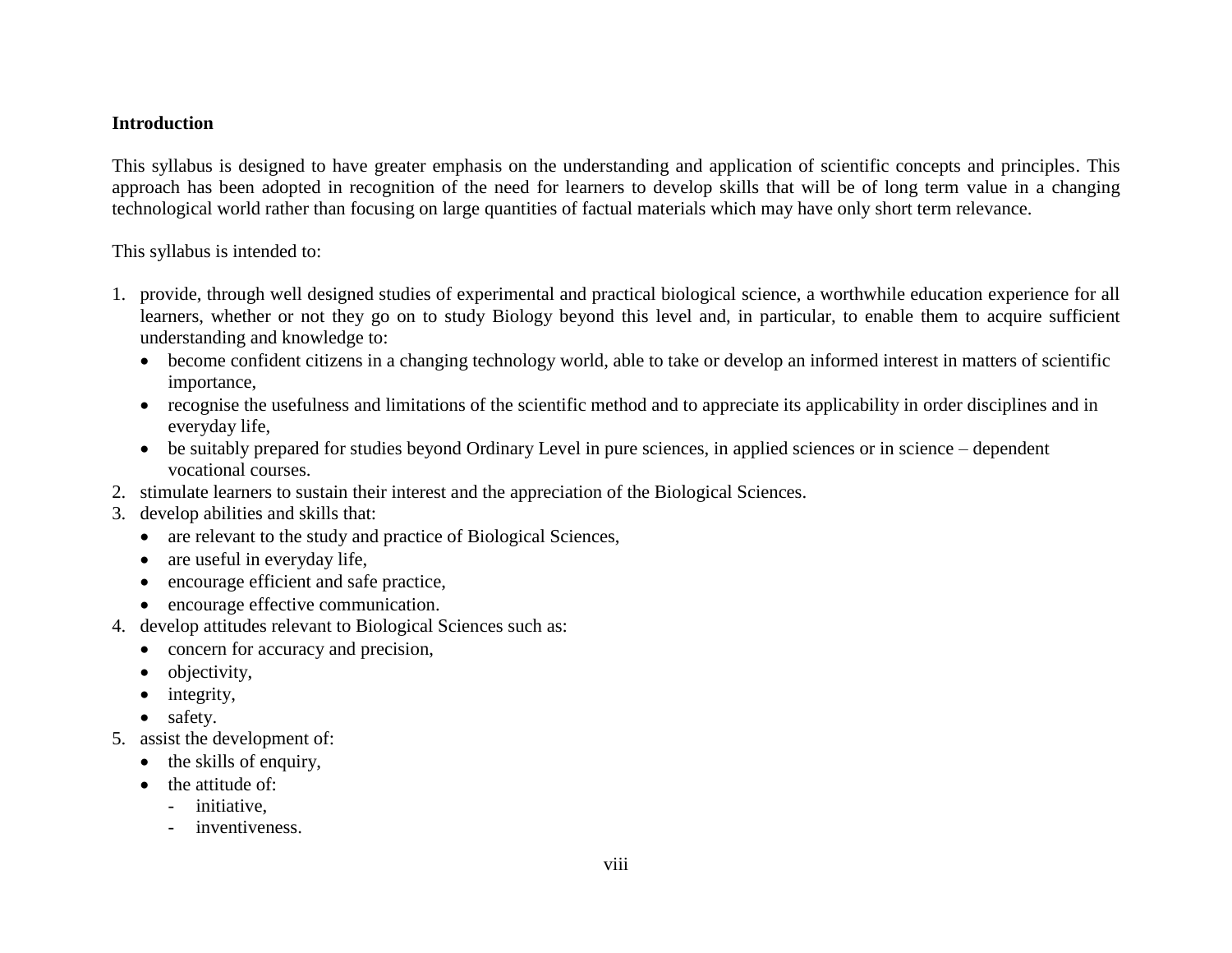- 6. stimulate interest in and care for the local and global environment.
- 7. promote an awareness that:
	- the study and practice of Biological Science is subject to social, economic, technological, ethical and cultural influences and limitations,
	- the applications of Biological Sciences may be both beneficial and detrimental to the individual, the community and the environment, and
	- Biological Sciences transcent national boundaries and that the language of Science, correctly and rigorously applied is universal.

Therefore learners are expected to acquire competences in:

1. Knowledge with understanding

Learners will demonstrate knowledge and understanding in relation to:

- biological phenomena, facts, laws, definitions, concepts and theories,
- biological vocabulary, terminology, conventions (symbols, quantities and units),
- scientific instruments and apparatus used in biology (techniques of operation and safety),
- scientific quantities and their determination, and
- biological and technological applications with their social, economical and environmental implications.
- 2. Handling information and solving problems

Using oral, written, symbolic, graphical and numerical materials learners will:

- locate , select, organise and present information from a variety of sources,
- translate information from one form to another.
- manipulate numerical and other data,
- use information to identify patterns, report trends and draw inferences,
- present reasoned explanations for phenomena, pattern and relationships,
- make predictions and propose hypothesis, and
- solve problems.
- 3. Experimental skills and investigations Learners will:
	- follow a sequence of instructions,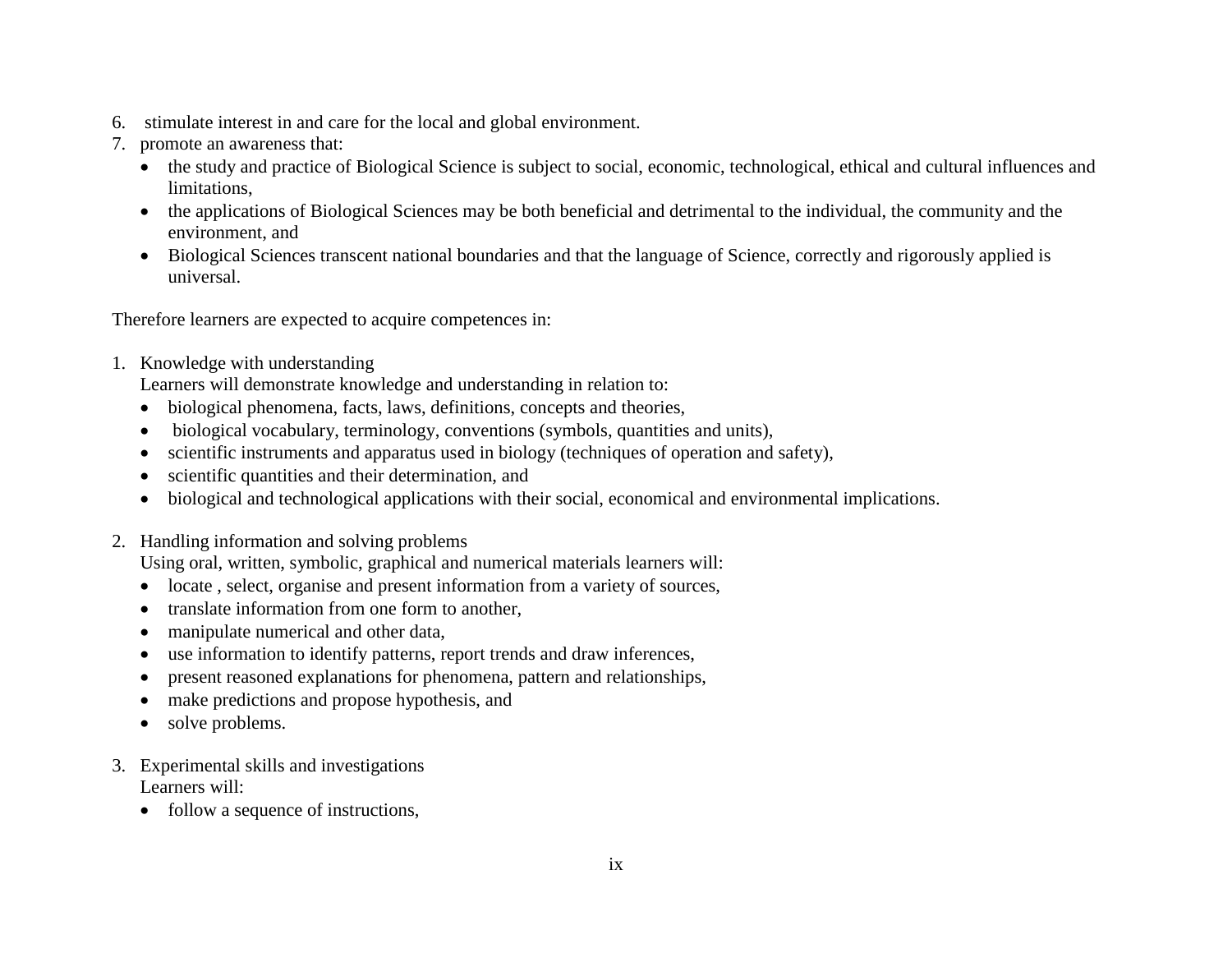- use techniques, apparatus and materials,
- make and record observations, measurements and estimates,
- interpret and evaluate observations and experimental data,
- plan an investigation, select techniques, apparatus and materials, and
- evaluate methods and suggest possible improvements.

#### **Methodology**

The successful of Biology can be achieved by maximum participation by learners. This learning area that enhances creativity, analysis, problem solving and investigative approach, can be taught effectively using a variety of methods both in the classroom and outside. Learners are expected to conduct experiments, study tours, field work, group work, individual work and project work.

#### **Assessment**

Assessment outcomes describe the knowledge, skills, values and abilities that learners are expected to demonstrate at the end of the course. They reflect those aspects such as:

A. Knowledge with understanding

Learners demonstrate knowledge and understanding in relation to:

- facts, laws, definitions, concepts and theories relating to biological phenomena,
- biological vocabulary, terminology, convention (including symbols, quantities and units),
- scientific instruments and apparatus used in Biology, including techniques of operations and aspects of safety,
- scientific quantities and their determination, and
- biological and technological applications with their social, economic and environmental implications.
- B. Handling information and solving problems

Using oral, written, symbolic, graphical and numerical materials learners:

- locate, select, organise and present information from a variety of sources,
- translate information from one form to another,
- manipulate numerical and other data,
- use information to identify patterns, report trends and draw inferences,
- present reasoned explanations for phenomena, patterns and relationships,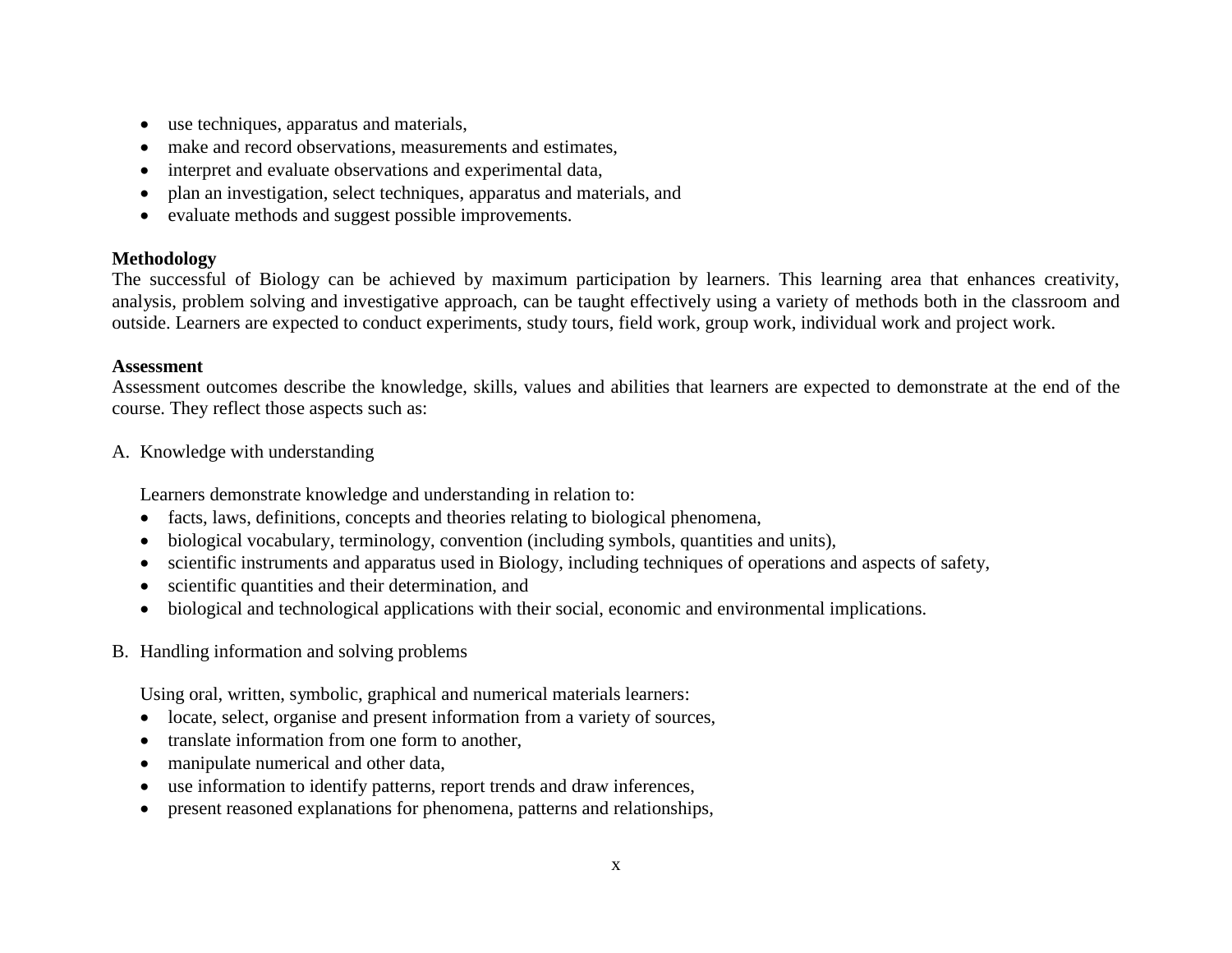- make preditions and propose hypotheses, and
- solve problems.
- C. Experimental skills and investigations

Learners:

- follow a sequence of instructions,
- use techniques, apparatus and material appropriately,
- make and record accurately and observations, measurements made,
- interpret and evaluate observations and experimental data,
- select appropriate techniques, apparatus and materials,
- evaluate methods and suggested possible improvements, and
- use experimental control.

Continuous assessment will be emphasised by using various methods of testing according to topics and themes at various levels. The examinations council of Zambia will prepare detailed procedures on how continuous assessment will be conducted by the teachers. The examination council will also develop examination syllabus to provide teachers with guidelines on the objectives to be tested. The scheme of assessment will consists of school based assessment and final examination that will be conducted by the examinations of council of Zambia.

School based assessment will be in the form of tests. Tests will be in the form of diagnostic, aptitude, achievement, oral, practice attitude and performance, learners.

#### **Time and Period allocation**

Time allocation for this syllabus is will require at least five-40 minutes periods per week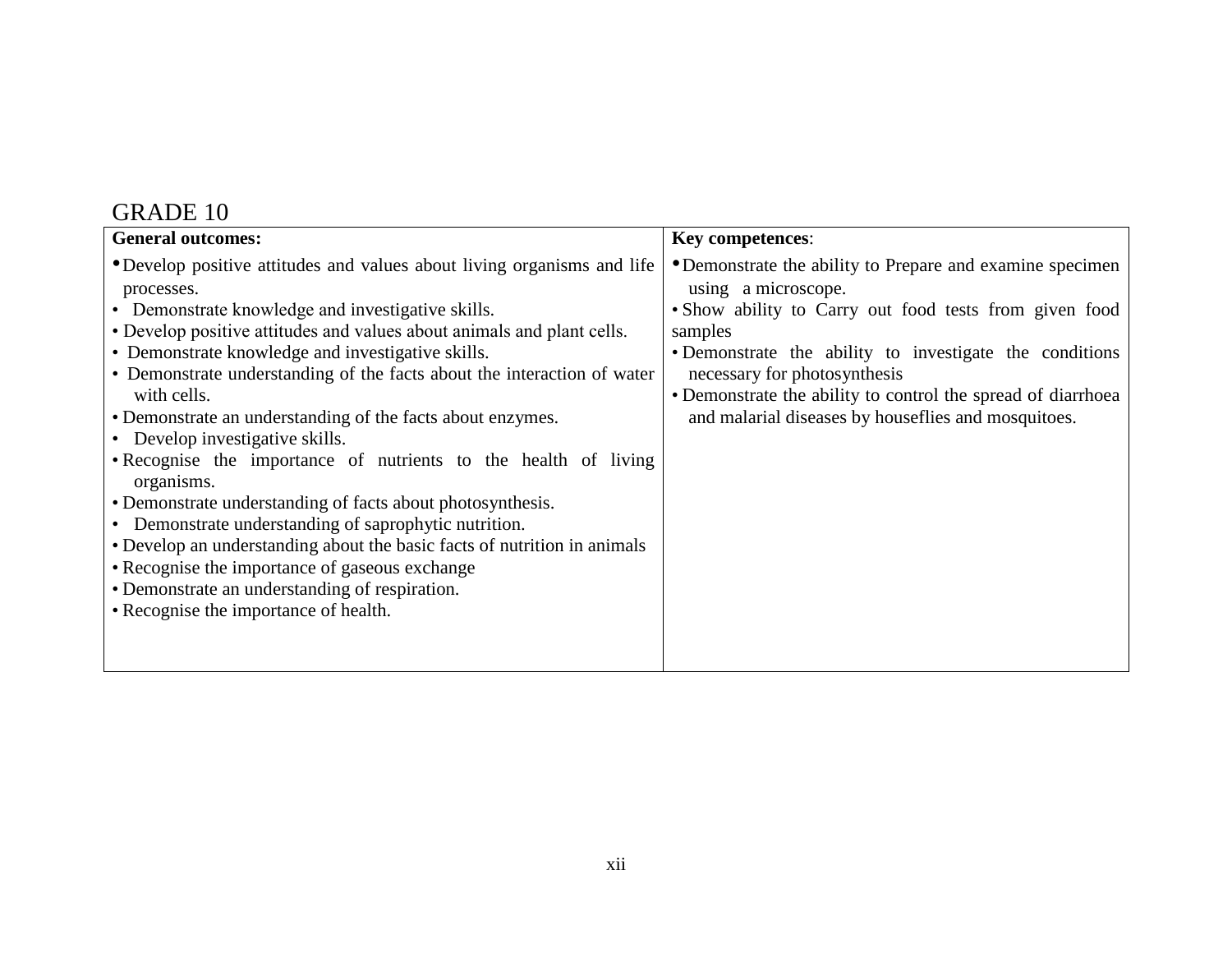| <b>TOPIC</b>                                      | <b>SUB-TOPIC</b>                                        | <b>SPECIFIC OUTCOMES</b>                                                                                                                                                                                     | <b>CONTENT</b>                                                                                                                                                                                                                                                                                                      |                                                                                                                                                                                                             |                                                                                                                                                                                               |
|---------------------------------------------------|---------------------------------------------------------|--------------------------------------------------------------------------------------------------------------------------------------------------------------------------------------------------------------|---------------------------------------------------------------------------------------------------------------------------------------------------------------------------------------------------------------------------------------------------------------------------------------------------------------------|-------------------------------------------------------------------------------------------------------------------------------------------------------------------------------------------------------------|-----------------------------------------------------------------------------------------------------------------------------------------------------------------------------------------------|
|                                                   |                                                         |                                                                                                                                                                                                              | Knowledge                                                                                                                                                                                                                                                                                                           | <b>Skills</b>                                                                                                                                                                                               | Values                                                                                                                                                                                        |
| 10.1 Living<br>Organisms<br>and life<br>processes | 10.1.1<br>Characteris<br>tics of<br>living<br>organisms | $10.1.1.1$ Identify the<br>characteristics of living<br>organisms.<br>10.1.1.2 Distinguish between<br>living organisms and<br>non-living things.<br>10.1.1.3 Describe life processes<br>of living organisms. | • The characteristics of<br>living organisms:<br>Feeding, breathing,<br>reproducing, growing,<br>locomotion, sensitivity<br>and excretion.<br>• Living organisms and<br>non-living things.<br>• Life processes of living<br>organisms: Metabolism<br>(Catabolism and<br>anabolism). Include the<br>role of enzymes. | Communicating<br>$\bullet$<br>information on the<br>characteristics of<br>living organisms<br>• Comparing Living<br>and non-Living<br>organisms<br>• Communicating<br>Metabolism and the<br>role of enzymes | $\bullet$ Appreciating<br>characteristics of<br>living organisms<br>$\bullet$ Asking questions<br>for more<br>understanding<br>• <i>Appreciating</i> life<br>processes and role of<br>enzymes |

|              |                                       |                          |                                                                                                               |                        |                                                                                                                                | <b>CONTENT</b>                                                                                                               |                                                                                                          |
|--------------|---------------------------------------|--------------------------|---------------------------------------------------------------------------------------------------------------|------------------------|--------------------------------------------------------------------------------------------------------------------------------|------------------------------------------------------------------------------------------------------------------------------|----------------------------------------------------------------------------------------------------------|
| <b>TOPIC</b> | <b>SUB-TOPIC</b>                      | <b>SPECIFIC OUTCOMES</b> |                                                                                                               | Knowledge              | <b>Skills</b>                                                                                                                  | Values                                                                                                                       |                                                                                                          |
| 10.2         | Cell structure<br>and<br>organisation | 10.2.1 Microscopes       | Demonstrate the correct<br>10.2.1.1<br>use of a microscope<br>10.2.1.2 Prepare specimen using a<br>microscope | $\bullet$<br>$\bullet$ | How to use a<br>microscope: Focussing,<br>mounting a slide,<br>observing.<br>Preparation and<br>mounting a microscope<br>slide | • <i>Demonstrating</i> the<br>correct use of a<br>microscope<br>• <i>Observing</i> specimen                                  | • <i>Cooperating</i> in class<br>activities<br>• <i>Knowing</i> the safety<br>rules of microscope        |
|              |                                       |                          | 10.2.1.3 Calculate magnification<br>of specimen.                                                              |                        | Magnification of<br>specimen: as the ratio<br>of linear dimensions of<br>the drawing to that of<br>specimen.                   | • <i>Measuring</i> the size<br>of the specimen and<br>drawing<br>• Comparing the sizes<br>of the specimen and<br>the Drawing | • <i>Cooperating</i> in class<br>activities<br>$\bullet$ <i>Participating</i> in<br>observation actively |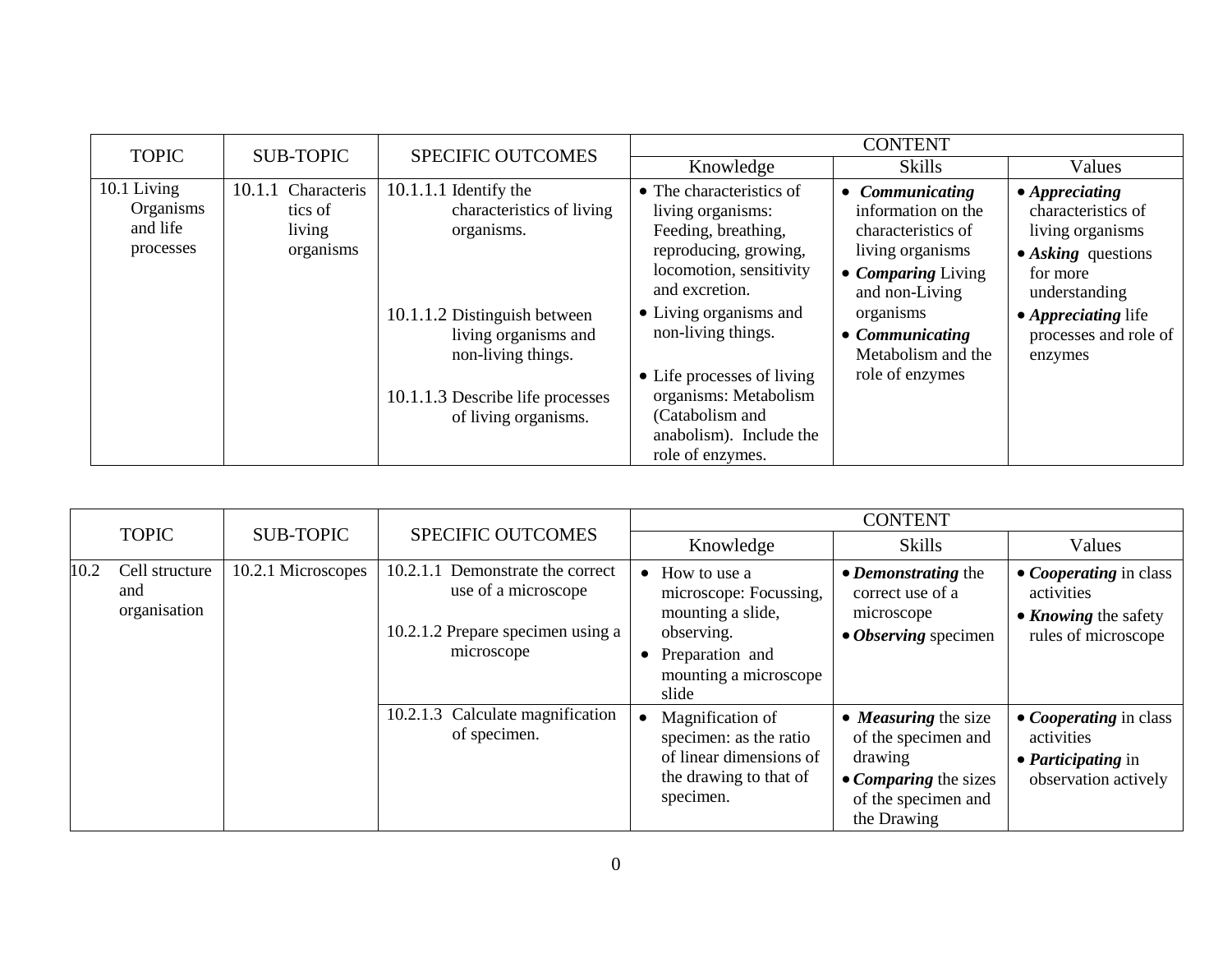|              |                                                 | SPECIFIC OUTCOMES                                                                 | <b>CONTENT</b>                                                                                                                                                                                                                            |                                                                                                                 |                                                                                                                           |
|--------------|-------------------------------------------------|-----------------------------------------------------------------------------------|-------------------------------------------------------------------------------------------------------------------------------------------------------------------------------------------------------------------------------------------|-----------------------------------------------------------------------------------------------------------------|---------------------------------------------------------------------------------------------------------------------------|
| <b>TOPIC</b> | <b>SUB-TOPIC</b>                                |                                                                                   | Knowledge                                                                                                                                                                                                                                 | <b>Skills</b>                                                                                                   | Values                                                                                                                    |
|              | 10.2.2 Cell<br>Structure and<br><b>Function</b> | 10.2.2.1 Investigate the structure<br>of cells and functions of<br>the organelles | Structure and functions<br>$\bullet$<br>of cells: Nucleus,<br>cytoplasm, membrane,<br>mitochondrion<br>ribosome, Golgi<br>bodies, endoplasmic<br>reticulum chloroplasts,<br>cell wall                                                     | • Investigating the<br>detailed structure of<br>the cell<br>• Comparing the<br>functions of cells in<br>a chart | • Appreciating the<br>structure of the cell<br>• Cooperating in<br>group activities                                       |
|              |                                                 | 10.2.2.2 Distinguish between<br>plant and animal cell<br>structure.               | Differences between<br>$\bullet$<br>plant and animal cells:<br>Refer to the presence<br>of chloroplast and cell<br>wall in plant cells.                                                                                                   | • Comparing the<br>structures of plant<br>and animal cells                                                      | • Appreciating the<br>structural differences<br>of the two types of<br>cell                                               |
|              |                                                 | 10.2.2.3 Relate cell structure to<br>functions                                    | Relationship between<br>$\bullet$<br>structure and functions<br>of cell: Animals (Nerve<br>cells, blood cells,<br>muscle cells) and<br>Plants (root hair cells,<br>spongy cells, phloem<br>cells and xylem cells)<br>and their functions. | • Inferring the<br>relationship between<br>the structure of the<br>cell to the function                         | • Appreciating the<br>relation between cell<br>structure and<br>function<br>• <i>Participating</i> in<br>class discussion |
|              | 10.2.3 Cell<br>Organisation                     | 10.2.3.1 Describe cell<br>organisation in<br>multicellular organisms.             | Cell organization: Cell,<br>$\bullet$<br>tissue, organ, system<br>and organism.                                                                                                                                                           | • Classifying cells as<br>tissues, organs,<br>system and<br>organism<br>organisation                            | <b>Being</b> aware of<br>$\bullet$<br>different levels of<br>cell organisation                                            |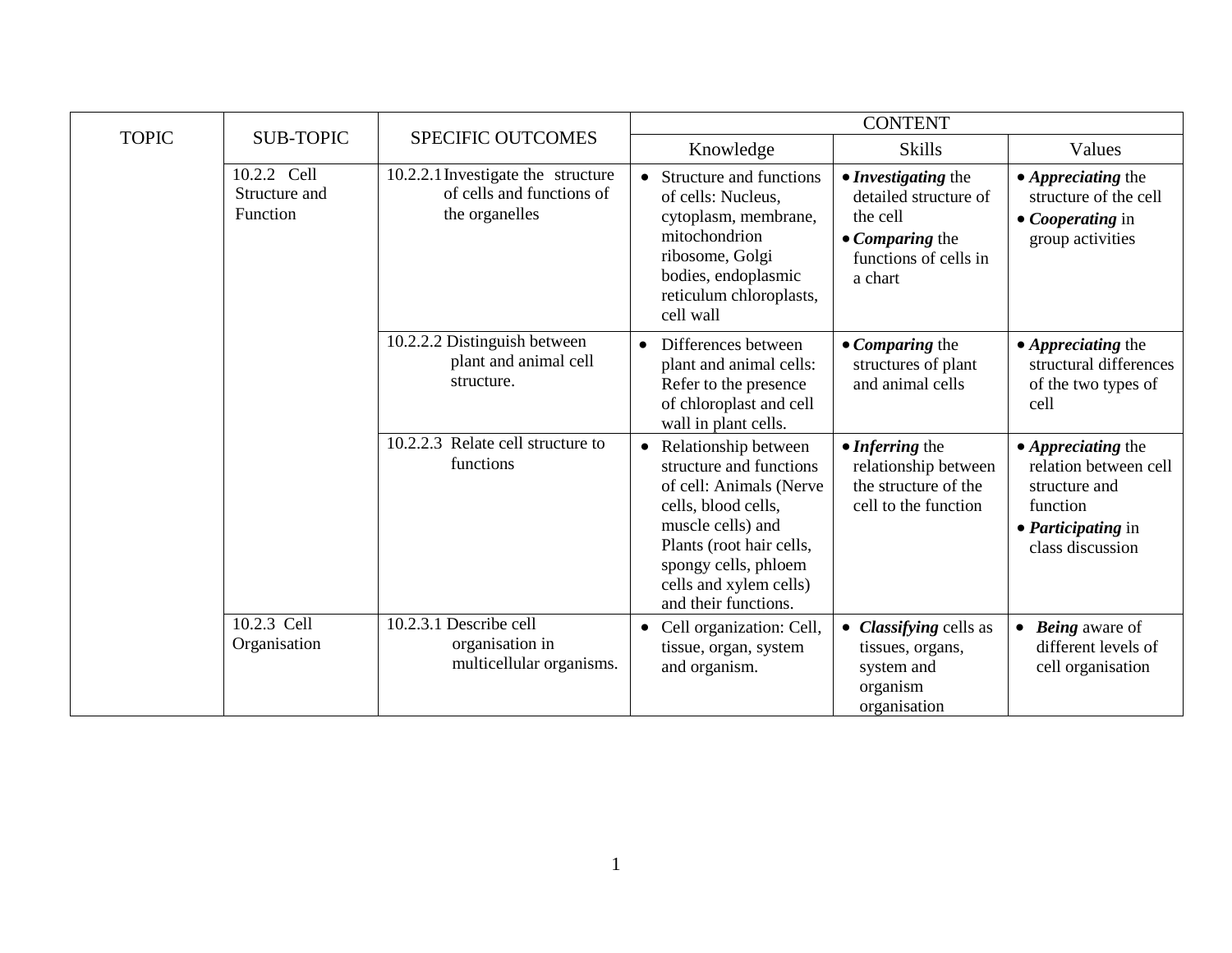|              |                  | <b>SPECIFIC OUTCOMES</b>                                                                                        | <b>CONTENT</b>                                                                                                                                                                                                                                                                  |                                                                                                                                 |                                                                                                                                                                                                |
|--------------|------------------|-----------------------------------------------------------------------------------------------------------------|---------------------------------------------------------------------------------------------------------------------------------------------------------------------------------------------------------------------------------------------------------------------------------|---------------------------------------------------------------------------------------------------------------------------------|------------------------------------------------------------------------------------------------------------------------------------------------------------------------------------------------|
| <b>TOPIC</b> | <b>SUB-TOPIC</b> |                                                                                                                 | Knowledge                                                                                                                                                                                                                                                                       | <b>Skills</b>                                                                                                                   | Values                                                                                                                                                                                         |
|              | 10.2.4 Tissues   | 10.2.4.1 Identify tissues in plants<br>and animals.<br>10.2.4.2 Explain the general<br>functions of each tissue | Plants (palisade,<br>$\bullet$<br>phloem, epidermis,<br>xylem, spongy) and<br>Animals (muscle,<br>bone, nerves, blood)<br>General functions of<br>$\bullet$<br>tissues: e.g. Muscle,<br>epithelium, phloem                                                                      | <b>Observing</b> different<br>animal and plant<br>tissues and the<br>functions<br>• Communicating<br>the function of<br>tissues | Cooperating in<br>class activities<br>Asking questions<br>$\bullet$<br>for more<br>understanding                                                                                               |
|              | $10.2.5$ Organs  | 10.2.5.1 Identify organs in plants<br>and animals<br>10.2.5.2 Explain the general<br>function of each organ     | • Organs in plants and<br>animals: Plants<br>(leaves, roots, stems,<br>fruits, flowers),<br>Animals (heart, liver,<br>brain, lungs, kidneys)<br>• General functions of<br>plants (leaves, roots,<br>stems, fruits flowers),<br>animals (heart, liver,<br>brain, lungs, kidneys) | • Classifying<br>different kinds of<br>animal and plant<br>organs<br>Comparing<br>functions of each<br>organ.                   | $\bullet$ <b>Being</b> aware of<br>organs in plants<br>and animals.<br>• <i>Appreciating the</i><br>functions of plant<br>and animal organs<br>Participating in<br>$\bullet$<br>class activity |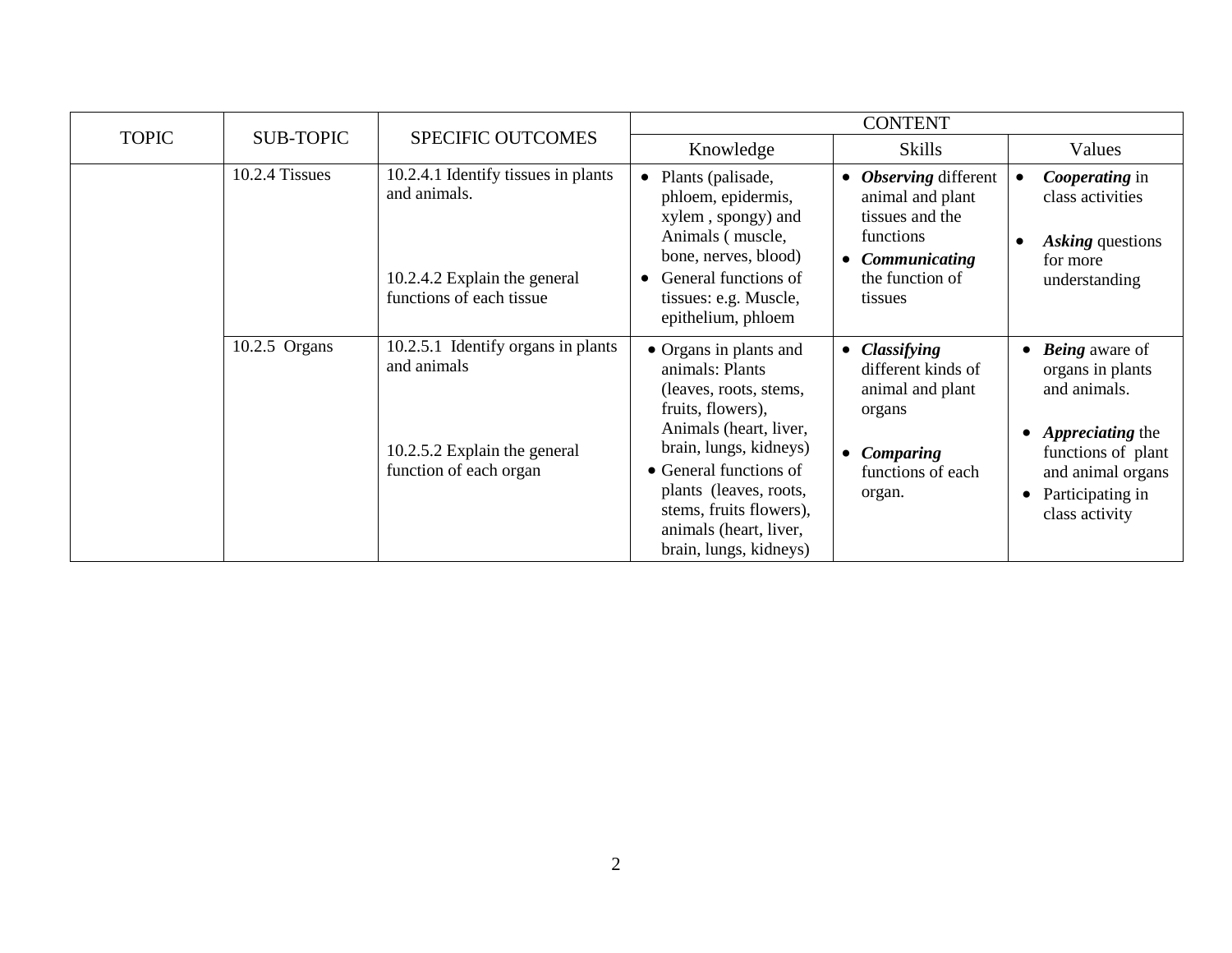|              |                                                             |                                                                                                                                                                                                                 | <b>CONTENT</b>                                                                                                                                                                                                                                                                                                                                                                                                                                                              |                                                                                                                                                                                                                                                                                         |                                                                                                                                                                                                                                       |  |
|--------------|-------------------------------------------------------------|-----------------------------------------------------------------------------------------------------------------------------------------------------------------------------------------------------------------|-----------------------------------------------------------------------------------------------------------------------------------------------------------------------------------------------------------------------------------------------------------------------------------------------------------------------------------------------------------------------------------------------------------------------------------------------------------------------------|-----------------------------------------------------------------------------------------------------------------------------------------------------------------------------------------------------------------------------------------------------------------------------------------|---------------------------------------------------------------------------------------------------------------------------------------------------------------------------------------------------------------------------------------|--|
| <b>TOPIC</b> | <b>SUB-TOPIC</b>                                            | <b>SPECIFIC OUTCOMES</b>                                                                                                                                                                                        | Knowledge                                                                                                                                                                                                                                                                                                                                                                                                                                                                   | <b>Skills</b>                                                                                                                                                                                                                                                                           | Values                                                                                                                                                                                                                                |  |
|              | 10.2.6<br>Diffusion,<br>Osmosis<br>and<br>Active transport. | 10.2.6.1 Describe the processes of<br>diffusion and osmosis<br>10.2.6.2 Explain the effects and<br>importance of diffusion and<br>osmosis in living organisms<br>10.2.6.3 Describe what active<br>transport is. | • Process of diffusion<br>and osmosis:<br>Diffusion: Refer to<br>movement of solutes<br>into and out of the cell<br>across the membrane;<br>Osmosis as the<br>movement of water<br>molecules into and out<br>of the cell<br>• Effects and importance<br>of diffusion and<br>osmosis: Plasmolysis,<br>turgidity, lysis and<br>crenation<br>• Active transport: Refer<br>to uptake of mineral<br>salts by root hair cells<br>from the soil against<br>concentration gradient. | • Communicating<br>the processes of<br>osmosis and<br>diffusion<br>Investigating the<br>$\bullet$<br>effects of<br>diffusion and<br>osmosis (Isotonic,<br>hypertonic and<br>hypotonic<br>solutions)<br><b>Analysing</b><br>$\bullet$<br>information on<br>active transport in<br>plants | $\bullet$ <i>Appreciating the</i><br>processes of<br>diffusion and<br>osmosis<br>• <i>Cooperating</i> the<br>class activity<br>• Being aware of the<br>uptake of mineral<br>salts by roots<br>against a<br>concentration<br>gradient. |  |
| 10.3 Enzymes | 10.3.1<br>Characteristics<br>of enzymes                     | 10.3.1.1 Investigate<br>characteristics of Enzymes.<br>10.3.1.2 Demonstrate the effects<br>of temperature and pH on<br>enzyme action<br>10.3.1.3 Explain industrial                                             | • Characteristics of<br>enzymes: optimum<br>temperature, pH,<br>specificity of enzymes<br>Effects of temperature<br>$\bullet$<br>and pH on enzyme<br>action (Refer to<br>optimum temperature,<br>and pH)<br>• Industrial application                                                                                                                                                                                                                                        | • Investigating<br>characteristics of<br>enzymes.<br>• Investigating the<br>effects of pH and<br>temperature on<br>enzyme action.<br>• Communicating                                                                                                                                    | Appreciating the<br>characteristics of<br>enzymes.<br>Participating<br>actively in class<br>activities.<br>Appreciating the<br>role of enzymes in<br>industrial<br>processes.                                                         |  |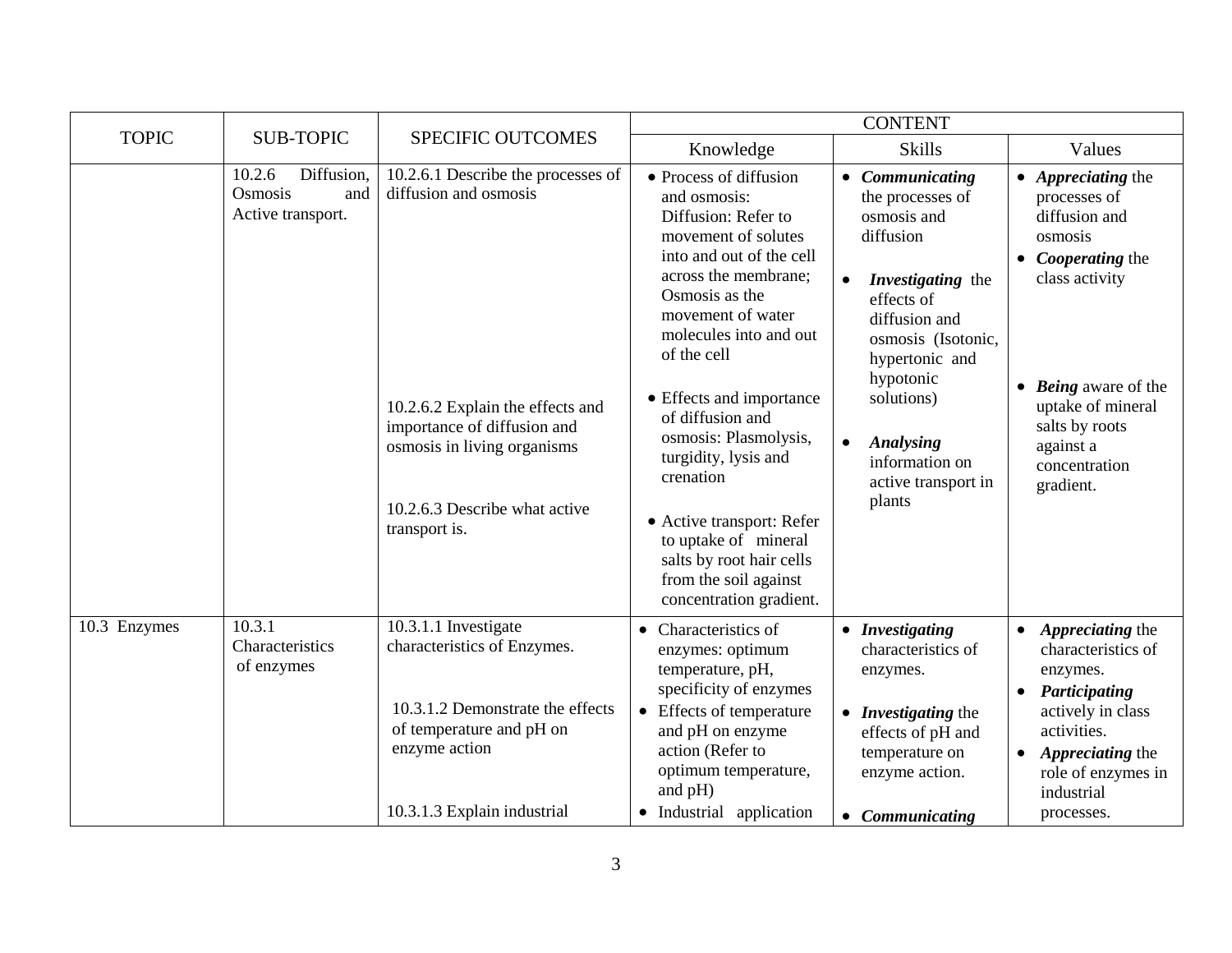|              | <b>SUB-TOPIC</b> | <b>SPECIFIC OUTCOMES</b> | <b>CONTENT</b>                                                  |                                |        |
|--------------|------------------|--------------------------|-----------------------------------------------------------------|--------------------------------|--------|
| <b>TOPIC</b> |                  |                          | Knowledge                                                       | <b>Skills</b>                  | Values |
|              |                  | application of enzymes.  | of enzymes baking,<br>brewing and biological<br>washing powder. | industrial usage of<br>enzymes |        |

| <b>TOPIC</b>   |                                |                                                                                                                                                                    | <b>CONTENT</b>                                                                                                                                                                                                                         |                                                                                                                                                                     |                                                                                                                                   |
|----------------|--------------------------------|--------------------------------------------------------------------------------------------------------------------------------------------------------------------|----------------------------------------------------------------------------------------------------------------------------------------------------------------------------------------------------------------------------------------|---------------------------------------------------------------------------------------------------------------------------------------------------------------------|-----------------------------------------------------------------------------------------------------------------------------------|
|                | <b>SUB-TOPIC</b>               | <b>SPECIFIC OUTCOMES</b>                                                                                                                                           | Knowledge                                                                                                                                                                                                                              | <b>Skills</b>                                                                                                                                                       | Values                                                                                                                            |
| 10.4 Nutrients | 10.4.1 Classes of<br>nutrients | 10.4.1.1 Investigate the presence<br>of nutrients in food<br>samples.<br>10.4.1.2 Identify good sources of<br>nutrients                                            | • Nutrients in food:<br>carrying out food tests<br>on reducing sugars,<br>starch, proteins, fats and<br>oils<br>• Sources of nutrients:<br>Refer to sources of<br>carbohydrates, proteins,<br>lipids, Vitamins                         | <b>Investigating the</b><br>$\bullet$<br>presence of nutrients<br>in different food<br>samples<br><b>Comparing the</b><br>$\bullet$<br>sources of good<br>nutrients | • Being aware of the<br>presence of<br>nutrients in food<br>samples<br>• <i>Participating</i> the<br>class discussion<br>actively |
|                | 10.4.2 Disorders               | 10.4.2.1 Describe the importance<br>of nutrients, salts,<br>vitamins and roughage to<br>the body.<br>10.4.2.2 Identify nutritional related<br>disorders/conditions | $\bullet$ Importance of<br>carbohydrates, proteins,<br>lipids, roughage, water,<br>vitamins and salts<br>• Disease due to<br>nutritional deficiency:<br>e.g. kwashiorkor,<br>marasmus, goitre,<br>scurvy, rickets, anaemia,<br>obesity | <b>Communicating the</b><br>$\bullet$<br>importance of<br>nutrients<br><b>Predicting the</b><br>$\bullet$<br>effects of deficiency<br>of nutrients                  | $\bullet$ <i>Appreciating the</i><br>importance of<br>nutrients<br>• <i>Cooperating class</i><br>activity                         |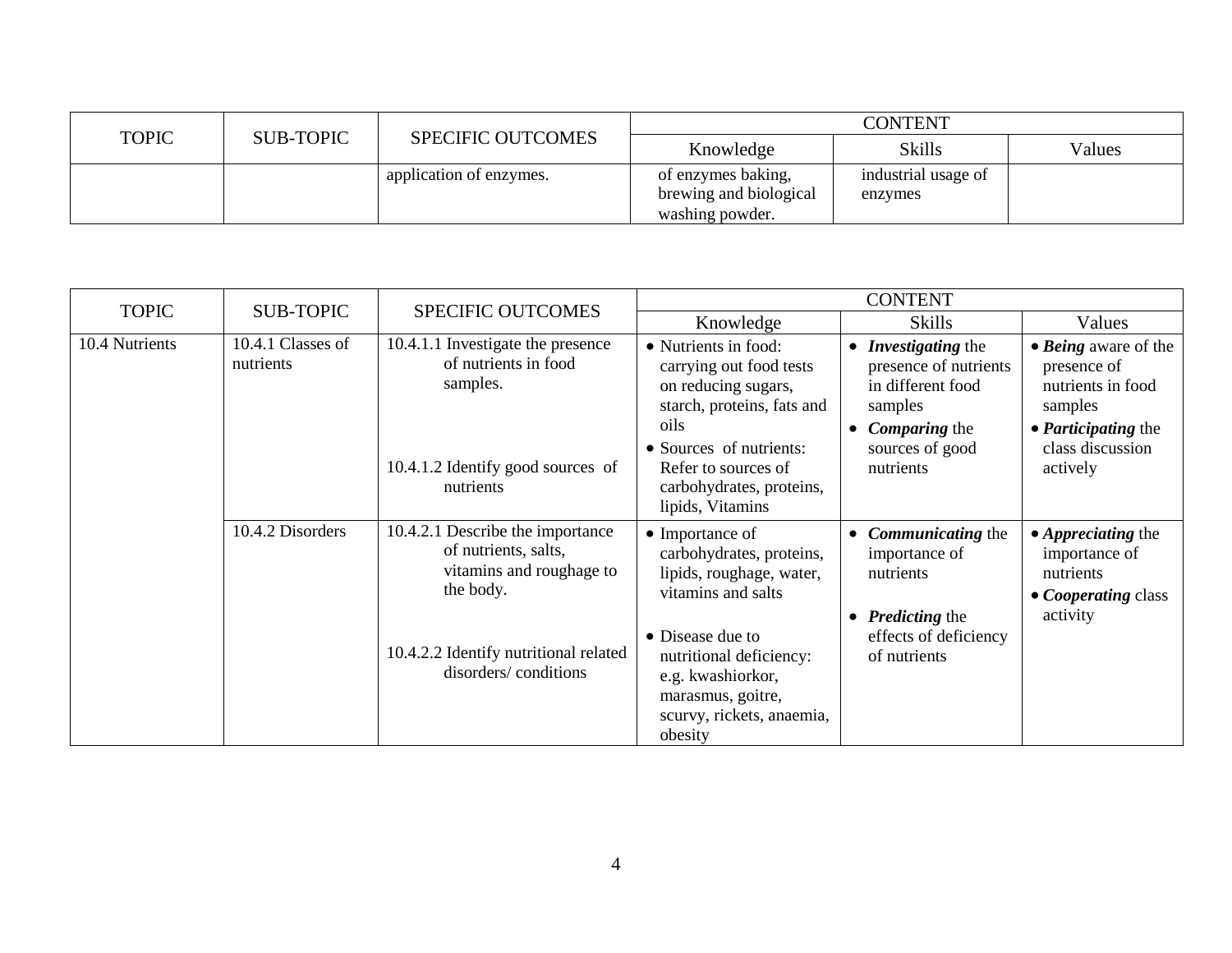| <b>TOPIC</b> | <b>SUB-TOPIC</b>                 | SPECIFIC OUTCOMES                                                               | <b>CONTENT</b>                                                                                                                                                        |                                                                                                                       |                                                                                                                                                                                                                                |  |
|--------------|----------------------------------|---------------------------------------------------------------------------------|-----------------------------------------------------------------------------------------------------------------------------------------------------------------------|-----------------------------------------------------------------------------------------------------------------------|--------------------------------------------------------------------------------------------------------------------------------------------------------------------------------------------------------------------------------|--|
|              |                                  |                                                                                 | Knowledge                                                                                                                                                             | <b>Skills</b>                                                                                                         | Values                                                                                                                                                                                                                         |  |
|              | 10.4.3 Dietary<br>needs          | 10.4.3.1 Design a balanced diet for<br>people with different<br>conditions.     | • Well-balanced diet:<br>Refer to diets of the<br>aged, pregnant woman,<br>lactating woman, sick<br>person, pre-school aged,<br>sportsman and the youth.              | <b>Planning</b> balanced<br>$\bullet$<br>diet for people with<br>different conditions                                 | $\bullet$ Actively<br><i>participating</i> in<br>class activities.<br>• Being aware of<br>requirements for<br>people with<br>different<br>conditions.<br>• <i>Applying</i> the idea<br>of balanced diet in<br>their daily life |  |
|              | 10.4.4 Plant<br><b>Nutrients</b> | 10.4.4.1 Describe the micro and<br>macro plant nutrients.                       | • Micro and macro plant<br>nutrients: Refer to<br>Macro: nitrogen,<br>potassium, phosphorus<br>(NPK)<br>Micro: calcium,<br>magnesium, sulphur<br>boron, copper, iron) | • Comparing effects<br>of plant micro and<br>macro nutrients.<br>• Investigating<br>deficiency diseases<br>in plants. | $\bullet$ Asking questions<br>for more<br>understanding<br>• <i>Participating</i> in<br>class activity                                                                                                                         |  |
|              |                                  | 10.4.4.2 Describe deficiency<br>diseases of macro and<br>micro plant nutrients. | Deficiency diseases:<br>٠<br>Chlorosis, stunted<br>growth, leaf flecking.                                                                                             |                                                                                                                       |                                                                                                                                                                                                                                |  |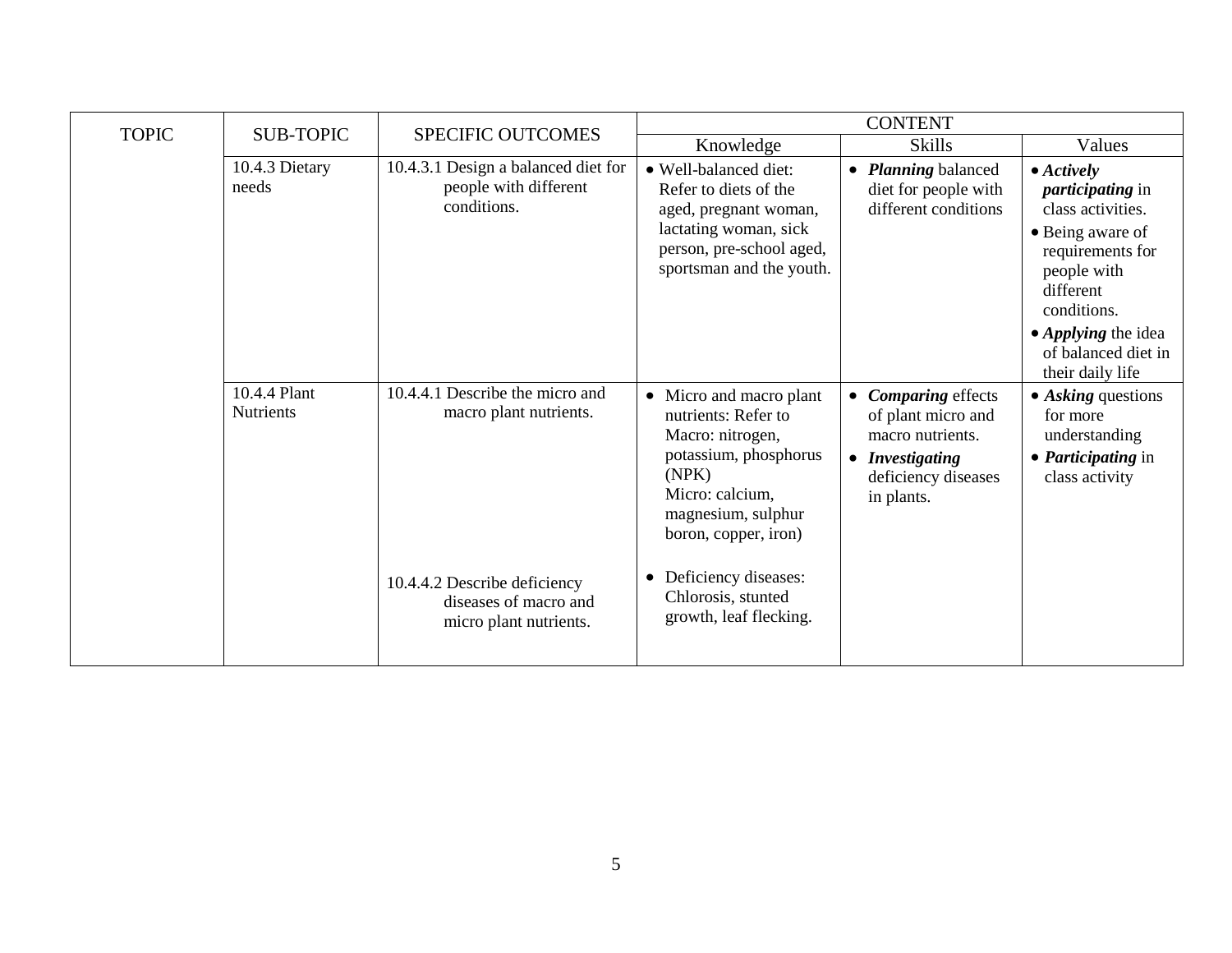| <b>TOPIC</b>                | <b>SUB-TOPIC</b>                                              | <b>SPECIFIC OUTCOMES</b>                                                                                                                                                                                                                                                                                                                                                                   |                                                                                                                                                                                                                                                                                                                                                                                                                                                                                                                                                                                                         | <b>CONTENT</b>                                                                                                                                                                                                                                                              |                                                                                                                                                                                                |
|-----------------------------|---------------------------------------------------------------|--------------------------------------------------------------------------------------------------------------------------------------------------------------------------------------------------------------------------------------------------------------------------------------------------------------------------------------------------------------------------------------------|---------------------------------------------------------------------------------------------------------------------------------------------------------------------------------------------------------------------------------------------------------------------------------------------------------------------------------------------------------------------------------------------------------------------------------------------------------------------------------------------------------------------------------------------------------------------------------------------------------|-----------------------------------------------------------------------------------------------------------------------------------------------------------------------------------------------------------------------------------------------------------------------------|------------------------------------------------------------------------------------------------------------------------------------------------------------------------------------------------|
|                             |                                                               |                                                                                                                                                                                                                                                                                                                                                                                            | Knowledge                                                                                                                                                                                                                                                                                                                                                                                                                                                                                                                                                                                               | <b>Skills</b>                                                                                                                                                                                                                                                               | Values                                                                                                                                                                                         |
| 10.5 Nutrition in<br>plants | 10.5.1 External<br>and<br>internal<br>structure<br>of a leaf. | 10.5.1.1 Describe the external<br>and internal structure<br>of a leaf.                                                                                                                                                                                                                                                                                                                     | External and internal<br>$\bullet$<br>structure of a leaf: External<br>structure: Veins and Lamina.<br>Internal structure:<br>Epidermis, stomata, palisade<br>and spongy mesophyll cells,<br>phloem and xylem,<br>chloroplasts                                                                                                                                                                                                                                                                                                                                                                          | <i>Examining</i> the<br>$\bullet$<br>external and<br>internal structures<br>of a leaf<br><i>Experimenting</i> on<br>$\bullet$<br>the necessity for<br>photosynthesis                                                                                                        | Appreciating the<br>$\bullet$<br>external and<br>internal structure<br>of a leaf.<br>Asking questions<br>$\bullet$<br>for more<br>understanding.<br>Appreciating the<br>$\bullet$<br>stages of |
|                             |                                                               | 10.5.1.2 Investigate factors<br>necessary for<br>photosynthesis.<br>10.5.1.3 Describe the light and<br>dark reactions of<br>photosynthesis.<br>10.5.1.4 Describe the chemical<br>reactions for<br>photosynthesis<br>10.5.1.5 Describe the fate of<br>glucose in plants.<br>10.5.1.6 Describe the<br>importance of<br>nutrients in plant.<br>10.5.1.7 Identify storage organs<br>of plants. | Factors necessary for<br>photosynthesis: Carrying out<br>investigations on the<br>necessity of carbon dioxide,<br>water, chlorophyll and light<br>energy to photosynthesis<br>Chemical equations for<br>photosynthesis<br>Utilization of glucose in<br>$\bullet$<br>plants (converted to sucrose<br>and starch, used in<br>respiration, convention into<br>proteins, cellulose and lipids<br>Source of food for all life<br>$\bullet$<br>forms<br>Levels of $CO2$ and $O2$ in<br>atmosphere: Refer to storage<br>of nutrients in Seeds, roots,<br>stems, leaves, fruits,<br>rhizomes, corns and tubers. | Inferring the<br>$\bullet$<br>factors of<br>photosynthesis<br><b>Interpreting the</b><br>equation for<br>photosynthesis<br>Communicating<br>information on the<br>fate of glucose in<br>leaves<br><b>Communicating the</b><br>$\bullet$<br>importance of<br>photosynthesis. | photosynthesis<br><b>Caring</b> for plant<br>life.<br>Being aware of<br>$\bullet$<br>storage organs in<br>plants.                                                                              |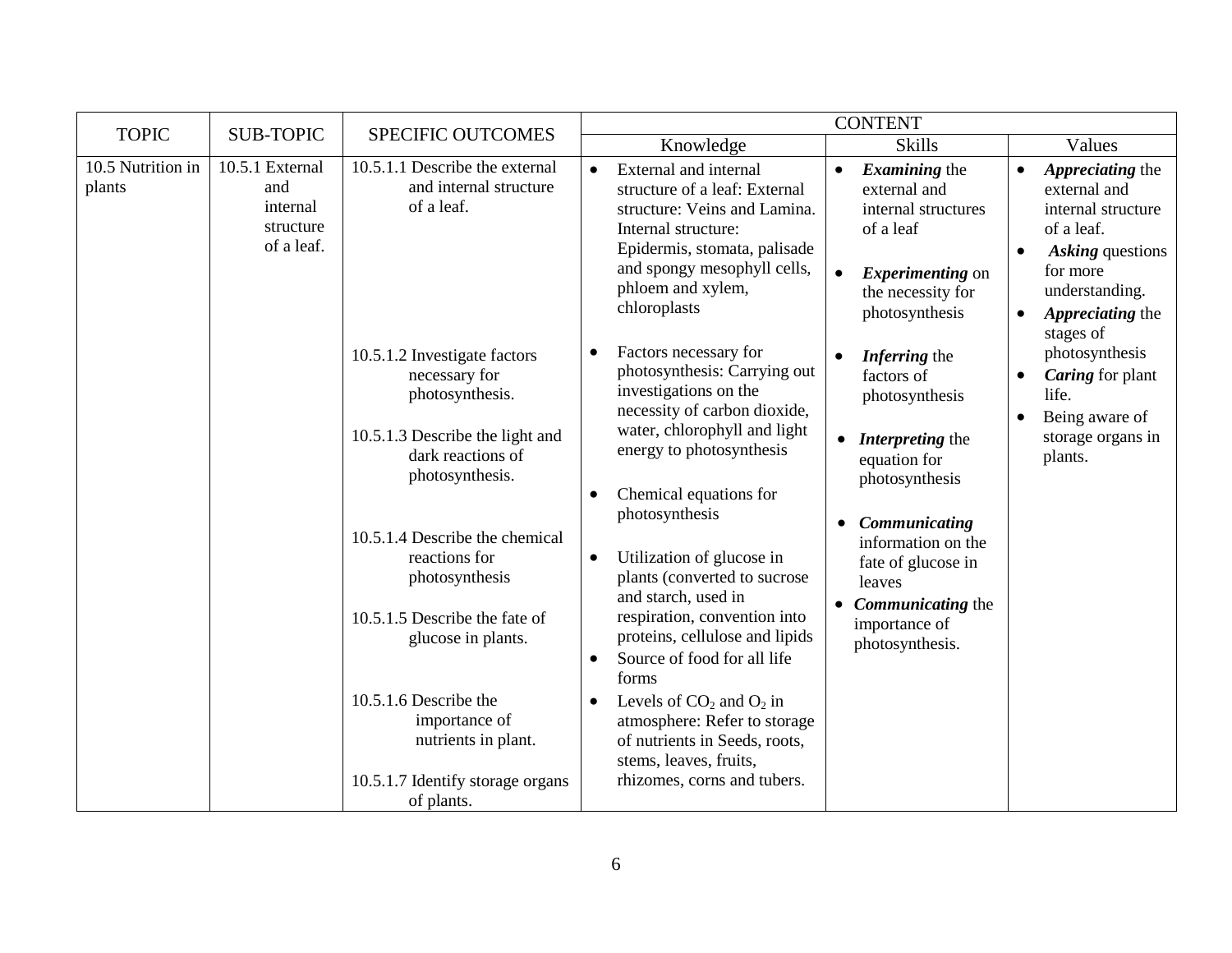| <b>TOPIC</b>                     | <b>SUB-TOPIC</b>                                                                                                                                                                                                                                     | <b>SPECIFIC OUTCOMES</b>                                        | <b>CONTENT</b>                                                                                                                                                                                     |                                                                                                                                                          |                                                                                                                |            |                                                                                                           |
|----------------------------------|------------------------------------------------------------------------------------------------------------------------------------------------------------------------------------------------------------------------------------------------------|-----------------------------------------------------------------|----------------------------------------------------------------------------------------------------------------------------------------------------------------------------------------------------|----------------------------------------------------------------------------------------------------------------------------------------------------------|----------------------------------------------------------------------------------------------------------------|------------|-----------------------------------------------------------------------------------------------------------|
|                                  |                                                                                                                                                                                                                                                      |                                                                 |                                                                                                                                                                                                    | Knowledge                                                                                                                                                | <b>Skills</b>                                                                                                  |            | Values                                                                                                    |
| 10.6<br>Saprophytic<br>nutrition | 10.6.1 Rhizopus                                                                                                                                                                                                                                      | 10.6.1.1. Investigate the<br>structure of Rhizopus<br>or Mucor. | $\bullet$                                                                                                                                                                                          | Structure of Rhizopus or<br>Mucor: Mycelium (hyphae,<br>sporangium,<br>sporangiophore, stolons,                                                          | • <i>Investigating</i> the<br>structure of rhizopus<br>and mucor<br>Communicating<br>$\bullet$                 |            | • Developing<br>curiosity in<br>investigaion<br>• Appreciating                                            |
|                                  | 10.6.1.2 State the functions of<br>the parts of<br>Rhizopus.<br>10.6.1.3 Describe what<br>saprophytic nutrition<br>is.<br>10.6.1.4 Explain the importance<br>of saprophytic<br>nutrition.<br>10.6.1.5 State other types of<br>saprophytic nutrition. |                                                                 |                                                                                                                                                                                                    | rhizoids)<br>Functions of the parts of<br>Rhizopus: Refer to<br>Mycelium (hyphae,<br>sporangium, sporangiophore,<br>stolons and rhizoids)                | information on the<br>structure of<br>Rhizopus and<br>mucor.<br><b>Interpreting stages</b><br>in extracellular | $\bullet$  | functions of the<br>parts of Rhizopus<br><b>Cooperating</b> with<br>others<br>Listening to<br>others with |
|                                  |                                                                                                                                                                                                                                                      |                                                                 | Saprophytic nutrition:<br>Feeding on dead or decaying<br>matter. It involves secretion<br>of enzymes onto the food by<br>the saprotrophs<br>(extracellular digestion)<br>Importance of saprophytic | digestion<br>$\bullet$ <i>Analysing the</i><br>importance of<br>saprophytic nutrition<br>Communicating<br>$\bullet$<br>types of saprophytic<br>nutrition | respect<br>Appreciating the<br>importance of<br>saprophytic<br>nutrition.<br><b>Asking more</b>                |            |                                                                                                           |
|                                  |                                                                                                                                                                                                                                                      |                                                                 | nutrition: Recycle of<br>nutrients. Decomposition of<br>dead organic matter.<br>Symbiosis/Mutualism, and<br>Parasitism                                                                             |                                                                                                                                                          |                                                                                                                | questions. |                                                                                                           |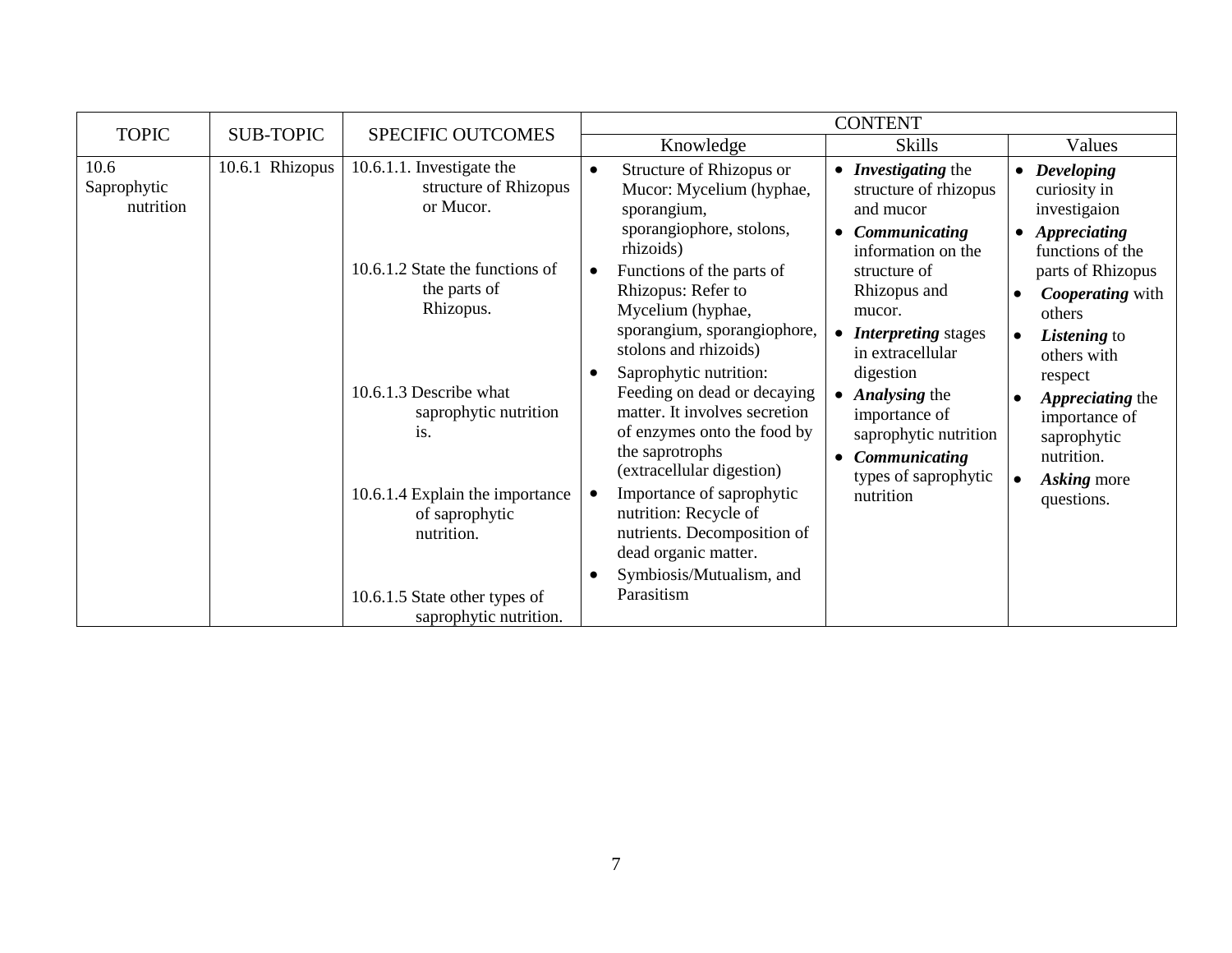|                              |                                |                                                                                                                                                                        | <b>CONTENT</b>                                                                                                                                                                                                                                                                                                                             |                                                                                                                                                                                                 |                                                                                                                                                                                                                                             |  |
|------------------------------|--------------------------------|------------------------------------------------------------------------------------------------------------------------------------------------------------------------|--------------------------------------------------------------------------------------------------------------------------------------------------------------------------------------------------------------------------------------------------------------------------------------------------------------------------------------------|-------------------------------------------------------------------------------------------------------------------------------------------------------------------------------------------------|---------------------------------------------------------------------------------------------------------------------------------------------------------------------------------------------------------------------------------------------|--|
| <b>TOPIC</b>                 | <b>SUB-TOPIC</b>               | <b>SPECIFIC OUTCOMES</b>                                                                                                                                               | Knowledge                                                                                                                                                                                                                                                                                                                                  | <b>Skills</b>                                                                                                                                                                                   | Values                                                                                                                                                                                                                                      |  |
| 10.7 Nutrition<br>in Animals | 10.7.1 Dentition<br>in mammals | 10.7.1.1 Identify the external<br>structure and function of the<br>human teeth.<br>10.7.1.2 Describe the internal<br>structure and function of the<br>human tooth.     | • External structure of teeth:<br>Crown, neck and root.<br>• External Functions of teeth:<br>such as incisors, canines,<br>premolars and molars.<br>• Internal structure of the<br>human tooth: Dentine,<br>Cement, Pulp Cavity, Nerve<br>Endings, Blood<br>Vessels, (longitudinal section)                                                | • Observing the<br>external parts and<br>functions of teeth.<br>• <i>Identifying</i> the<br>internal parts and<br>functions of a tooth.<br>Comparing dental<br>formulae of different<br>animals | $\bullet$ <i>Appreciating the</i><br>structure and<br>function of teeth.<br>$\bullet$ <i>Being</i> aware of<br>internal parts and<br>function of teeth.<br><b>Applying</b><br>$\bullet$<br>knowledge on<br>prevention of<br>dental diseases |  |
|                              |                                | 10.7.1.3 Describe the dental<br>formulae of a dog and human<br>being.<br>10.7.1.4 Identify the differences<br>in dentition of carnivores,<br>herbivores and omnivores. | • Internal function of teeth<br>$\bullet$ Dental formulae: Dog i:3/3<br>c:1/1 pm:4/4 m:2/3,<br>Man<br>i: $2/2$ c: $1/1$ pm: $2/2$ m $3/3$<br>• Differences in dentition of<br>carnivores, omnivores and<br>herbivores: Refer to type of<br>teeth present, function and the<br>number of each type of teeth<br>present in man, dog and goat | • Comparing<br>dentitions of<br>carnivores,<br>herbivores and<br>omnivores<br>Communicating<br>Causes, signs and<br>symptoms of gum<br>disease and tooth<br>decay                               | <b>Caring</b> for teeth<br><b>Being</b> aware of<br>$\bullet$<br>causes, signs,<br>symptoms and<br>prevention of<br>tooth decay.                                                                                                            |  |
|                              |                                | 10.7.1.5 Describe causes, signs<br>and symptoms of gum disease<br>and tooth decay.                                                                                     | Causes, signs and symptoms<br>$\bullet$<br>of gum disease and tooth<br>decay<br>Ways of preventing tooth<br>decay                                                                                                                                                                                                                          |                                                                                                                                                                                                 |                                                                                                                                                                                                                                             |  |
|                              | 10.7.2 Holozoic<br>nutrition   | 10.7.2.1 State the main<br>processes in holozoic nutrition.<br>10.7.2.2 Identify the main<br>regions of the alimentary canal                                           | Processes in holozoic:<br>$\bullet$<br>nutrition Ingestion, digestion,<br>absorption, assimilation and<br>egestion.<br>• The alimentary canal and<br>associated organs (liver and                                                                                                                                                          | • Communicating<br>main processes of<br>holozoic nutrition.<br>• Investigating the<br>main regions of the<br>alimentary and the                                                                 | <b>Being</b> aware of<br>$\bullet$<br>the main<br>processes of<br>holozoic<br>nutrition.<br><i>Participating</i> in                                                                                                                         |  |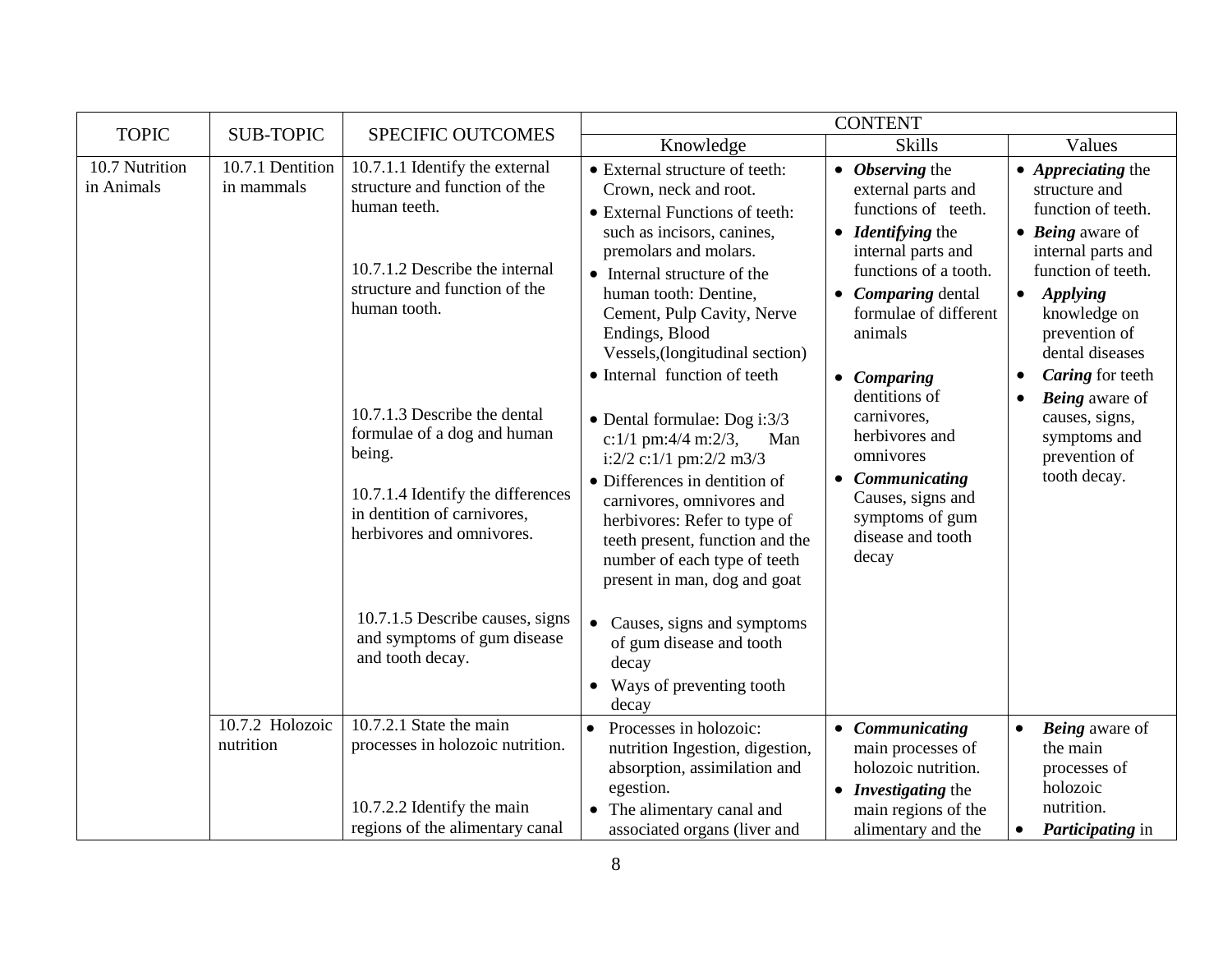| <b>TOPIC</b> | <b>SUB-TOPIC</b> | SPECIFIC OUTCOMES                                                                                                                                                                                                                                                                                           | <b>CONTENT</b>                                                                                                                                                                                                                                                                                                                                                                                                                                                                                                                                                                                                                                                                                                    |                                                                                                                                                                                                                                                                                                                                               |                                                                                                  |  |
|--------------|------------------|-------------------------------------------------------------------------------------------------------------------------------------------------------------------------------------------------------------------------------------------------------------------------------------------------------------|-------------------------------------------------------------------------------------------------------------------------------------------------------------------------------------------------------------------------------------------------------------------------------------------------------------------------------------------------------------------------------------------------------------------------------------------------------------------------------------------------------------------------------------------------------------------------------------------------------------------------------------------------------------------------------------------------------------------|-----------------------------------------------------------------------------------------------------------------------------------------------------------------------------------------------------------------------------------------------------------------------------------------------------------------------------------------------|--------------------------------------------------------------------------------------------------|--|
|              |                  |                                                                                                                                                                                                                                                                                                             | Knowledge                                                                                                                                                                                                                                                                                                                                                                                                                                                                                                                                                                                                                                                                                                         | <b>Skills</b>                                                                                                                                                                                                                                                                                                                                 | Values                                                                                           |  |
|              |                  | and associated organs.                                                                                                                                                                                                                                                                                      | pancreas)                                                                                                                                                                                                                                                                                                                                                                                                                                                                                                                                                                                                                                                                                                         | functions.                                                                                                                                                                                                                                                                                                                                    | class activity.                                                                                  |  |
|              |                  | 10.7.2.3 Describe the processes<br>of digestion, absorption and<br>assimilation of nutrients.<br>10.7.2.4 Investigate the<br>common ailments of the<br>alimentary canal.<br>10.7.2.5 Describe the metabolic<br>functions of the liver.<br>10.7.2.6 Describe the effects of<br>common ailments of the liver. | • Functions of the parts of the<br>alimentary canal and<br>associated organs<br>• Processes of digestion,<br>absorption and assimilation of<br>nutrients: Digestion,<br>absorption and assimilation of<br>proteins, carbohydrates, and<br>lipids. - Role of hepatic<br>portal vein -Absorption of<br>vitamins and mineral salts<br>• Dehydration (loss of mineral<br>salts and loss of fluids) and<br>inflammation of the<br>alimentary canal<br>• Metabolic functions of the<br>liver: Deamination,<br>detoxification, production of<br>bile, regulation of blood<br>sugar, storage of glycogen,<br>vitamins and iron<br>• Effects of common ailments<br>of the liver: Poor bile<br>formation, high blood sugar, | <b>Comparing the</b><br>$\bullet$<br>processes of<br>digestion, absorption<br>and assimilation.<br>Investigating the<br>$\bullet$<br>common ailments of<br>the alimentary canal.<br><b>Communicating the</b><br>$\bullet$<br>metabolic functions<br>of the liver.<br><i>Investigating the</i><br>$\bullet$<br>common ailments of<br>the liver | • Developing<br>curiosity<br>$\bullet$ Actively<br><i>participating</i> in<br>group discussions. |  |
|              |                  |                                                                                                                                                                                                                                                                                                             | low blood sugar and high<br>toxin levels in the blood.                                                                                                                                                                                                                                                                                                                                                                                                                                                                                                                                                                                                                                                            |                                                                                                                                                                                                                                                                                                                                               |                                                                                                  |  |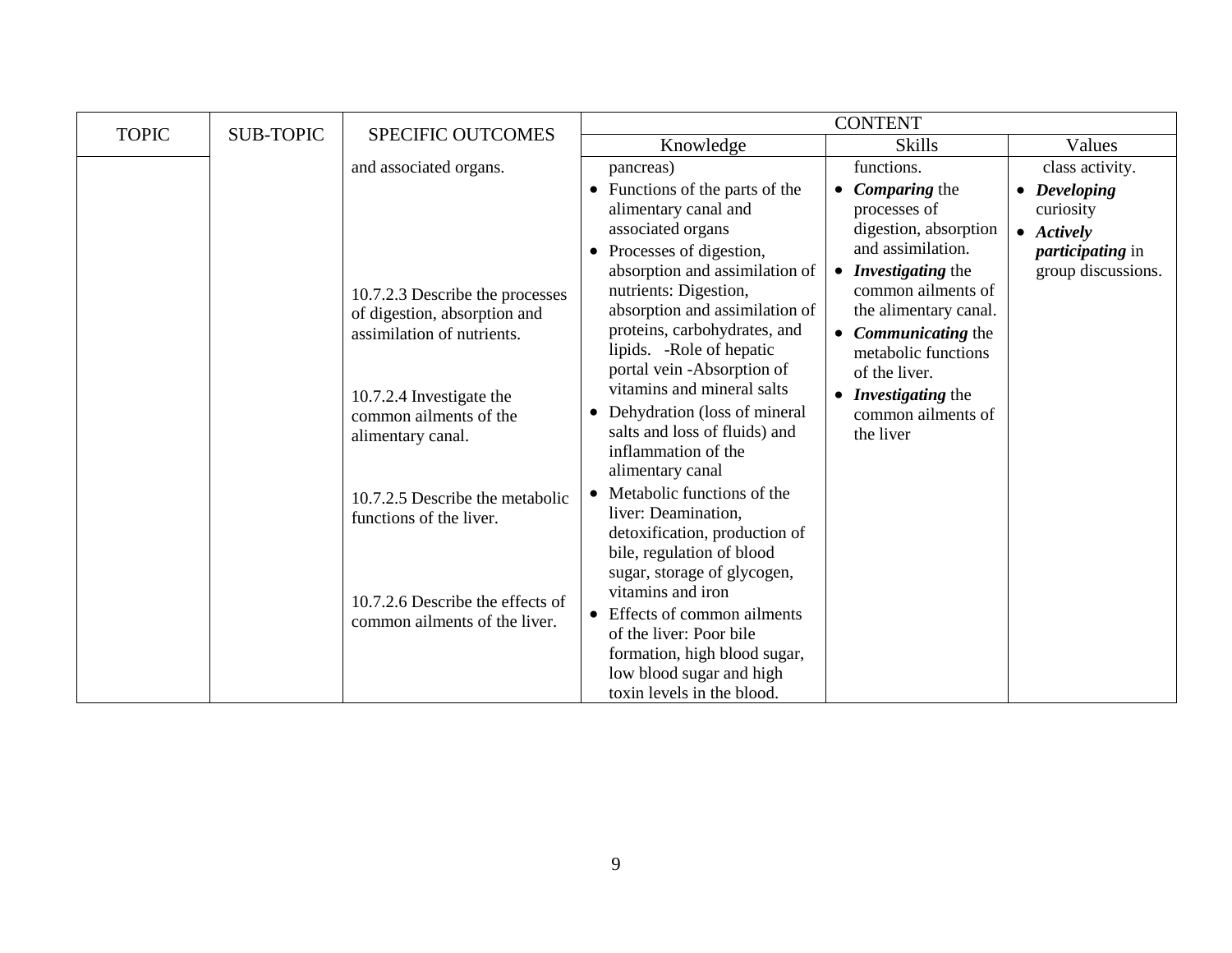| <b>TOPIC</b>                  | <b>SUB-TOPIC</b>           | SPECIFIC OUTCOMES                                                                                                                                                                                                                                                                                                                                             |                                                                                                                                                                                                                                                                                                                                                                                                                                                                                                                                                                                                                                                                                                                                                                                                       | <b>CONTENT</b>                                                                                                                                                                                                                                                                                                                                                                                                                                                                              |                                                                                                                                                                                                                                             |
|-------------------------------|----------------------------|---------------------------------------------------------------------------------------------------------------------------------------------------------------------------------------------------------------------------------------------------------------------------------------------------------------------------------------------------------------|-------------------------------------------------------------------------------------------------------------------------------------------------------------------------------------------------------------------------------------------------------------------------------------------------------------------------------------------------------------------------------------------------------------------------------------------------------------------------------------------------------------------------------------------------------------------------------------------------------------------------------------------------------------------------------------------------------------------------------------------------------------------------------------------------------|---------------------------------------------------------------------------------------------------------------------------------------------------------------------------------------------------------------------------------------------------------------------------------------------------------------------------------------------------------------------------------------------------------------------------------------------------------------------------------------------|---------------------------------------------------------------------------------------------------------------------------------------------------------------------------------------------------------------------------------------------|
|                               |                            |                                                                                                                                                                                                                                                                                                                                                               | Knowledge                                                                                                                                                                                                                                                                                                                                                                                                                                                                                                                                                                                                                                                                                                                                                                                             | <b>Skills</b>                                                                                                                                                                                                                                                                                                                                                                                                                                                                               | Values                                                                                                                                                                                                                                      |
| 10.8<br>Respiratory<br>system | 10.8.1 Gaseous<br>exchange | 10.8.1.1 Describe the<br>respiratory organs of animals.<br>10.8.1.2 Describe the<br>mechanism of gaseous<br>exchange in animals.<br>10.8.1.3 Describe the<br>composition of inspired and<br>expired air.<br>10.8.1.5 Describe the adverse<br>effects of air pollutants on<br>health of human beings.<br>10.8.1.6 Explain gaseous<br>exchange in green plants. | • Respiratory organs of various<br>animals: Insects (spiracles,<br>trachea and tracheoles), Fish<br>(operculum, mouth, gills),<br>Humans (nostrils, trachea,<br>bronchi, bronchioles, alveoli)<br>• Mechanism of inspiration and<br>expiration in an insect, fish and<br>human being: Refer to<br>diffusion of gases in<br>respiratory organs of humans,<br>fish and insect.<br>Composition of inspired and<br>$\bullet$<br>expired air: Refer to<br>composition of oxygen, carbon<br>dioxide, nitrogen, moisture,<br>dust<br>Effects of pollutants: Refer to<br>$\bullet$<br>Cigarette smoke (nicotine and<br>tar), sulphur dioxide and<br>carbon monoxide<br>Gaseous exchange in green<br>$\bullet$<br>plants: During day time all the<br>carbon dioxide produced from<br>respiration is used up by | <b>Observing</b><br>$\bullet$<br>respiratory organs of<br>different animals<br>using models.<br><b>Comparing the</b><br>$\bullet$<br>different types of<br>respiratory organs<br>Analysing the<br>$\bullet$<br>mechanism of<br>gaseous exchange in<br>animals<br><b>Comparing</b> the<br>$\bullet$<br>composition of<br>inspired and expired<br>air<br>Communicating the<br>$\bullet$<br>effects of air<br>pollutants<br>Communicating<br>$\bullet$<br>gaseous exchange in<br>green plants. | • <i>Cooperating</i> in<br>group activity<br>$\bullet$ Giving<br>presentation<br><i>Listening</i> to others<br>with respect<br>• Developing<br>curiosity<br>Appreciating the<br>release of oxygen<br>during respiration<br>by green plants. |
|                               |                            |                                                                                                                                                                                                                                                                                                                                                               | photosynthesis. Oxygen from<br>photosynthesis is used up<br>during respiration                                                                                                                                                                                                                                                                                                                                                                                                                                                                                                                                                                                                                                                                                                                        |                                                                                                                                                                                                                                                                                                                                                                                                                                                                                             |                                                                                                                                                                                                                                             |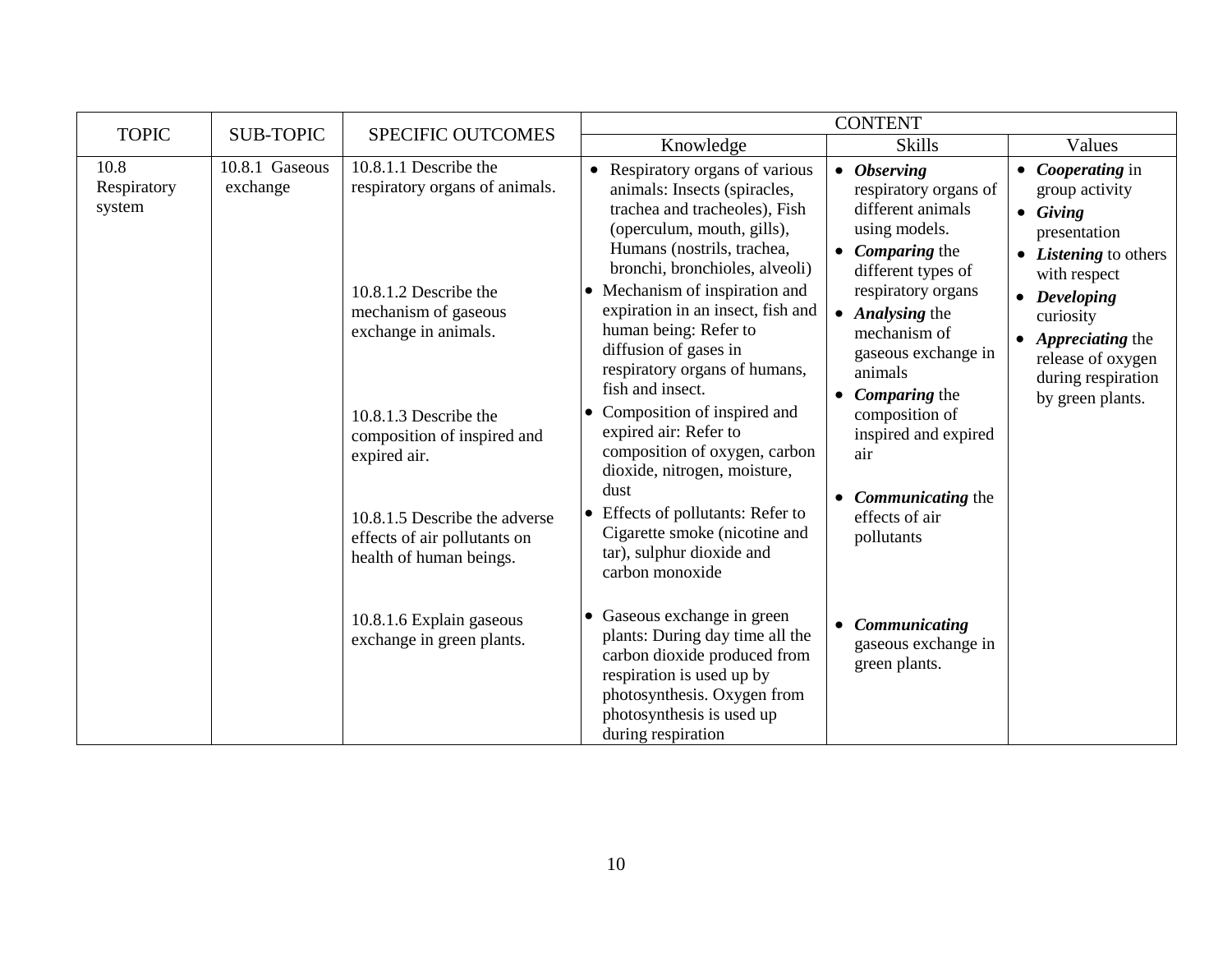| <b>TOPIC</b> | <b>SUB-TOPIC</b>                                          | <b>SPECIFIC OUTCOMES</b>                                                                                                                    |                                                                                                                                                                                                  | <b>CONTENT</b>                                                                                                               |                                                                                                                           |
|--------------|-----------------------------------------------------------|---------------------------------------------------------------------------------------------------------------------------------------------|--------------------------------------------------------------------------------------------------------------------------------------------------------------------------------------------------|------------------------------------------------------------------------------------------------------------------------------|---------------------------------------------------------------------------------------------------------------------------|
|              |                                                           |                                                                                                                                             | Knowledge                                                                                                                                                                                        | <b>Skills</b>                                                                                                                | Values                                                                                                                    |
|              | 10.8.2 Types of<br>Respiration                            | 10.8.2.1 Describe types of<br>tissue respiration.                                                                                           | Types of respiration: Aerobic<br>$\bullet$<br>and anaerobic respiration                                                                                                                          | Comparing aerobic<br>and anaerobic<br>respiration                                                                            | <b>Being</b> aware of<br>$\bullet$<br>types of tissue<br>respiration.                                                     |
|              |                                                           | 10.8.2.2 Describe the<br>production of adenosine<br>triphosphate.                                                                           | Production of adenosine<br>triphosphate Equations (word<br>and chemical)                                                                                                                         | Communicating<br>formation and<br>importance of ATP                                                                          | Appreciating the<br>formation of ATP<br>from ADP and P,<br>and its                                                        |
|              |                                                           | 10.8.2.3 Investigate the<br>production of carbon dioxide<br>during respiration.                                                             | Production of carbon dioxide<br>$\bullet$<br>during respiration Formation<br>of ATP from ADP and P<br>(Experiment to show<br>production of $CO2$ during<br>aerobic and anaerobic<br>respiration) | <b>Investigating</b><br>production of<br>Carbon dioxide<br>during respiration<br>Communicating<br>$\bullet$<br>ways in which | importance.<br>Asking questions<br>for more<br>understanding<br>Valuing the<br>$\bullet$<br>importance of<br>respiration. |
|              | 10.8.2.4 State ways in which<br>respiration is important. | Importance of ATP in cells:<br>$\bullet$<br>Production of biological<br>energy, Maintenance of<br>levels of $CO2$ and $O2$ in<br>atmosphere | respiration is<br>important<br>Investigating the<br>$\bullet$<br>process of<br>respiration in                                                                                                    | • <i>Appreciating the</i><br>industrial<br>application of<br>respiration.                                                    |                                                                                                                           |
|              |                                                           | 10.8.2.5 Explain the industrial<br>applications of respiration                                                                              | Industrial applications of<br>$\bullet$<br>respiration: Baking, brewing,<br>diary, sewage treatment.                                                                                             | industry.                                                                                                                    |                                                                                                                           |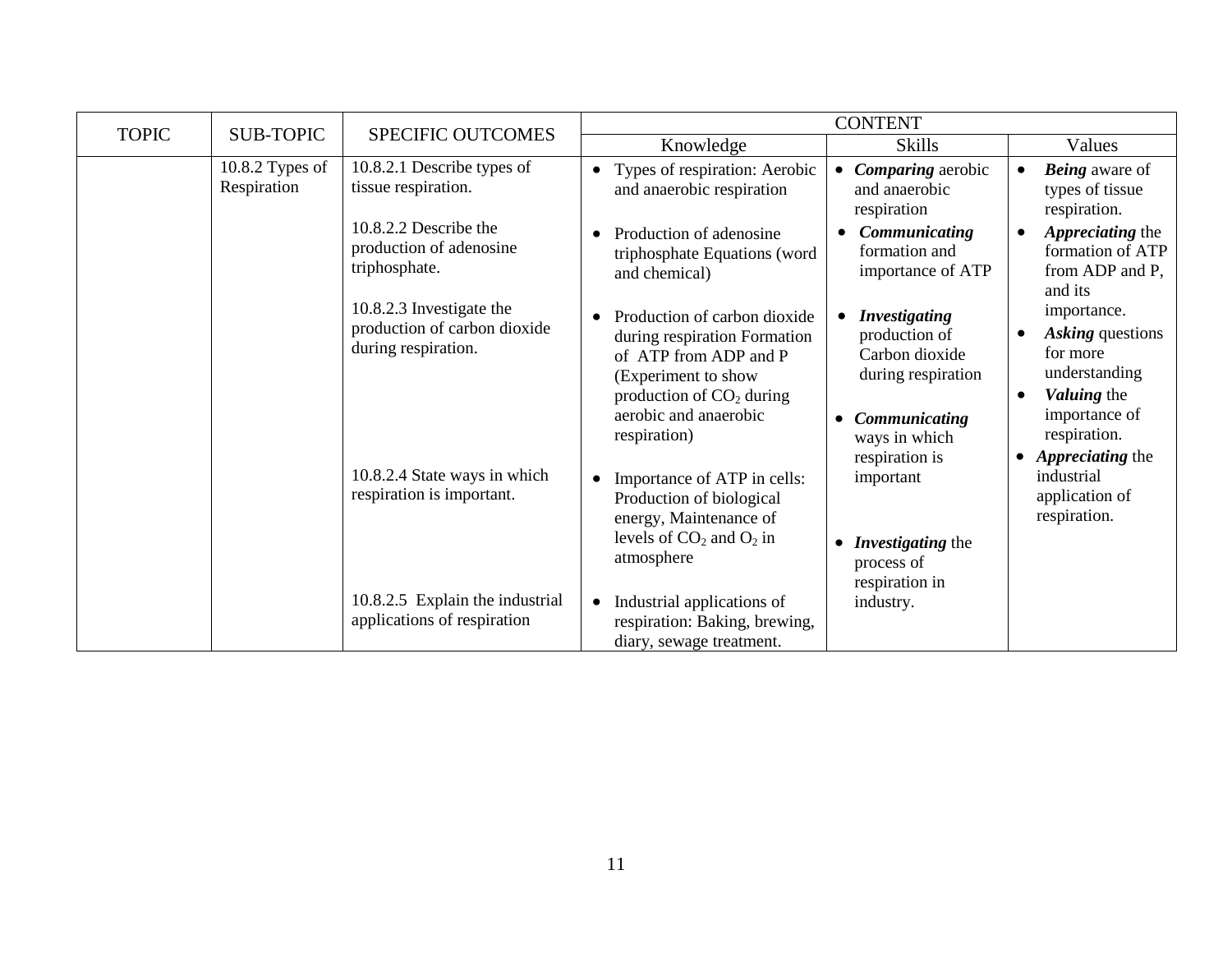| <b>TOPIC</b> | <b>SUB-TOPIC</b>              | <b>SPECIFIC OUTCOMES</b>                                                                                                                                                 |                        |                                                                                                                                                                                                                                                                                                                                                        | <b>CONTENT</b>                                                                                                                                                            |                                                                                                                                                         |
|--------------|-------------------------------|--------------------------------------------------------------------------------------------------------------------------------------------------------------------------|------------------------|--------------------------------------------------------------------------------------------------------------------------------------------------------------------------------------------------------------------------------------------------------------------------------------------------------------------------------------------------------|---------------------------------------------------------------------------------------------------------------------------------------------------------------------------|---------------------------------------------------------------------------------------------------------------------------------------------------------|
|              |                               |                                                                                                                                                                          |                        | Knowledge                                                                                                                                                                                                                                                                                                                                              | <b>Skills</b>                                                                                                                                                             | Values                                                                                                                                                  |
| 10.9 Health  | 10.9.1 Diseases<br>health is. | 10.9.1.1 Describe what good                                                                                                                                              | $\bullet$              | Good health: Refer to<br>physical, mental and social<br>well being, dependent on<br>receiving a balanced diet<br>and an appropriate physical<br>and mental activity.                                                                                                                                                                                   | • Communicating<br>information on good<br>health<br>• <i>Interpreting</i> the<br>meaning of the term<br>disease.                                                          | <b>Appreciating</b><br>good health.<br>• Asking questions<br>for a better<br>understanding of<br>the meaning of the                                     |
|              |                               | 10.9.1.2 Define disease.<br>10.9.1.3 Describe various types<br>of diseases.<br>10.9.1.4 Describe causative<br>agents, signs and symptoms,<br>methods of transmission and | $\bullet$<br>$\bullet$ | Definition of disease: Refer<br>to loss of health resulting<br>from disturbances of the<br>normal processes of the<br>body.<br>Types of diseases:<br>Deficiency diseases,<br>Genetic diseases,<br>Pathogenic diseases, Social<br>diseases, Mental illness, and<br>Ageing and degenerative<br>diseases.<br>Agents, symptoms,<br>methods of transmission | <b>Classifying diseases</b><br>$\bullet$<br>into different groups.<br>Communicating<br>$\bullet$<br>causative agents,<br>signs and symptoms<br>of pathogenic<br>diseases. | term disease.<br>• Appreciating<br>various types of<br>diseases<br>$\bullet$ <i>Applying the</i><br>knowledge on<br>preventing disease<br>in daily life |
|              |                               | control.                                                                                                                                                                 |                        | and control of disease:<br>Refer to the following<br>diseases: Cholera, Malaria<br>and Bilharzia<br>(Schistosomiasis).                                                                                                                                                                                                                                 |                                                                                                                                                                           |                                                                                                                                                         |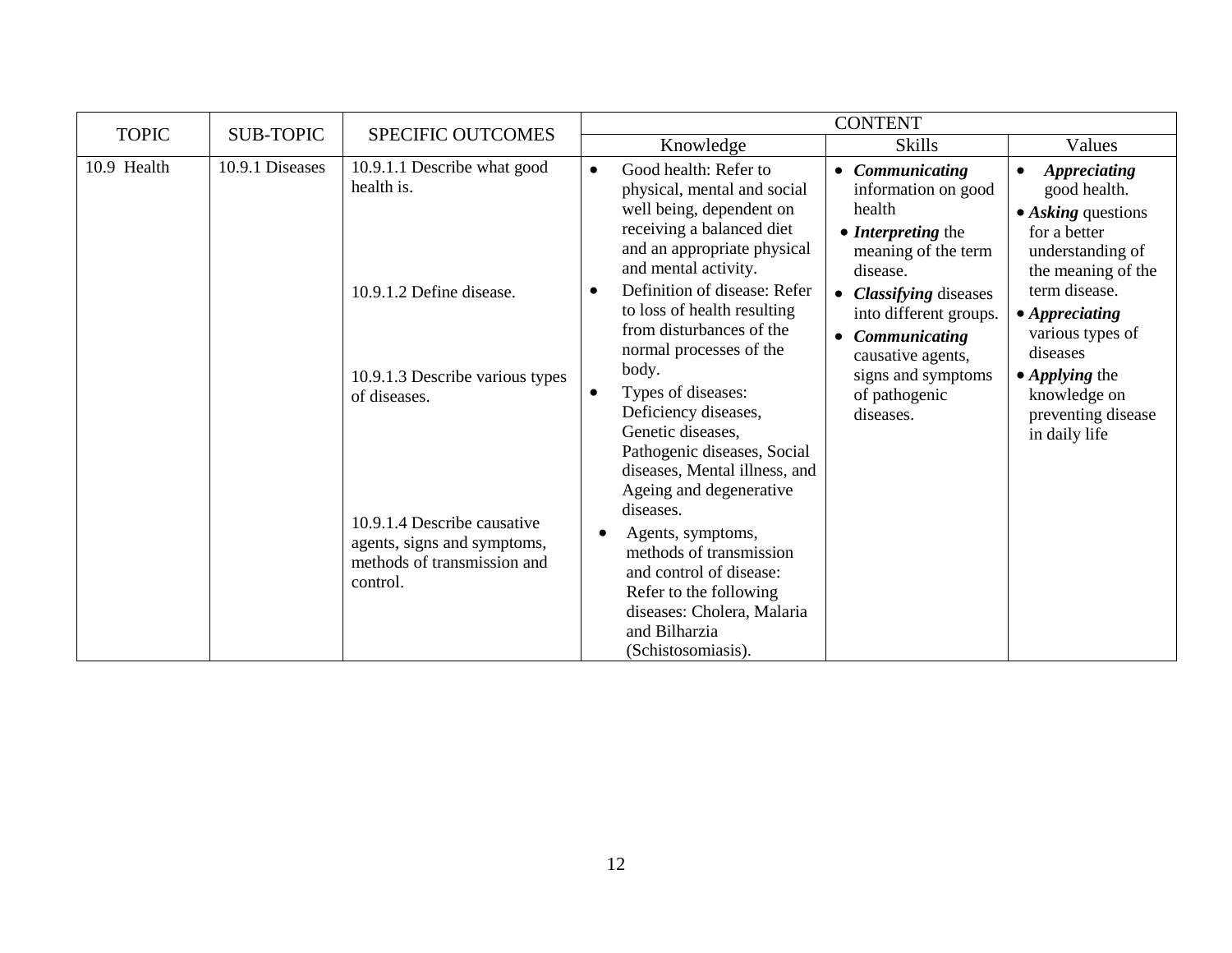| <b>TOPIC</b> | <b>SUB-TOPIC</b>                                                                 | <b>SPECIFIC OUTCOMES</b>                                                                       | <b>CONTENT</b>                                                                                               |                                                                                                                                                           |                                                                                                                                                                                         |                                                                                                                           |                                                                                                                   |
|--------------|----------------------------------------------------------------------------------|------------------------------------------------------------------------------------------------|--------------------------------------------------------------------------------------------------------------|-----------------------------------------------------------------------------------------------------------------------------------------------------------|-----------------------------------------------------------------------------------------------------------------------------------------------------------------------------------------|---------------------------------------------------------------------------------------------------------------------------|-------------------------------------------------------------------------------------------------------------------|
|              |                                                                                  |                                                                                                |                                                                                                              | Knowledge                                                                                                                                                 | <b>Skills</b>                                                                                                                                                                           | Values                                                                                                                    |                                                                                                                   |
|              | 10.9.2 HIV and<br><b>AIDS</b>                                                    | 10.9.2.1 Describe ways of HIV<br>transmission                                                  |                                                                                                              | Ways of HIV transmission:<br>Sexual intercourse with an<br>infected person, sharing<br>contaminated body fluids,<br>sharing un sterilised<br>instruments. | Communicating<br>ways of transmission<br>of HIV<br>Communicating<br>$\bullet$<br>dangers of having<br>multiple sexual<br>partners<br>Communicating<br>ways of safe sexual<br>practices. | <b>HIV</b>                                                                                                                | <b>Being</b> aware of<br>transmission.<br>$\bullet$ <i>Being</i> aware of<br>dangers of having<br>multiple sexual |
|              |                                                                                  | 10.9.2.2 Explain the dangers of<br>having multiple sexual partners.                            |                                                                                                              | Dangers of multiple sexual<br>partners: Risk of contracting<br>STIs' including HIV,<br>unintended pregnancy,<br>disintegration of families                |                                                                                                                                                                                         | partners.<br>$\bullet$ <i>Being</i> aware of<br>safe sexual<br>practices.                                                 |                                                                                                                   |
|              |                                                                                  | 10.9.2.3 Describe ways of safe<br>sexual practices.                                            | $\bullet$                                                                                                    | Safe sexual practices:<br>Abstinence, Consistence and<br>correct use of condoms,<br><b>VCT Services</b>                                                   | • Investigating<br>causes of stigma to<br>people living with<br>HIV and AIDS.<br><b>Communicating</b><br>$\bullet$                                                                      | $\bullet$ <i>Being</i> assertive to<br>sexual advances.<br>• <i>Showing</i> empathy<br>to people living<br>with HIV/AIDS. |                                                                                                                   |
|              | 10.9.2.4 Identify the causes of<br>stigma to people living with<br>HIV and AIDS. | $\bullet$                                                                                      | Causes of stigma: Fear,<br>myth, lack of support<br>groups, lack of information<br>on the available services | ways of reducing<br>discrimination to<br>people living with<br>HIV and AIDS                                                                               | <i>Sympathising</i> with<br>people living<br>HIV/AIDS.                                                                                                                                  |                                                                                                                           |                                                                                                                   |
|              |                                                                                  | 10.9.2.5 Describe ways of<br>reducing discrimination to<br>people living with HIV and<br>AIDS. |                                                                                                              | Ways of reducing stigma:<br>Support, care, treatment<br>(ART) and advocacy.                                                                               |                                                                                                                                                                                         |                                                                                                                           |                                                                                                                   |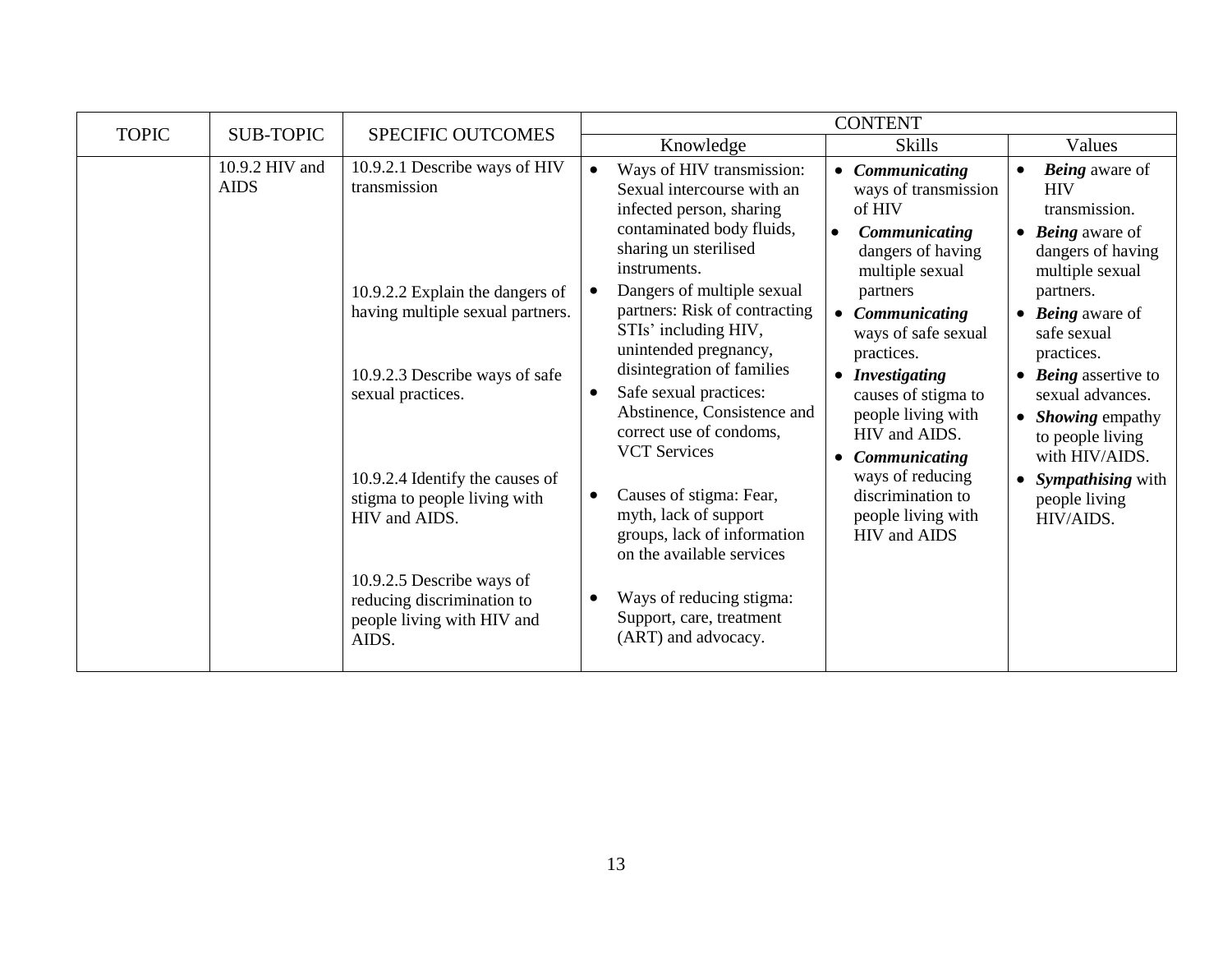|              |                                                                  |                                                                                                                                                                                                                                                                                                                                                                                                 |                                                                                                                                                                                                                                                                                                                                                                                                                                                                                                                     | <b>CONTENT</b>                                                                                                                                                                                                                                                                                                                                                                                    |                                                                                                                                                                                                                                                                                                             |
|--------------|------------------------------------------------------------------|-------------------------------------------------------------------------------------------------------------------------------------------------------------------------------------------------------------------------------------------------------------------------------------------------------------------------------------------------------------------------------------------------|---------------------------------------------------------------------------------------------------------------------------------------------------------------------------------------------------------------------------------------------------------------------------------------------------------------------------------------------------------------------------------------------------------------------------------------------------------------------------------------------------------------------|---------------------------------------------------------------------------------------------------------------------------------------------------------------------------------------------------------------------------------------------------------------------------------------------------------------------------------------------------------------------------------------------------|-------------------------------------------------------------------------------------------------------------------------------------------------------------------------------------------------------------------------------------------------------------------------------------------------------------|
| <b>TOPIC</b> | <b>SUB-TOPIC</b>                                                 | SPECIFIC OUTCOMES                                                                                                                                                                                                                                                                                                                                                                               | Knowledge                                                                                                                                                                                                                                                                                                                                                                                                                                                                                                           | <b>Skills</b>                                                                                                                                                                                                                                                                                                                                                                                     | Values                                                                                                                                                                                                                                                                                                      |
|              | 10.9.3 Immunity                                                  | 10.9.3.1 Explain the term of<br>immunity to disease.<br>10.9.3.2 Investigate the<br>importance of the immune<br>system.<br>10.9.3.3 Describe the factors<br>that reduce immunity to<br>pathogenic diseases<br>10.9.3.4 Explain the importance<br>of immunisation.                                                                                                                               | Define immunity to disease:<br>$\bullet$<br>Refer to active, passive<br>artificial and natural<br>immunity.<br>Importance of the immune<br>$\bullet$<br>system (Refer to control of<br>diseases).<br>Factors reducing immunity:<br>$\bullet$<br>Diet, repeated invasions by<br>pathogens and development<br>of resistant strains of the<br>pathogens.<br>$\bullet$<br>Importance of<br>immunisation: refer to<br>induced active immunity                                                                            | • Communicating<br>information on<br>immunity to disease<br>• <i>Investigating</i> the<br>importance of<br>immune system<br><b>Identifying</b> factors<br>that reduce<br>immunity to<br>pathogenic diseases<br>• <i>Communicating</i> the<br>importance of<br>immunisation                                                                                                                        | Asking questions<br>for better<br>understanding of<br>immunity.<br><b>Relating the</b><br>$\bullet$<br>importance of<br>immunity.<br><b>Being</b> aware of<br>$\bullet$<br>factors that<br>reduce immunity<br>to pathogenic<br>diseases.<br>Appreciating the<br>$\bullet$<br>importance of<br>immunisation. |
|              | 10.9.4<br>The life cycle of<br>the housefly and<br>the mosquito. | 10.9.4.1 Describe the life cycle<br>of a housefly.<br>10.9.4.2 Describe the life cycle<br>of a mosquito.<br>10.9.4.3 Explain the role of<br>houseflies and<br>mosquitoes in the<br>spreading of diseases.<br>10.9.4.4 Relate the control of<br>malaria to the life cycle<br>of the mosquito.<br>10.9.4.5 Relate the control of<br>water borne diseases to<br>the life cycle of the<br>housefly. | Life cycle of housefly: Egg,<br>$\bullet$<br>larva, pupa and adult<br>Life cycle of a mosquito:<br>$\bullet$<br>Egg, larva, pupa and adult<br>Role of Houseflies: Vectors<br>$\bullet$<br>in the spread of dysentery,<br>cholera, typhoid.<br>Role of Mosquito: Vector<br>for malaria.<br>Control of malaria: (Refer<br>$\bullet$<br>to use of biological and<br>chemical control)<br>Control of water borne<br>$\bullet$<br>disease: such as dysentery,<br>cholera, typhoid and the life<br>cycle of the housefly. | • Investigating life<br>cycles of a housefly<br>and mosquito<br>• <i>Identifying</i> the<br>relationship between<br>cause of disease and<br>effect of houseflies<br>and mosquitoes<br>• <i>Inferring</i> the control<br>of malaria to the life<br>cycle of the<br>mosquito<br><b>Investigating the</b><br>$\bullet$<br>control of water<br>borne diseases to the<br>life cycle of the<br>housefly | <b>Appreciating</b><br>$\bullet$<br>the life cycle of<br>housefly and<br>mosquito.<br><b>Being</b> aware of<br>$\bullet$<br>the role of<br>houseflies and<br>mosquitoes in<br>spreading<br>diseases.                                                                                                        |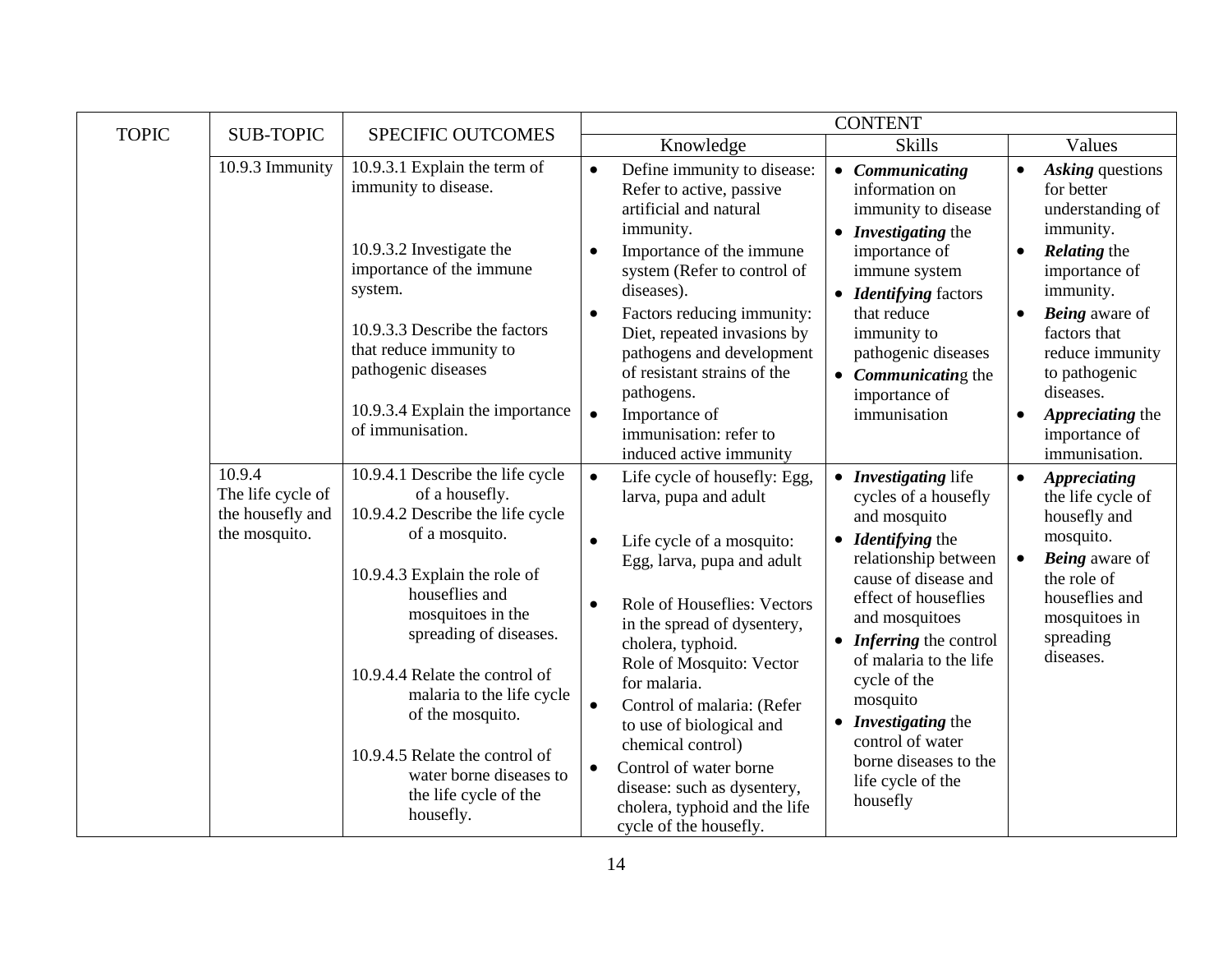| <b>General outcomes:</b>                                                                      | <b>Key Competences:</b>                                                                        |
|-----------------------------------------------------------------------------------------------|------------------------------------------------------------------------------------------------|
| Demonstrate understanding of transport and storage in plant.<br>Develop investigative skills. | Show the ability to investigate the conditions necessary for<br>transpiration                  |
| • Demonstrate understanding of the circulatory system in<br>humans                            | Show ability to demonstrate the conditions necessary for<br>$\bullet$<br>germination of seeds. |
| • Recognise the importance of excretion.                                                      | Show ability to identify different joints in mammals and                                       |
| • Acquire knowledge and values about homeostasis.                                             | insects                                                                                        |
| Recognise the importance of the endocrine system.                                             |                                                                                                |
| • Demonstrate an understanding of the nervous system and sense<br>organs.                     |                                                                                                |
| • Demonstrate understanding of the Skeleton and locomotion.                                   |                                                                                                |
| • Demonstrate understanding of tropic and taxic responses                                     |                                                                                                |
| • Demonstrate an understanding of plant growth and<br>development                             |                                                                                                |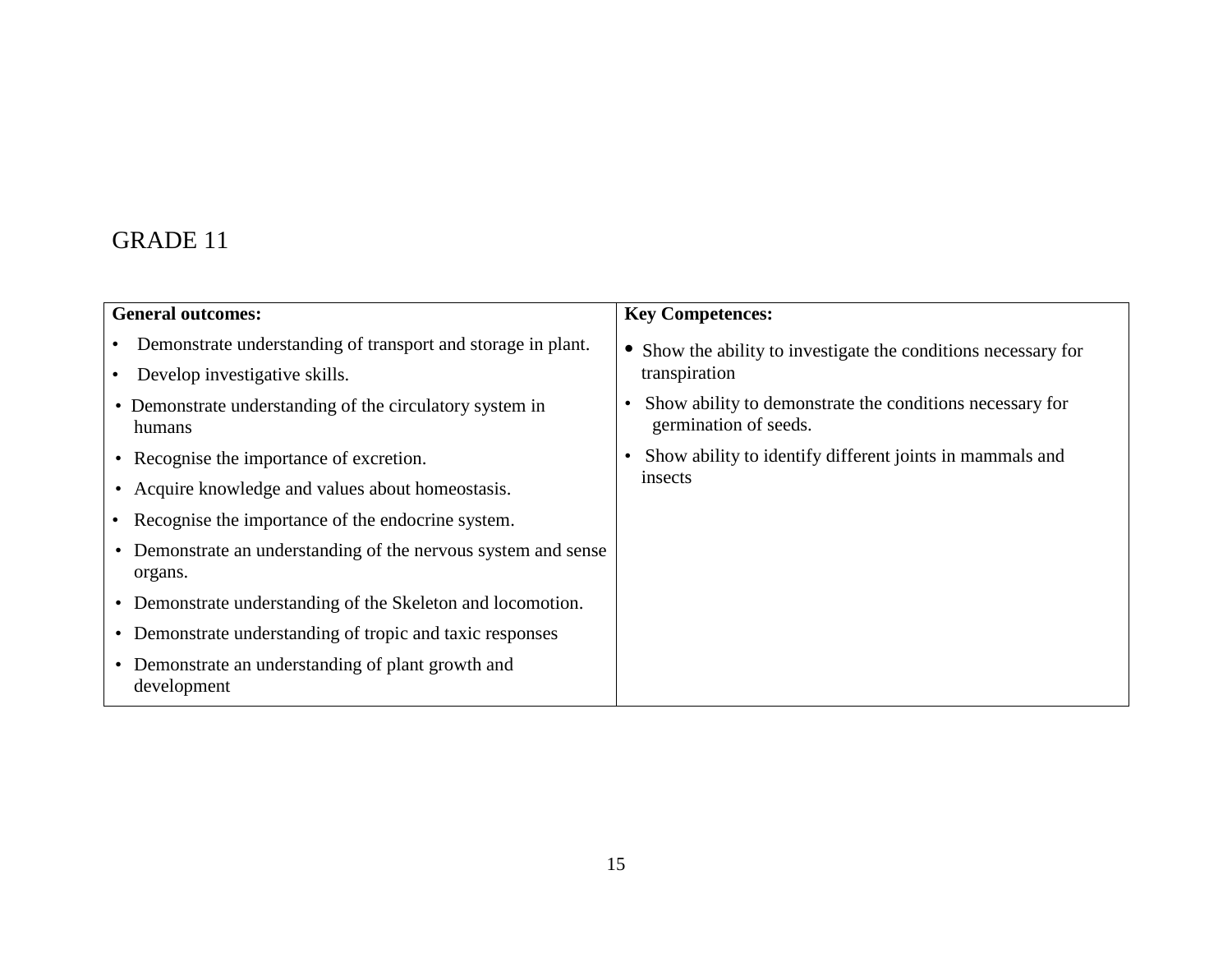| <b>TOPIC</b>                               | <b>SUB-TOPIC</b>               | SPECIFIC OUTCOMES                                                                                                                                                                               | <b>CONTENT</b>                                                                                                                                                                                                                                                                                    |                                                                                                                                                                                                                                                    |                                                                                                                                                               |  |
|--------------------------------------------|--------------------------------|-------------------------------------------------------------------------------------------------------------------------------------------------------------------------------------------------|---------------------------------------------------------------------------------------------------------------------------------------------------------------------------------------------------------------------------------------------------------------------------------------------------|----------------------------------------------------------------------------------------------------------------------------------------------------------------------------------------------------------------------------------------------------|---------------------------------------------------------------------------------------------------------------------------------------------------------------|--|
|                                            |                                |                                                                                                                                                                                                 | Knowledge                                                                                                                                                                                                                                                                                         | <b>Skills</b>                                                                                                                                                                                                                                      | Values                                                                                                                                                        |  |
| 11.1 Transport<br>and storage in<br>plants | 11.1.1 Transport<br>in plants. | 11.1.1.1 Describe the external and<br>internal structure of roots and<br>stems.                                                                                                                 | $\bullet$<br>External and internal<br>structure of roots and<br>stems: Refer to Cross<br>section and longitudinal<br>section of roots and stems<br>(xylem and phloem of<br>herbaceous dicot and<br>monocot anatomy)                                                                               | • <i>Investigating</i> the<br>external and<br>internal structure<br>of a dicot and<br>monocot root and<br>stem.<br>$\bullet$ <i>Predicting the</i><br>movement of<br>water and mineral                                                             | $\bullet$ Asking questions<br>for better<br>understanding of<br>the structures of<br>roots and stems.<br>• Developing<br>curiosity<br>• <i>Cooperating</i> in |  |
|                                            |                                | 11.1.1.2 Describe absorption of<br>water and uptake of mineral salts<br>by roots.<br>11.1.1.3 Describe the movement<br>of water and transport of mineral<br>salts from the roots to the leaves. | The role of roots:<br>$\bullet$<br>absorption of water<br>(osmosis), uptake of<br>mineral salts (Active<br>transport)<br>Movement of water and<br>$\bullet$<br>transport of mineral salts:<br>Root pressure,<br>capillarity(refer to<br>adhesion and cohesion<br>forces), transpiration<br>stream | salts in roots<br>• Analysing the<br>movement of<br>water and<br>transport of<br>mineral salts up<br>the plant.<br>• Analysing the<br>movement of<br>organic solutes in<br>phloem<br>Communicating<br>$\bullet$<br>the process of<br>transpiration | group discussions<br>$\bullet$ Giving<br>presentation<br>• Sharing ideas with<br>others<br>• Listening to<br>others with respect                              |  |
|                                            |                                | 11.1.1.4 Describe the movement<br>of organic solutes in phloem.                                                                                                                                 | Movement of organic<br>$\bullet$<br>solutes: Refer to<br>translocation of<br>carbohydrates and amino<br>acids in phloem<br>Process of transpiration:<br>$\bullet$                                                                                                                                 | • Investigating<br>factors that affect<br>the rate of<br>transpiration<br>$\bullet$ Observing<br>adaptive features                                                                                                                                 |                                                                                                                                                               |  |
|                                            |                                | 11.1.1.5 Demonstrate the process<br>of transpiration.                                                                                                                                           | Refer to loss of water<br>vapour through the<br>stomata, opening and                                                                                                                                                                                                                              | in plants that<br>reduce excess<br>loss of water                                                                                                                                                                                                   |                                                                                                                                                               |  |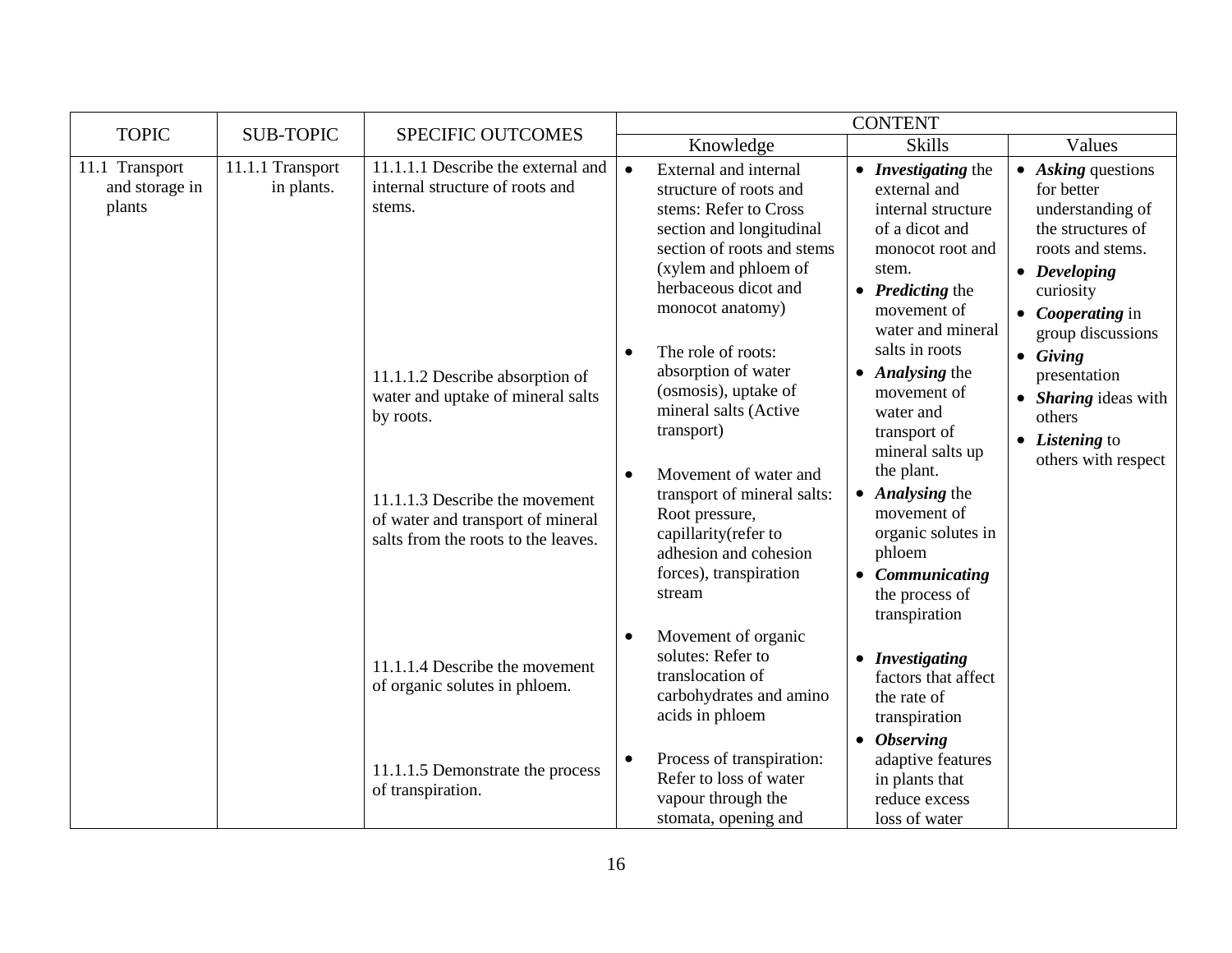| <b>TOPIC</b> |                  |                                                                                     | <b>CONTENT</b>                                                                                                                                                           |                                                      |        |
|--------------|------------------|-------------------------------------------------------------------------------------|--------------------------------------------------------------------------------------------------------------------------------------------------------------------------|------------------------------------------------------|--------|
|              | <b>SUB-TOPIC</b> | <b>SPECIFIC OUTCOMES</b>                                                            | Knowledge                                                                                                                                                                | <b>Skills</b>                                        | Values |
|              |                  |                                                                                     | closing of stomata. Use a<br>simple photometer                                                                                                                           | <b>Analysing the</b><br>$\bullet$<br>significance of |        |
|              |                  | 11.1.1.6 Investigate factors that<br>affect the rate of Transpiration               | Factors affecting<br>$\bullet$<br>transpiration: Humidity;<br>Temperature;<br>deforestation; Light<br>intensity; and Speed of<br>wind                                    | transpiration.                                       |        |
|              |                  | 11.1.1.7 Describe adaptive<br>features of a leaf to reduce excess<br>loss of water. | Adaptive features of a<br>- 0<br>leaf: Reduction of leaf<br>surface, shading of leaves,<br>reducing the number of<br>stomata                                             |                                                      |        |
|              |                  | 11.1.1.8 Explain the significance<br>of transpiration in plants.                    | Significance of<br>$\bullet$<br>transpiration: Refer to<br>water cycle, cooling effect<br>in plants, absorption of<br>mineral ions, provides<br>water for photosynthesis |                                                      |        |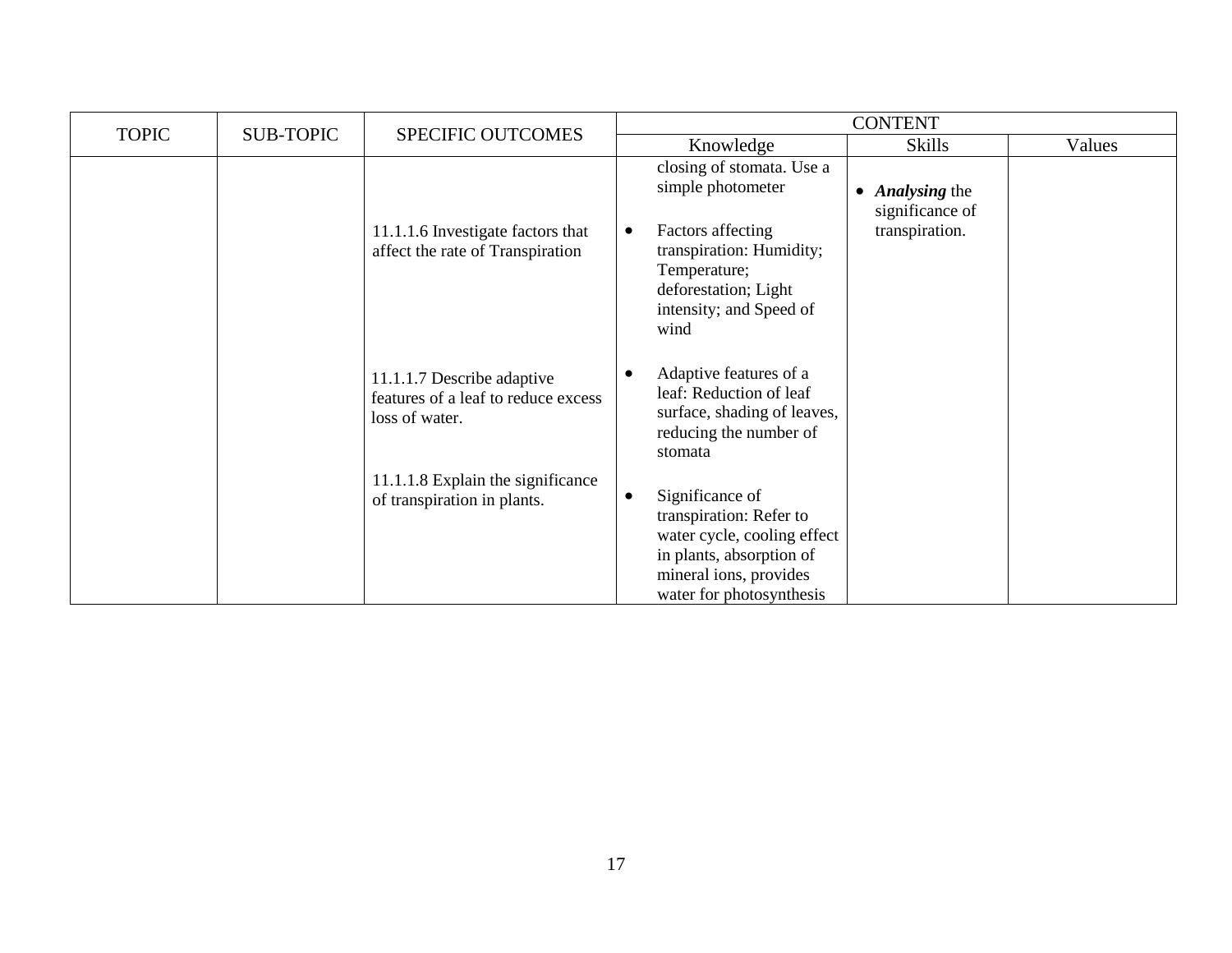| <b>TOPIC</b>            | <b>SUB-TOPIC</b> | <b>SPECIFIC OUTCOMES</b>                                           |                                                                                                                                                                                                              | <b>CONTENT</b>                                                                                                                                                                                                                                                      |                                                                                                              |
|-------------------------|------------------|--------------------------------------------------------------------|--------------------------------------------------------------------------------------------------------------------------------------------------------------------------------------------------------------|---------------------------------------------------------------------------------------------------------------------------------------------------------------------------------------------------------------------------------------------------------------------|--------------------------------------------------------------------------------------------------------------|
|                         |                  |                                                                    | Knowledge                                                                                                                                                                                                    | <b>Skills</b>                                                                                                                                                                                                                                                       | Values                                                                                                       |
| 11.2Transport in<br>Man | 11.2.1 Blood     | 11.2.1.1 Identify the composition<br>of blood.                     | Composition of blood:<br>$\bullet$<br>Solid (leucocytes,<br>erythrocytes,<br>thrombocytes), Liquid<br>(plasma).                                                                                              | Classifying the<br>$\bullet$<br>components of<br>blood<br>Comparing the<br>$\bullet$<br>functions of blood                                                                                                                                                          | $\bullet$ <i>Being</i> aware of<br>the composition<br>of blood.<br>• <i>Appreciating</i> the<br>functions of |
|                         |                  | 11.2.1.2 Explain the functions of<br>blood.                        | Functions of blood:<br>$\bullet$<br>Transporting oxygen and<br>carbon dioxide, nutrients,<br>mineral salts, vitamins,<br>water, hormones, heat,<br>metabolic wastes, fighting<br>disease, and blood clotting | Comparing<br>$\bullet$<br>structural and<br>functional<br>differences<br>between RBC and<br><b>WBC</b><br><i>Investigating the</i><br>$\bullet$<br>sites where the<br>blood cells are<br>produced<br>Communicating<br>$\bullet$<br>the process of<br>blood clotting | blood.<br>$\bullet$ Developing<br>curiosity<br>$\bullet$ Asking questions<br>for better<br>understanding     |
|                         |                  | 11.2.1.3 Distinguish between the<br>red and the white blood cells. | Structural and functional<br>$\bullet$<br>differences of red blood<br>cells(erythrocytes) and<br>white blood cells<br>(leucocytes)                                                                           |                                                                                                                                                                                                                                                                     |                                                                                                              |
|                         |                  | 11.2.1.4 Identify the sites where<br>the blood cells are produced  | Sites of production of<br>blood: RBCs-Bone<br>marrow. WBCs-Bone<br>marrow, lymph nodes,<br>thymus and spleen.<br>Platelets-Bone marrow                                                                       |                                                                                                                                                                                                                                                                     |                                                                                                              |
|                         |                  | 11.2.1.5 Explain the process of<br>blood clotting                  | Process of blood clotting:<br>$\bullet$<br>Change of enzyme<br>prothrombin to thrombin,<br>fibrinogen to fibrin and<br>role of calcium ions and<br>thromboplastin.                                           |                                                                                                                                                                                                                                                                     |                                                                                                              |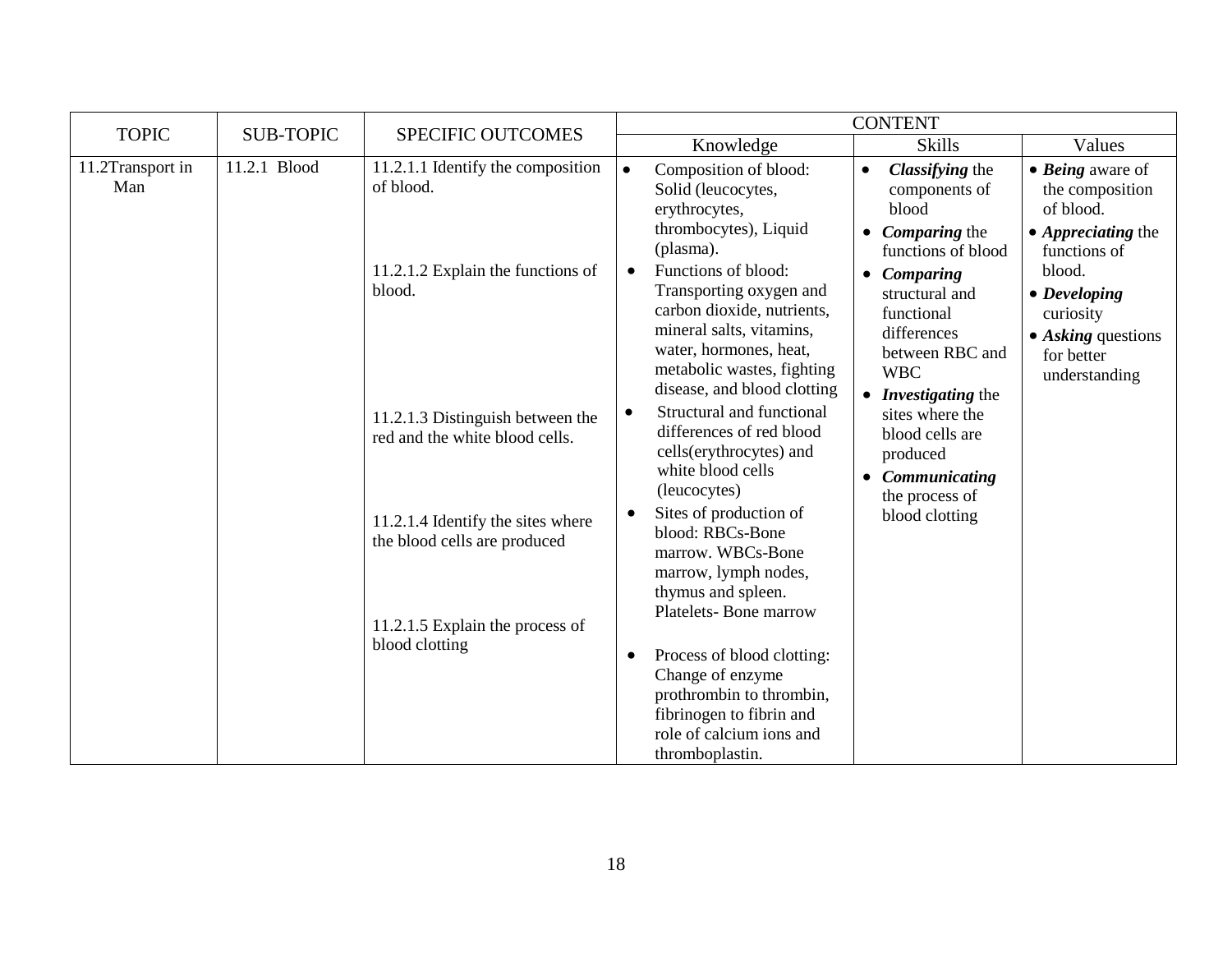| <b>TOPIC</b> | <b>SUB-TOPIC</b>            | SPECIFIC OUTCOMES                                                                                                                                                                                                                                                                                                   |                                                                                                                                                                                                                                                                                                                                                                                                                                                                                                                                              | <b>CONTENT</b>                                                                                                                                                                                                                                                                                                                                                         |                                                                                                                                                           |
|--------------|-----------------------------|---------------------------------------------------------------------------------------------------------------------------------------------------------------------------------------------------------------------------------------------------------------------------------------------------------------------|----------------------------------------------------------------------------------------------------------------------------------------------------------------------------------------------------------------------------------------------------------------------------------------------------------------------------------------------------------------------------------------------------------------------------------------------------------------------------------------------------------------------------------------------|------------------------------------------------------------------------------------------------------------------------------------------------------------------------------------------------------------------------------------------------------------------------------------------------------------------------------------------------------------------------|-----------------------------------------------------------------------------------------------------------------------------------------------------------|
|              |                             |                                                                                                                                                                                                                                                                                                                     | Knowledge                                                                                                                                                                                                                                                                                                                                                                                                                                                                                                                                    | <b>Skills</b>                                                                                                                                                                                                                                                                                                                                                          | Values                                                                                                                                                    |
|              | 11.2.2 Blood<br>Groups      | 11.2.2.1 Describe the ABO blood<br>groups<br>11.2.2.2 Explain the importance<br>of determining the blood<br>groups and Rhesus<br>factors.<br>11.2.2.3 Explain the donor-<br>recipient compatibility<br>of blood groups.<br>11.2.2.4 Explain the importance<br>of screening the blood for<br>purpose of transfusion. | Blood groups: Refer to<br>$\bullet$<br>blood types A,B,AB and<br>O, antigens and antibodies<br>Importance of blood<br>$\bullet$<br>groups: Refer to blood<br>transfusions and<br>transplants; the danger of<br>Rhesus positive blood to<br>the foetus (haemolytic<br>disease)<br>Donor-Recipient<br>compatibility of Blood:<br>Refer to antibody and<br>Antigen reaction when<br>bloods of different groups<br>are mixed.<br>Importance of screening<br>blood: Refer to risk of<br>transmission of HIV and<br>Hepatitis B by blood<br>donors | • Classifying blood<br>into groups<br>according to the<br>antigens they<br>carry.<br>• Analysing the<br>importance of<br>determining of<br>blood groups and<br>rhesus factors<br>Communicating<br>the donor -<br>recipient<br>compatibility of<br>blood groups.<br>Communicating<br>$\bullet$<br>importance of<br>screening the<br>blood for purpose<br>of transfusion | $\bullet$ Appreciating<br>different blood<br>types.<br>$\bullet$ Being aware of<br>the donor $-$<br>recipient<br>compatibility of<br>blood groups.        |
|              | $11.2.3$ Blood<br>disorders | 11.2.3.1 Investigate common<br>blood disorders                                                                                                                                                                                                                                                                      | <b>Blood</b> disorders:<br>$\bullet$<br>Leukaemia, sickle cell,<br>anaemia and haemophilia                                                                                                                                                                                                                                                                                                                                                                                                                                                   | Communicating<br>information on<br>common blood<br>disorders                                                                                                                                                                                                                                                                                                           | $\bullet$ Showing<br>empathy to<br>people with blood<br>disorders.                                                                                        |
|              | 11.2.4 The heart            | 11.2.4.1 Describe the structure of<br>the human heart.<br>11.2.4.2 Describe how the heart<br>functions.                                                                                                                                                                                                             | Structure of the heart: Refer<br>$\bullet$<br>to chambers, valves, vessels,<br>including coronary arteries<br>Functioning of the heart:<br>diastole and systole (Include<br>pulse rate and heart beat).<br>Causes of coronary diseases:<br>Include diet, stress, smoking                                                                                                                                                                                                                                                                     | <b>Observing the</b><br>structure of the<br>human heart with<br>a model<br>• Communicating<br>information on<br>how the heart<br>functions                                                                                                                                                                                                                             | $\bullet$ Asking questions<br>for more<br>understanding<br>$\bullet$ Developing<br>curiosity<br>• <i>Applying</i> ways of<br>preventing<br>coronary heart |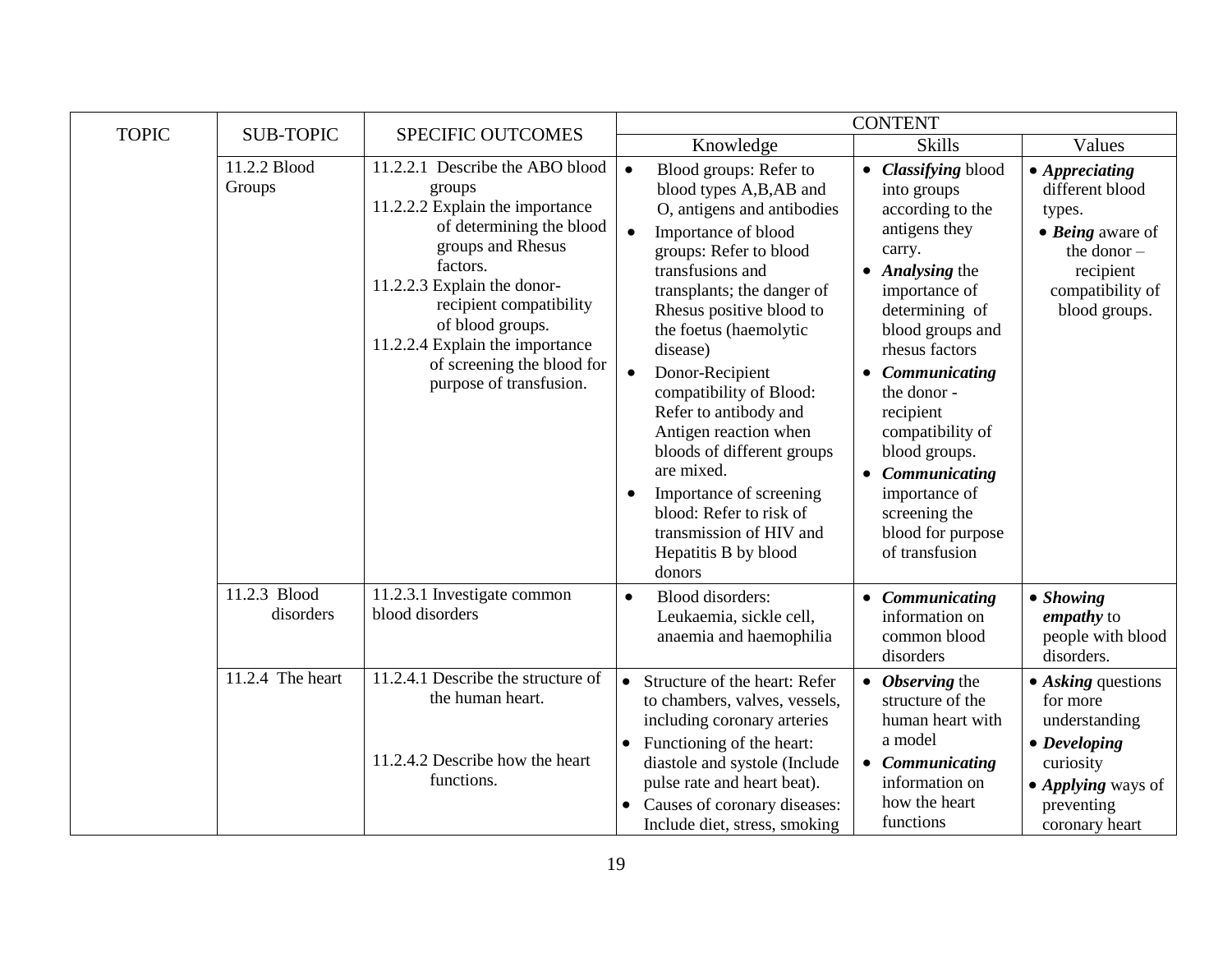| <b>TOPIC</b> | <b>SUB-TOPIC</b>              | <b>SPECIFIC OUTCOMES</b>                                                                                                                                                                                                                                                                |                                                                                                                                                                                                                                                                                                                                                                                     | <b>CONTENT</b>                                                                                                                                                                                                                                                                                                                                                        |                                                                                                                                                                                                        |
|--------------|-------------------------------|-----------------------------------------------------------------------------------------------------------------------------------------------------------------------------------------------------------------------------------------------------------------------------------------|-------------------------------------------------------------------------------------------------------------------------------------------------------------------------------------------------------------------------------------------------------------------------------------------------------------------------------------------------------------------------------------|-----------------------------------------------------------------------------------------------------------------------------------------------------------------------------------------------------------------------------------------------------------------------------------------------------------------------------------------------------------------------|--------------------------------------------------------------------------------------------------------------------------------------------------------------------------------------------------------|
|              |                               |                                                                                                                                                                                                                                                                                         | Knowledge                                                                                                                                                                                                                                                                                                                                                                           | <b>Skills</b>                                                                                                                                                                                                                                                                                                                                                         | Values                                                                                                                                                                                                 |
|              |                               | 11.2.4.3 Explain the causes of<br>coronary heart disease.<br>11.2.4.4 Describe ways of<br>preventing coronary heart<br>diseases                                                                                                                                                         | and pollution.<br>Ways of preventing coronary<br>$\bullet$<br>diseases: Good diet and<br>importance of exercises.                                                                                                                                                                                                                                                                   | • Communicating<br>the causes of<br>coronary heart<br>diseases<br>Communicating<br>ways of preventing<br>coronary heart<br>diseases                                                                                                                                                                                                                                   | diseases.                                                                                                                                                                                              |
|              | 11.2.5 Lymphatic<br>system    | 11.2.5.1 Describe the structure of<br>the lymphatic system in relation<br>to blood circulatory system.<br>11.2.5.2 Compare tissue fluid and<br>lymph to blood.<br>11.2.5.3 Describe the flow of<br>lymph.<br>11.2.5.4 Describe the function of<br>lymph nodes in disease<br>prevention. | $\bullet$<br>Structure of the lymphatic<br>system and relationship with<br>blood circulatory system<br>$\bullet$<br>Tissue fluid, lymph and<br>blood (include composition<br>and functions of tissue fluid<br>and lymph)<br>Flow of lymph: Refer to the<br>$\bullet$<br>lymphatic system<br>The function of lymph<br>$\bullet$<br>nodes: Disease prevention,<br>(STIs, TB, injury). | <b>Relating the</b><br>structure of<br>lymphatic system<br>to blood<br>circulatory system<br><b>Comparing the</b><br>$\bullet$<br>relationship of<br>tissue fluid and<br>lymph to blood<br>• Communicating<br>information on the<br>flow of lymph in<br>the lymphatic<br>system.<br>• <i>Investigating</i> the<br>function of lymph<br>nodes in disease<br>prevention | $\bullet$ Actively<br><i>participating</i> in<br>group discussion<br>$\bullet$ <i>Cooperating</i> in<br>group activity<br>$\bullet$ Giving<br>presentation<br>• Listening to<br>others with<br>respect |
|              | 11.2.6 Circulatory<br>systems | 11.2.6.1 Describe types of blood<br>circulatory systems.<br>11.2.6.2 Describe double<br>circulation.                                                                                                                                                                                    | Types of blood circulatory<br>$\bullet$<br>systems Closed and open<br>circulatory systems<br>Double circulation:<br>$\bullet$<br>Pulmonary and systemic<br>circulation                                                                                                                                                                                                              | Communicating<br>circulatory<br>systems<br>• Investigating<br>double circulation<br>• Comparing single<br>and double blood                                                                                                                                                                                                                                            | $\bullet$ Actively<br><i>participating</i> in<br>class discussion.<br>• Cooperating in<br>group activity<br>• Listening to<br>others with                                                              |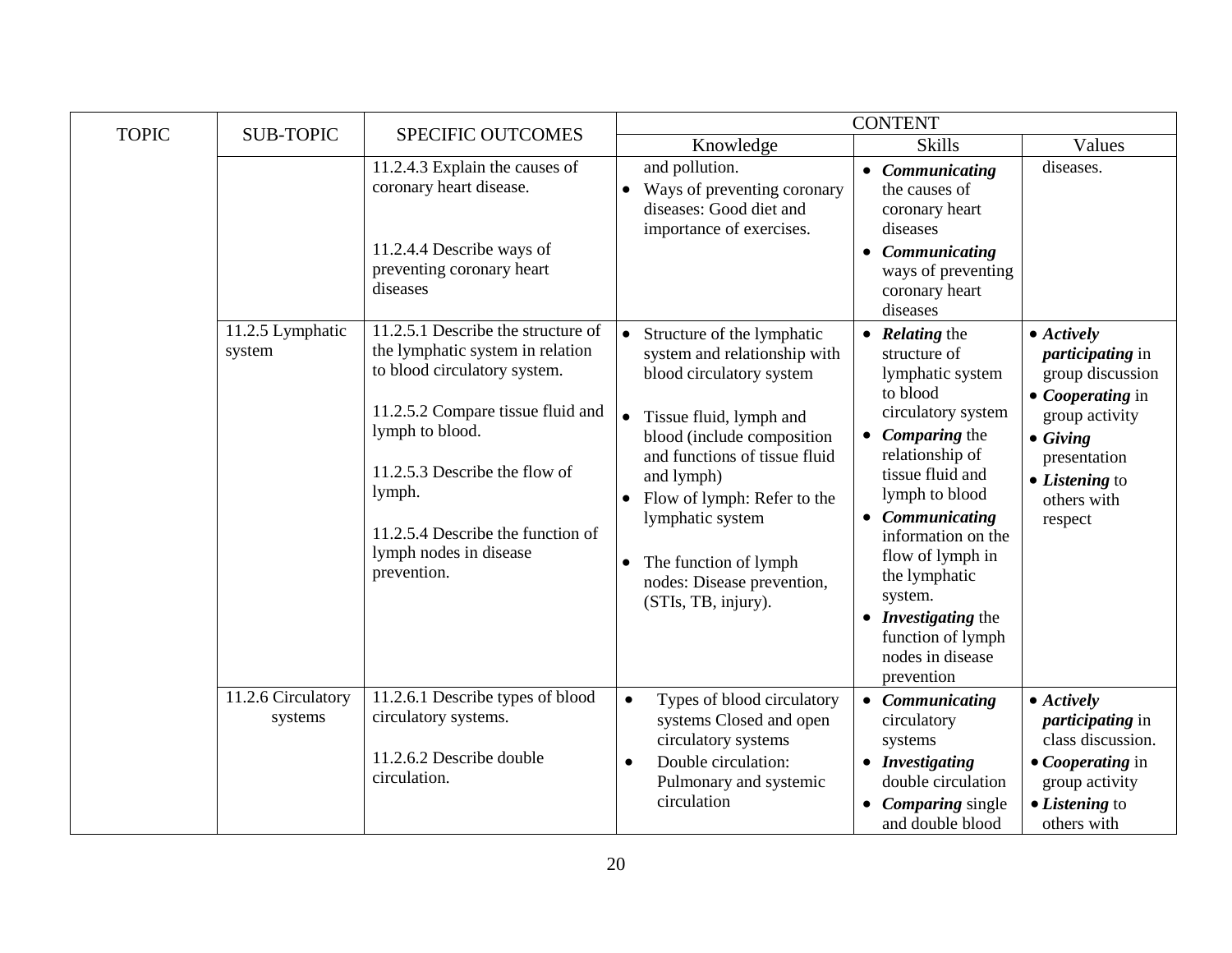| <b>TOPIC</b>   | <b>SUB-TOPIC</b> | <b>SPECIFIC OUTCOMES</b>                                                               | <b>CONTENT</b>                                                                                                                                                            |                                                                                                            |                                                                                                                       |
|----------------|------------------|----------------------------------------------------------------------------------------|---------------------------------------------------------------------------------------------------------------------------------------------------------------------------|------------------------------------------------------------------------------------------------------------|-----------------------------------------------------------------------------------------------------------------------|
|                |                  |                                                                                        | Knowledge                                                                                                                                                                 | <b>Skills</b>                                                                                              | Values                                                                                                                |
|                |                  | 11.2.6.3 Distinguish between the<br>single and double circulation.                     | Single and double<br>$\bullet$<br>circulation                                                                                                                             | circulation<br>• <i>Identifying</i> the<br>main blood vessels                                              | respect<br>$\bullet$ Accepting<br><i>responsibility</i> for                                                           |
|                |                  | 11.2.6.4 Identify the main blood<br>vessels in the double circulatory<br>system        | Blood vessels: Arteries and<br>Veins to and from the<br>heart, lungs, head, limbs,<br>intestines, liver and the<br>kidneys                                                | in the double<br>circulatory system<br><b>Comparing the</b><br>$\bullet$<br>structures and<br>functions of | one's behaviour                                                                                                       |
|                |                  | 11.2.6.5 Compare the structure<br>and functions of arteries, veins<br>and capillaries. | Structure and functions of<br>Arteries, veins and<br>capillaries (transverse<br>sections).                                                                                | arteries, veins and<br>capillaries<br>Observing the<br>structure of lymph                                  |                                                                                                                       |
|                |                  | 11.2.6.6 Describe the structure of<br>lymph vessels.                                   | Structure of lymph vessels:<br>$\bullet$<br>Refer to transverse section.                                                                                                  | vessels using<br>models.                                                                                   |                                                                                                                       |
| 11.3 Excretion | 11.3.1 Excretion | 11.3.1.1 Describe the process of<br>excretion.                                         | • Process of excretion: Refer to<br>removal of toxic metabolic<br>waste: Animals (Carbon<br>dioxide, Nitrogenous wastes,)<br>Plants (latex)<br>• Importance of excretion: | • Investigating the<br>process of<br>excretion<br>Communicating<br>the importance of<br>removing of        | • <i>Appreciating</i> the<br>process and<br>importance of<br>excretion<br>• <i>Participating</i> in<br>group activity |
|                |                  | 11.3.1.2 Explain the importance<br>of excretion to animals.                            | Refer to Removal of<br>unwanted by-products and<br>toxic wastes; Regulation of<br>water content of body fluids<br>and pH.                                                 | metabolic wastes                                                                                           |                                                                                                                       |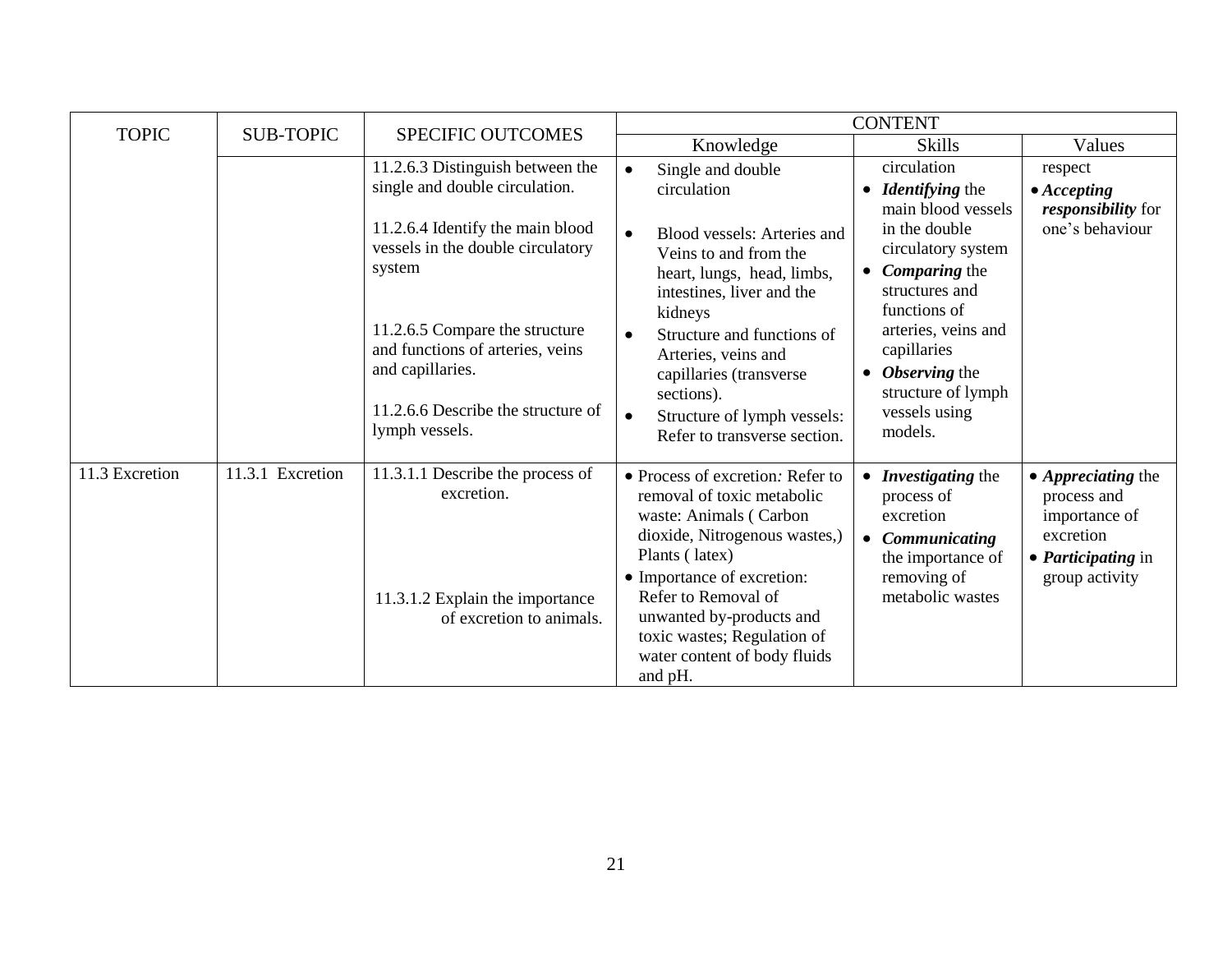| <b>TOPIC</b> | <b>SUB-TOPIC</b>         | <b>SPECIFIC OUTCOMES</b>                                                                                                                                                                                             | <b>CONTENT</b>                                                                                                                                                                                                                                                                                                                                                                                                                                                                                                                                                                                                                                                                                                                                                                                                                                          |
|--------------|--------------------------|----------------------------------------------------------------------------------------------------------------------------------------------------------------------------------------------------------------------|---------------------------------------------------------------------------------------------------------------------------------------------------------------------------------------------------------------------------------------------------------------------------------------------------------------------------------------------------------------------------------------------------------------------------------------------------------------------------------------------------------------------------------------------------------------------------------------------------------------------------------------------------------------------------------------------------------------------------------------------------------------------------------------------------------------------------------------------------------|
|              |                          |                                                                                                                                                                                                                      | <b>Skills</b><br>Knowledge<br>Values                                                                                                                                                                                                                                                                                                                                                                                                                                                                                                                                                                                                                                                                                                                                                                                                                    |
|              | 11.3.2 The kidney        | 11.3.2.1 Identify the internal<br>structure of the kidneys.<br>11.3.2.2 Explain the<br>mechanism of excretion in<br>the kidney.<br>11.3.2.3 Identify common<br>disorders and diseases<br>associated with the kidney. | • Observing the<br>Internal structure of the kidneys:<br>• Being aware of the<br>Cortex, medulla, pelvis,<br>internal structure<br>structure of the<br>structure of nephron, inlet and<br>of kidneys using<br>kidneys.<br>outlet of blood vessels.<br>models and<br>$\bullet$ <i>Appreciating the</i><br>specimen<br>Mechanism of excretion in the<br>mechanism of<br>$\bullet$<br>kidney Refer to ultra-filtration<br>• Communicating<br>excretion by the<br>the mechanism of<br>and selective re-absorption,<br>kidneys.<br>ultra-filtration<br>osmoregulation<br>$\bullet$ <i>Being</i> aware of<br>and re-absorption<br>common disease<br>of substances in<br>and disorders.<br>the kidneys<br>Kidney failure (refer to<br>$\bullet$<br><i>Identifying</i><br>$\bullet$<br>infections, high blood pressure<br>common<br>and low blood pressure) and |
|              | 11.3.3 The lungs         | 11.3.3.1 Investigate the role<br>of lungs in excretion.                                                                                                                                                              | disorders and<br>remedies (dialysis machine and<br>disease associated<br>kidney transplant)<br>with the kidney.<br>Roles of lungs: Refer to<br>• Appreciating the<br>• Investigating the<br>$\bullet$<br>elimination of carbon dioxide<br>role of lungs in<br>role of the lungs<br>in eliminating<br>excretion<br>carbon dioxide                                                                                                                                                                                                                                                                                                                                                                                                                                                                                                                        |
|              | 11.3.4 The human<br>skin | 11.3.4.1 Identify the<br>structure of the human skin.<br>11.3.4.2 Describe the role of<br>the human skin in excretion.                                                                                               | Structure of the human skin:<br>$\bullet$<br>• <i>Identifying</i> the<br>$\bullet$ Asking questions<br>Refer to the Epidermis, dermis<br>structures of the<br>for more<br>and adipose tissue and<br>human skin<br>understanding<br>associated structures.<br>• <i>Analysing</i> the<br>$\bullet$ <i>Cooperating</i> in<br>Role of the human skin<br>roles of the<br>group activity<br>Removal of salts, urea and<br>human skin<br>excess water as waste products.                                                                                                                                                                                                                                                                                                                                                                                       |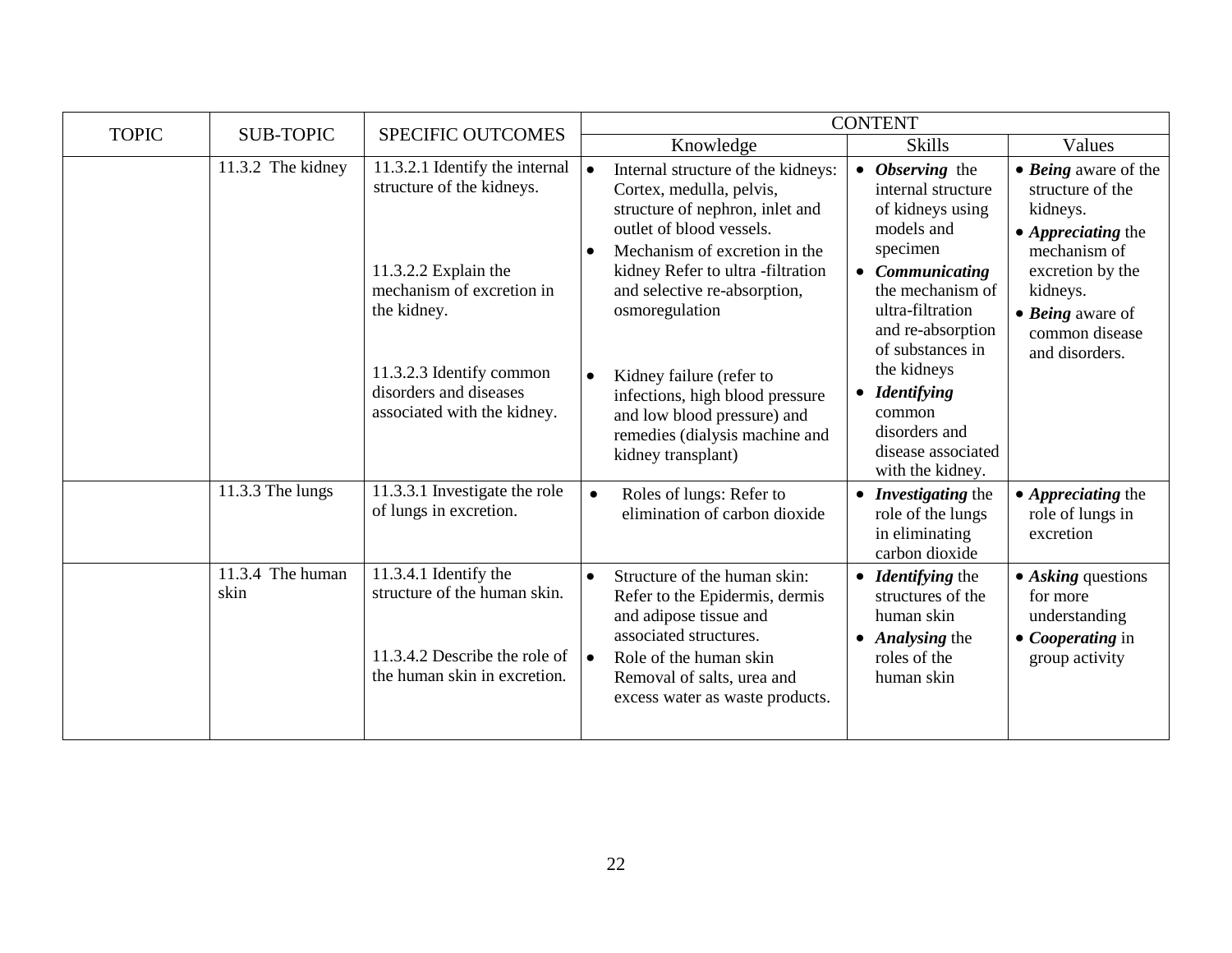| <b>TOPIC</b>                              | <b>SUB-TOPIC</b>      | <b>SPECIFIC OUTCOMES</b>                                                                                                                                                                                                                                                                                                                                                                           |                                                                                                                                                                                                                                                                                                                                                                                                                                                                                                                                                                                                                                                | <b>CONTENT</b>                                                                                                                                                                                                                                                                                                                                                            |                                                                                                                                                                                                                                                   |
|-------------------------------------------|-----------------------|----------------------------------------------------------------------------------------------------------------------------------------------------------------------------------------------------------------------------------------------------------------------------------------------------------------------------------------------------------------------------------------------------|------------------------------------------------------------------------------------------------------------------------------------------------------------------------------------------------------------------------------------------------------------------------------------------------------------------------------------------------------------------------------------------------------------------------------------------------------------------------------------------------------------------------------------------------------------------------------------------------------------------------------------------------|---------------------------------------------------------------------------------------------------------------------------------------------------------------------------------------------------------------------------------------------------------------------------------------------------------------------------------------------------------------------------|---------------------------------------------------------------------------------------------------------------------------------------------------------------------------------------------------------------------------------------------------|
|                                           |                       |                                                                                                                                                                                                                                                                                                                                                                                                    | Knowledge                                                                                                                                                                                                                                                                                                                                                                                                                                                                                                                                                                                                                                      | <b>Skills</b>                                                                                                                                                                                                                                                                                                                                                             | Values                                                                                                                                                                                                                                            |
| 11.4 Homeostasis<br>and<br>Osmoregulation | 11.4.1<br>Homeostasis | 11.4.1.1 Describe what<br>homeostasis is.<br>11.4.1.2 Identify important<br>organs in homeostasis.<br>11.4.1.3 Describe the role of<br>the kidney in maintaining<br>the balance of water and salt<br>ions.<br>11.4.1.4 Describe the<br>mechanism of<br>thermoregulation by the<br>skin.<br>11.4.1.5 Describe the role of<br>the liver in the regulation of<br>blood sugar and body<br>temperature. | Homeostasis: Refer to<br>$\bullet$<br>maintaining of constant<br>internal environment (blood<br>temperature, contents of tissue<br>fluid, salts, water<br>concentration).<br>Organs of homeostasis:<br>$\bullet$<br>Kidney, skin and the liver<br>Role of the kidney: water/salt<br>$\bullet$<br>ion balance (Refer to the role<br>of Anti Diuretic Hormone<br>(ADH)<br>Mechanism of<br>Thermoregulation:<br>Overheating (Vasodilation and<br>sweating), Overcooling<br>(vasoconstriction and<br>shivering)<br>Role of the liver in the<br>$\bullet$<br>regulation of the blood sugar<br>(conversion of glucose to<br>glycogen and vice versa. | • Analysing<br>maintenance of<br>constant internal<br>environment<br>• Investigating<br>important organs<br>in homeostasis<br>• Communicating<br>the role of the<br>kidney in<br>osmoregulation<br>• Analysing the<br>mechanism of<br>thermoregulation<br>by the skin<br>• Communicating<br>the role of the<br>liver in regulating<br>blood sugar and<br>body temperature | • <i>Participating</i> in<br>group discussion<br>$\bullet$ <i>Cooperating</i> in<br>class activity<br>• Listening to<br>others with<br>respect<br>$\bullet$ Giving<br>presentation<br>$\bullet$ Accepting<br>responsibility for<br>one's behavior |
|                                           |                       |                                                                                                                                                                                                                                                                                                                                                                                                    | Amino acids and glycerol to<br>glucose) and body temperature.                                                                                                                                                                                                                                                                                                                                                                                                                                                                                                                                                                                  |                                                                                                                                                                                                                                                                                                                                                                           |                                                                                                                                                                                                                                                   |
| 11.5 The<br>endocrine<br>system           | 11.5.1 Hormones       | 11.5.1.1 Describe what<br>hormones is.<br>11.5.1.2 Identify the<br>endocrine glands in a human                                                                                                                                                                                                                                                                                                     | Hormones: Refer to regulatory<br>$\bullet$<br>chemicals transported by blood<br>to target organs.<br>Endocrine glands: Pituitary,<br>$\bullet$<br>pancreas, adrenal and thyroid,<br>testes and ovaries                                                                                                                                                                                                                                                                                                                                                                                                                                         | • Communicating<br>information on<br>hormones as<br>regulatory<br>chemicals<br>transported by                                                                                                                                                                                                                                                                             | • Cooperating in<br>class activity<br>$\bullet$ <i>Being</i> aware of<br>the endocrine<br>glands<br>$\bullet$ Developing                                                                                                                          |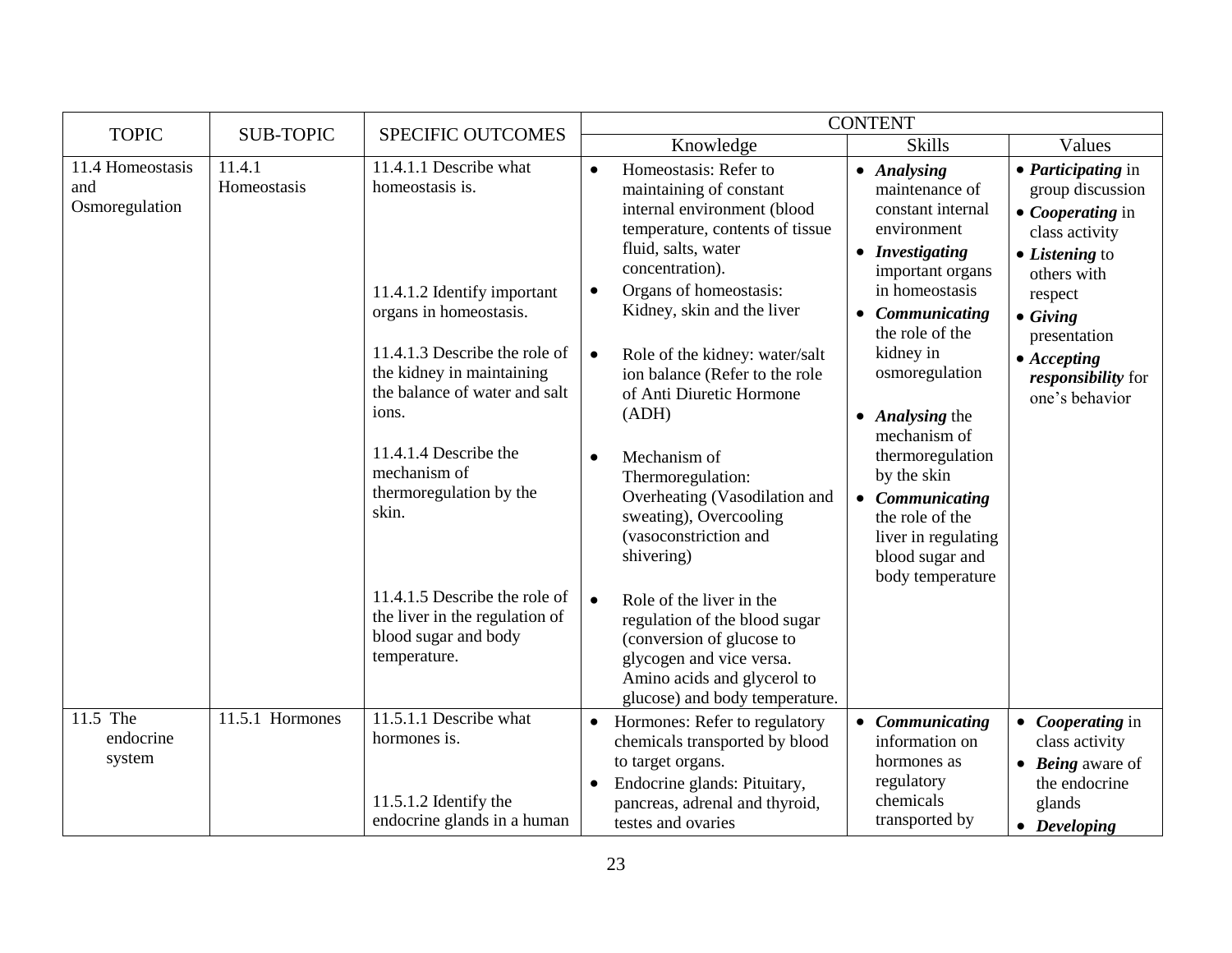| <b>TOPIC</b>                                   | <b>SUB-TOPIC</b>             | SPECIFIC OUTCOMES                                                                                                                                                                                                                                                                                       |                                                                                                                                                                                                                                                                                                                                                                                                                                                                                                                 | <b>CONTENT</b>                                                                                                                                                                                                                                               |                                                                                                                                                                                                                                                                                                                                                                                         |
|------------------------------------------------|------------------------------|---------------------------------------------------------------------------------------------------------------------------------------------------------------------------------------------------------------------------------------------------------------------------------------------------------|-----------------------------------------------------------------------------------------------------------------------------------------------------------------------------------------------------------------------------------------------------------------------------------------------------------------------------------------------------------------------------------------------------------------------------------------------------------------------------------------------------------------|--------------------------------------------------------------------------------------------------------------------------------------------------------------------------------------------------------------------------------------------------------------|-----------------------------------------------------------------------------------------------------------------------------------------------------------------------------------------------------------------------------------------------------------------------------------------------------------------------------------------------------------------------------------------|
|                                                |                              |                                                                                                                                                                                                                                                                                                         | Knowledge                                                                                                                                                                                                                                                                                                                                                                                                                                                                                                       | <b>Skills</b>                                                                                                                                                                                                                                                | Values                                                                                                                                                                                                                                                                                                                                                                                  |
|                                                |                              | being.<br>11.5.1.3 Identify the<br>hormones produced by the<br>pancreas, adrenal, thyroid<br>and pituitary glands.<br>$11.5.1.4$ Describe the<br>functions of thyroxine,<br>insulin, glucagon and<br>adrenaline.                                                                                        | Hormones produced by the<br>$\bullet$<br>pancreas: Insulin and glucagon:<br>Adrenal: Adrenaline,<br>Thyroid: Thyroxine<br>Pituitary: ADH,TSH,FSH,GH<br><b>Functions of Hormones:</b><br>Thyroxine, insulin and<br>adrenaline (Refer to the effects<br>of over and under secretion of<br>hormones)                                                                                                                                                                                                               | blood to target<br>organs<br>• Identifying<br>endocrine glands<br>on the charts<br>• Investigating<br>hormones<br>produced by<br>some endocrine<br>glands<br>• Communicating<br>functions of<br>thyroxine,<br>insulin, glucagon<br>and adrenaline            | curiosity                                                                                                                                                                                                                                                                                                                                                                               |
| 11.6 The nervous<br>system and<br>sense organs | 11.6.1 The nervous<br>system | 11.6.1.1 Identify main parts<br>of the nervous system in a<br>human being.<br>11.6.1.2 Describe what<br>neurones are.<br>11.6.1.3 Explain the path<br>taken by an impulse through<br>a spinal reflex arc.<br>11.6.1.4 Describe what the<br>spinal, cranial and the<br>conditioned reflex actions<br>are | $\bullet$<br>Main parts of nervous system:<br>Brain, spinal cord and nerves.<br><b>Functions of Neurones: Refer</b><br>$\bullet$<br>to functions of sensory, motor<br>and relaying neurones<br>$\bullet$<br>Spinal reflex arc: Movement of<br>an impulse through sensory<br>neurone to the CNS and to<br>effectors<br>Spinal reflex (knee jerk);<br>$\bullet$<br>Cranial reflex (blinking,<br>coughing, response to light<br>intensity) Conditioned reflex<br>(Pavlov's experiment)<br>Main parts of the brain: | $\bullet$ Communicating<br>the main parts of<br>the nervous<br>system<br>• Investigating<br>functions of<br>neurones<br>• Investigating a<br>spinal reflex arc<br>$\bullet$ Comparing<br>different reflex<br>actions<br>• Communicating<br>the main parts of | $\bullet$ <i>Appreciating the</i><br>functions of<br>neurones<br>$\bullet$ Actively<br><i>participating</i> in<br>group activities<br>$\bullet$ Appreciating the<br>main parts of the<br>human brain<br>$\bullet$ Developing<br>curiosity on the<br>functions of the<br>fore and hind<br>brain<br>$\bullet$ <i>Being</i> aware of<br>the effects of<br>abuse of drugs on<br>the nervous |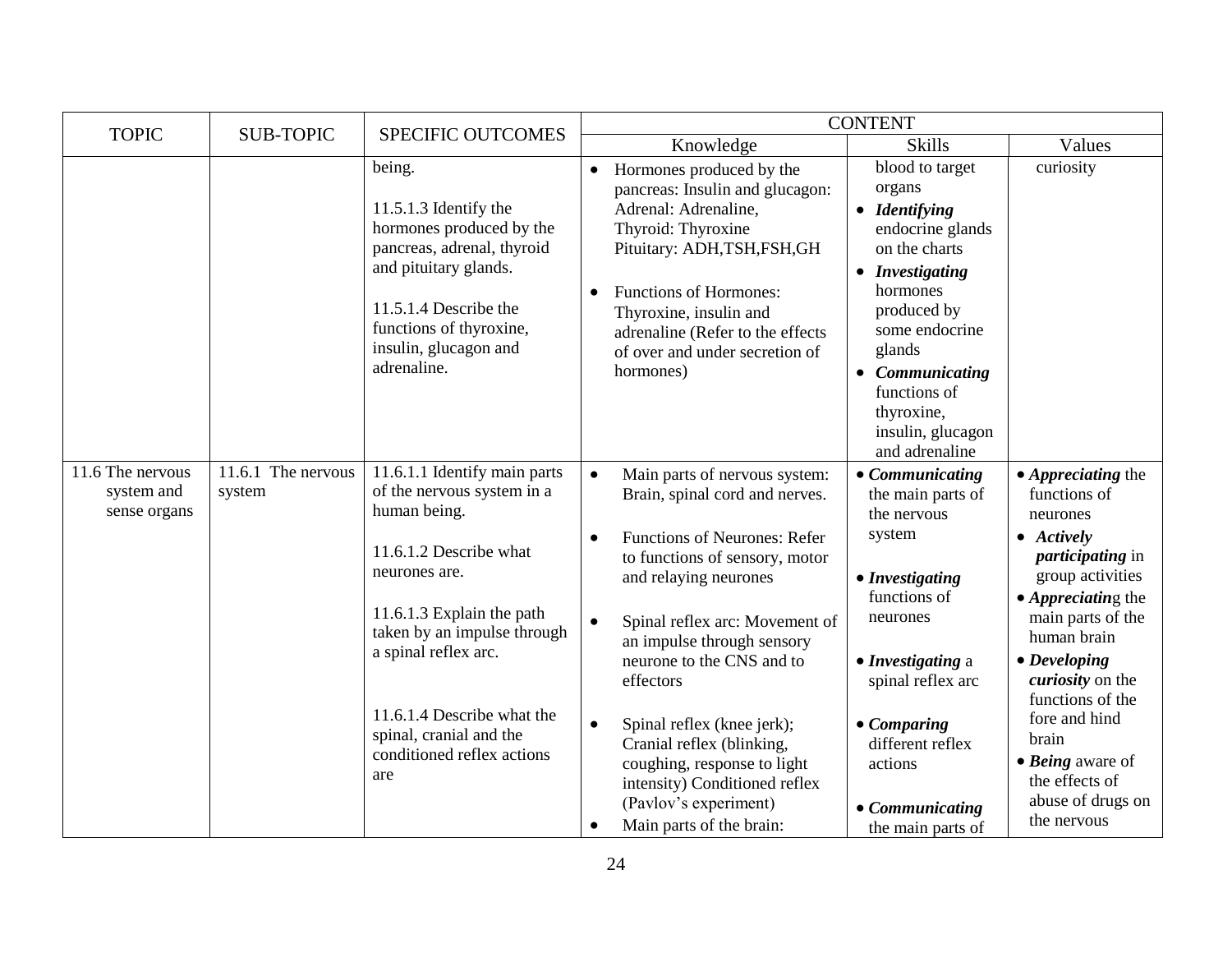| <b>TOPIC</b> | <b>SUB-TOPIC</b>       | SPECIFIC OUTCOMES                                                                                                                                                                                                       |                                                                                                                                                                                                                                                                                                                                                                                                                                                                                                | <b>CONTENT</b>                                                                                                                                                                                                                                 |                                                                                                                                                                                                                                                                                                     |
|--------------|------------------------|-------------------------------------------------------------------------------------------------------------------------------------------------------------------------------------------------------------------------|------------------------------------------------------------------------------------------------------------------------------------------------------------------------------------------------------------------------------------------------------------------------------------------------------------------------------------------------------------------------------------------------------------------------------------------------------------------------------------------------|------------------------------------------------------------------------------------------------------------------------------------------------------------------------------------------------------------------------------------------------|-----------------------------------------------------------------------------------------------------------------------------------------------------------------------------------------------------------------------------------------------------------------------------------------------------|
|              |                        |                                                                                                                                                                                                                         | Knowledge                                                                                                                                                                                                                                                                                                                                                                                                                                                                                      | <b>Skills</b>                                                                                                                                                                                                                                  | Values                                                                                                                                                                                                                                                                                              |
|              |                        | 11.6.1.5 Identify the main<br>parts of the brain of a human<br>being.                                                                                                                                                   | Cerebral hemispheres,<br>cerebellum, Hypothalamus and<br>medulla oblongata.<br>Functions of fore brain<br>$\bullet$<br>(cerebrum and hypothalamus)<br>and hind brain(cerebellum and                                                                                                                                                                                                                                                                                                            | the brain<br>• Communicating<br>functions of the<br>forebrain and<br>hindbrain                                                                                                                                                                 | system<br>$\bullet$ Asking questions<br>for more<br>understanding<br>• Listening to<br>others with                                                                                                                                                                                                  |
|              |                        | 11.6.1.6 Explain the<br>functions of the forebrain<br>and the hindbrain.<br>11.6.1.7 Describe the effects<br>of abuse of drugs on the<br>nervous system<br>11.6.1.8 Explain the effects                                 | medulla oblongata)<br>• Inferring effects<br>Effects of drug abuse: Affect<br>of abuse of drugs<br>the breathing centre of the<br>brain (depressants), destroy the<br>$\bullet$ Communicating<br>neurones, Increase reaction<br>effects of tetanus<br>time<br>the brain and<br>Effects of tetanus infections:<br>$\bullet$<br>nerve tissues<br>Refer to damage to brain cells<br>and impairment of nerve tissue                                                                                | respect<br>$\bullet$ Giving<br>presentation                                                                                                                                                                                                    |                                                                                                                                                                                                                                                                                                     |
|              | 11.6.2 Sense<br>organs | of tetanus infection.<br>11.6.2.1 Identify the external<br>and internal structures of the<br>human eye.<br>11.6.2.2 Explain the<br>functions of the parts of eye.<br>11.6.2.3 Describe the<br>accommodation of the eye. | $\bullet$<br>External and internal structures<br>of the human eyes: External<br>structures (Sclera, cornea, iris,<br>pupil) include eyebrows and<br>eyelashes: Internal (include<br>lens, humours , layers and optic<br>nerve)<br>Functions of parts of eye:<br>$\bullet$<br>Pupil, Iris, Cornea, Tear gland,<br>Conjunctiva, Sclera, retina<br>Accommodation of the eye:<br>$\bullet$<br>Refer to the process of<br>producing a focused image of<br>near and distant objects on the<br>retina | • Investigating<br>external and<br>internal structures<br>of the human eye<br>• Communicating<br>functions of parts<br>of the eye<br>• Analysing<br>focusing of an<br>image on the<br>retina<br>• Communicating<br>causes of short<br>and long | $\bullet$ <i>Appreciating the</i><br>functions of the<br>eye<br>$\bullet$ Developing<br><i>curiosity</i> in<br>understanding<br>accommodation<br>of the eye<br>$\bullet$ Being aware of<br>causes and<br>correction of<br>short and long<br>sightedness<br>• Arousing<br>curiosity on<br>causes and |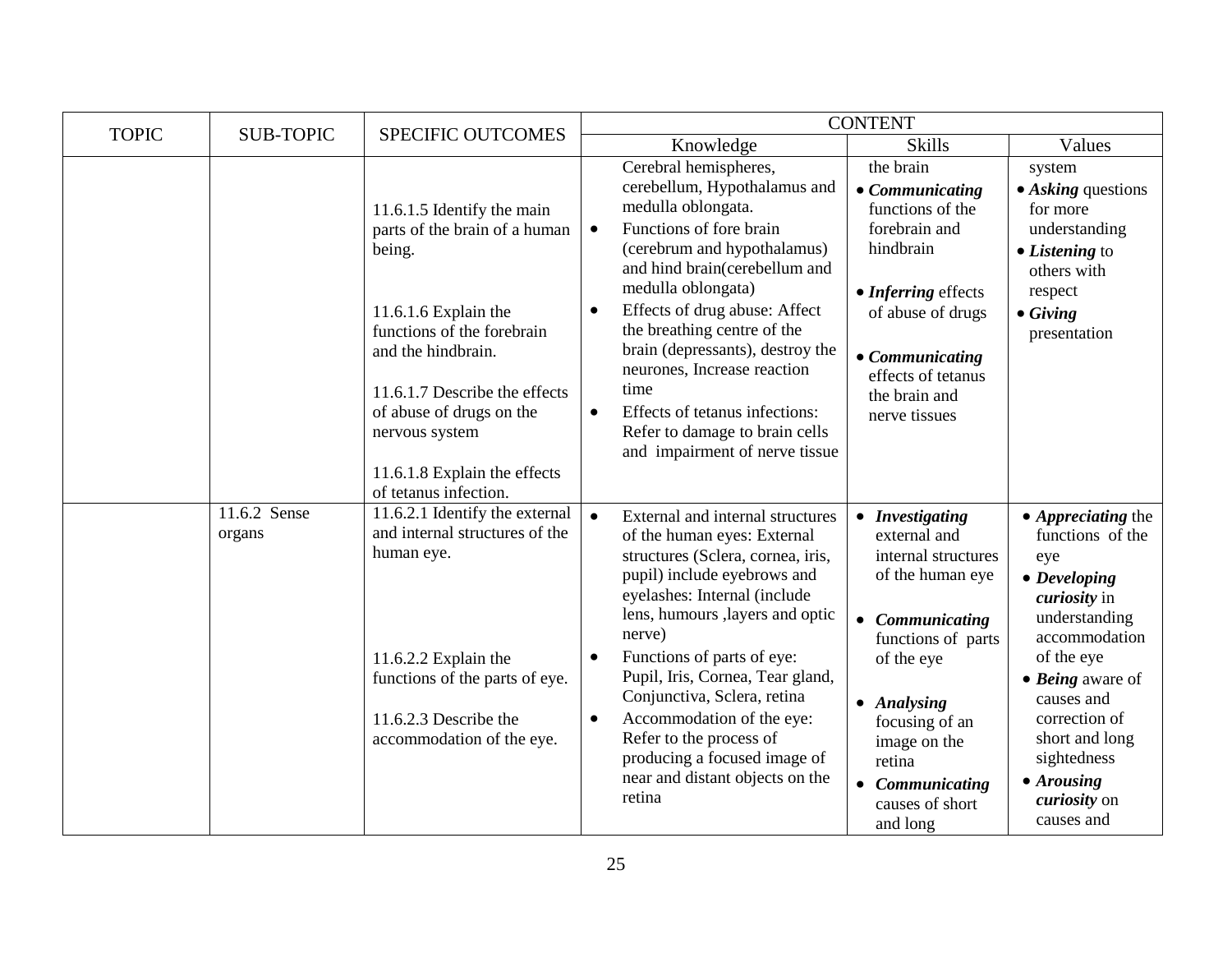| <b>TOPIC</b> | <b>SUB-TOPIC</b>                                              | <b>SPECIFIC OUTCOMES</b>                                                                                                              |                                                                                                                                                                                | <b>CONTENT</b>                                                               |                                                                                        |
|--------------|---------------------------------------------------------------|---------------------------------------------------------------------------------------------------------------------------------------|--------------------------------------------------------------------------------------------------------------------------------------------------------------------------------|------------------------------------------------------------------------------|----------------------------------------------------------------------------------------|
|              |                                                               |                                                                                                                                       | Knowledge                                                                                                                                                                      | <b>Skills</b>                                                                | Values                                                                                 |
|              |                                                               | 11.6.2.4 Describe the causes<br>of short and long<br>sightedness.<br>11.6.2.5 Explain the                                             | The causes of short and long<br>$\bullet$<br>sightedness: Refer to loss of<br>elasticity of the lens and<br>abnormal eye ball and age<br>Correction of short (use<br>$\bullet$ | sightedness<br>• Analysing<br>correction of<br>short and long<br>sightedness | methods of<br>preventing<br>• <i>Participating</i> in<br>class discussion<br>actively. |
|              |                                                               | correction of short and long<br>sight.                                                                                                | concave lens) and long sight<br>(use convex lens)                                                                                                                              | Investigating the<br>common causes                                           | $\bullet$ Giving<br>presentation                                                       |
|              |                                                               | 11.6.2.7 Investigate the<br>common causes and methods<br>of preventing blindness.                                                     | Causes and methods of<br>$\bullet$<br>preventing blindness: (Vit A<br>deficiency, filarial worm,                                                                               | and methods of<br>preventing<br>blindness                                    | $\bullet$ <i>Listening</i> to<br>others with<br>respect                                |
|              |                                                               |                                                                                                                                       | physical injury and diabetes<br>mellitus) Prevention (foods<br>rich in Vitamin A, surgery and<br>other measures)                                                               | • Communicating<br>major parts of the<br>ear                                 | $\bullet$ Accepting<br>responsibility of<br>one's behaivior                            |
|              |                                                               | 11.6.2.8 Describe the<br>structure of the human ears.                                                                                 | Major parts of the ear: outer,<br>middle and inner ears                                                                                                                        | • Analysing<br>functions of the                                              |                                                                                        |
|              | 11.6.2.9 Explain the<br>functions of the parts of the<br>ear. | Functions of each part of the<br>$\bullet$<br>ear: include eardrum, ossicles,<br>Eustachian tube, cochlea and<br>semi circular canals | parts of the ear<br>• Communicating<br>causes and                                                                                                                              |                                                                              |                                                                                        |
|              |                                                               | 11.6.2.10 Describe causes<br>and methods of preventing<br>deafness.                                                                   | Causes and methods of<br>$\bullet$<br>preventing deafness Causes:<br>Methods of cleaning the ears;<br>noise and disease.                                                       | methods of<br>preventing<br>deafness                                         |                                                                                        |
|              |                                                               | 11.6.2.11 Describe the role<br>of the skin as a sense organ                                                                           | Role of skin: Refer to Sensory<br>$\bullet$<br>receptors for heat, pain, touch<br>and pressure                                                                                 | • Communicating<br>role of the skin as<br>a sense organ                      |                                                                                        |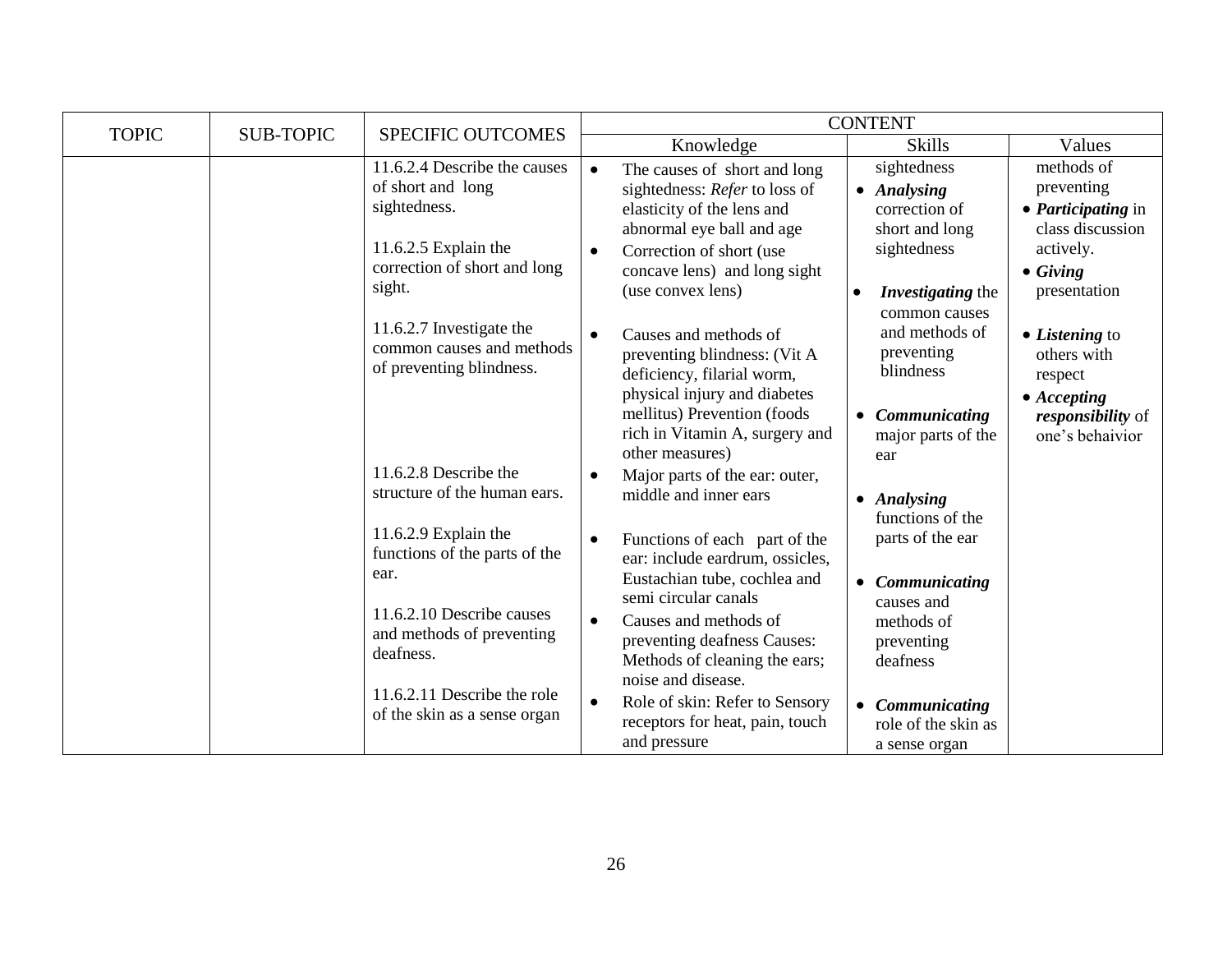| <b>TOPIC</b>                           | <b>SUB-TOPIC</b>                       | <b>SPECIFIC OUTCOMES</b>                                                                                                                                 |                                                                                                                                                                                                                                                              | <b>CONTENT</b>                                                                                                                                    |                                                                                                                    |
|----------------------------------------|----------------------------------------|----------------------------------------------------------------------------------------------------------------------------------------------------------|--------------------------------------------------------------------------------------------------------------------------------------------------------------------------------------------------------------------------------------------------------------|---------------------------------------------------------------------------------------------------------------------------------------------------|--------------------------------------------------------------------------------------------------------------------|
|                                        |                                        |                                                                                                                                                          | Knowledge                                                                                                                                                                                                                                                    | <b>Skills</b>                                                                                                                                     | Values                                                                                                             |
| 11.7 The skeleton<br>and<br>locomotion | 11.7.1 Skeleton                        | 11.7.1.1 Identify various<br>types of skeleton.<br>$11.7.1.2$ Describe the<br>functions of the skeleton.                                                 | • Types of skeleton: endoskeleton,<br>exoskeleton, hydrostatic<br>• Functions of skeleton: Support,<br>protection, structure and<br>locomotion                                                                                                               | • Comparing<br>various types of<br>skeleton<br>• Classifying<br>functions of the<br>skeleton                                                      | • Developing<br>curiosity<br>• Cooperating in<br>class activity                                                    |
|                                        | 11.7.2 The<br>skeleton of an<br>insect | 11.7.2.1 Investigate the<br>structure and composition of<br>an exoskeleton.<br>11.7.2.2 Identify joints and<br>muscles in the limbs of a<br>grasshopper. | • Structure and composition of an<br>exoskeleton: Refer to the position<br>and composition of a skeleton of<br>an insect<br>• Joints and attachment of muscle<br>(flexors and extensors) in the<br>limbs of a grasshopper                                    | • Investigating the<br>structure and<br>composition of<br>an exoskeleton<br>• Observing joints<br>and muscles in<br>the limbs of a<br>grasshopper | • Developing<br>curiosity<br>• <i>Cooperating</i> in<br>group activity<br>• Listening to<br>others with<br>respect |
|                                        | 11.7.3<br>The mammalian<br>skeleton    | 11.7.3.1 Identify the bones of<br>the axial and the<br>appendicular skeletons.<br>11.7.3.2 Explain a bone as a<br>living tissue.                         | Types of Skeleton: Axial<br>$\bullet$<br>skeleton (skull, vertebral<br>column), Appendicular skeleton<br>(girdles, limbs)<br>• A tissue of bone: Refer to living<br>cells in bones, production of red<br>blood cells. (Include bone<br>marrow cancer and TB) | • Observing bones<br>of the axial and<br>appendicular<br>skeletons<br>• Communicating<br>information on<br>the living cells in<br>bones           | $\bullet$ Actively<br><i>participating</i> in<br>class activities<br>$\bullet$ Giving<br>presentation              |
|                                        | 11.7.4 Muscles<br>and joints           | 11.7.4.1 Describe the<br>structure of a skeletal<br>muscle.                                                                                              | Structure of skeletal muscle:<br>$\bullet$<br>Refer to shape and amount of<br>mitochondria<br>Action of antagonistic muscles:<br>$\bullet$<br>Refer to contraction and                                                                                       | $\bullet$ Observing the<br>structure of the<br>skeletal muscle.<br>• Demonstrating<br>the action of                                               | $\bullet$ Actively<br><i>participating</i> in<br>learning<br>activities<br>$\bullet$ Asking                        |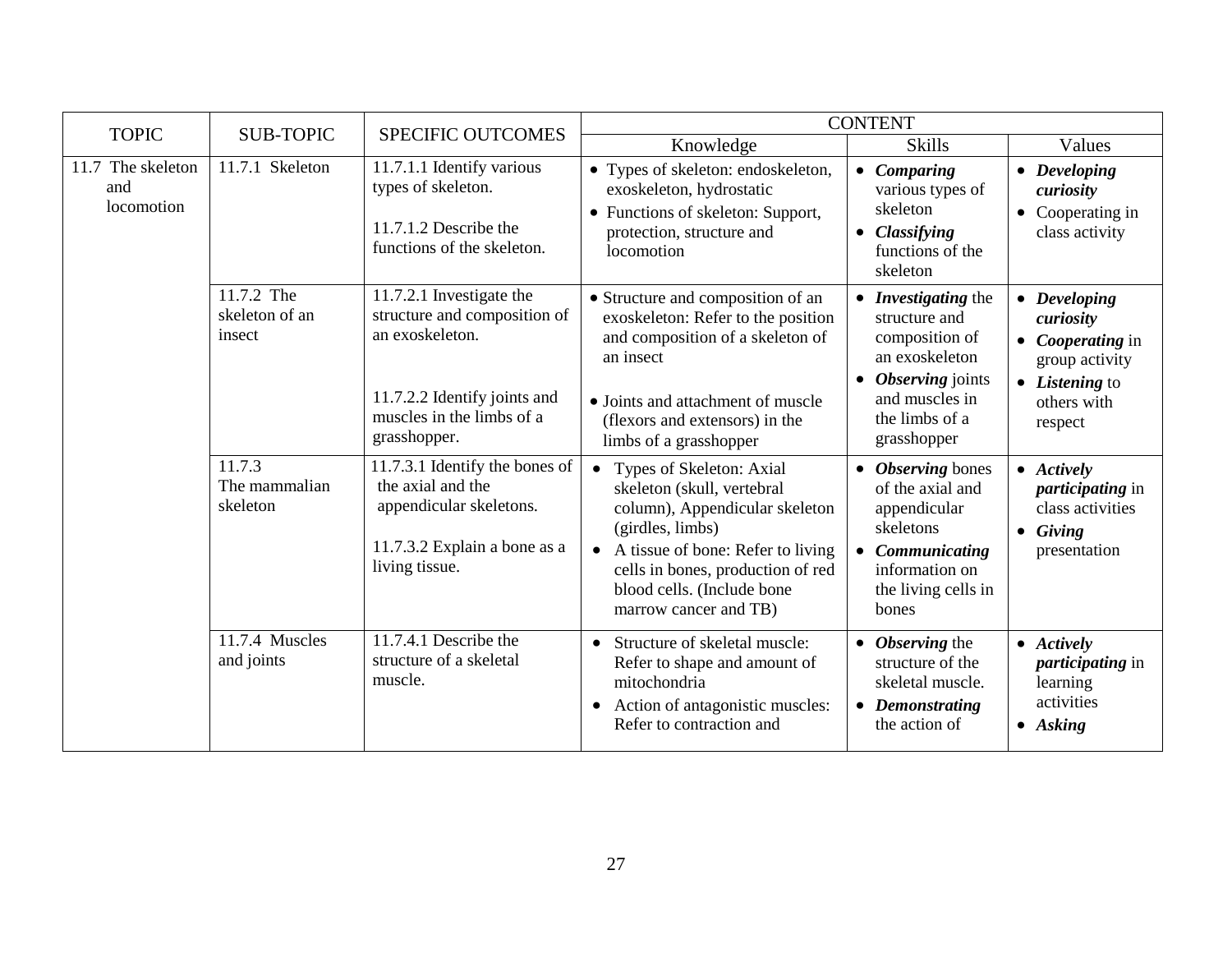|                                    |                            |                                                                                                                                                                                                              |                                                                                                                                                                                                                                                                                                       | <b>CONTENT</b>                                                                                                                                                                                                     |                                                                                                                                                                                                                                                      |
|------------------------------------|----------------------------|--------------------------------------------------------------------------------------------------------------------------------------------------------------------------------------------------------------|-------------------------------------------------------------------------------------------------------------------------------------------------------------------------------------------------------------------------------------------------------------------------------------------------------|--------------------------------------------------------------------------------------------------------------------------------------------------------------------------------------------------------------------|------------------------------------------------------------------------------------------------------------------------------------------------------------------------------------------------------------------------------------------------------|
| <b>TOPIC</b>                       | <b>SUB-TOPIC</b>           | <b>SPECIFIC OUTCOMES</b>                                                                                                                                                                                     | Knowledge                                                                                                                                                                                                                                                                                             | <b>Skills</b>                                                                                                                                                                                                      | Values                                                                                                                                                                                                                                               |
|                                    |                            | 11.7.4.2 Demonstrate the<br>action of antagonistic<br>muscles.                                                                                                                                               | relaxation of biceps and triceps;<br>circular and longitudinal<br>muscles in iris                                                                                                                                                                                                                     | antagonistic<br>muscles.<br>$\bullet$ <i>Comparing the</i><br><b>Ball and socket</b>                                                                                                                               | questions for<br>more<br>understanding<br>$\bullet$ Giving                                                                                                                                                                                           |
|                                    |                            | 11.7.4.3 Compare the ball<br>and socket joint and the<br>hinge joint.                                                                                                                                        | Joints: Refer to structure and<br>$\bullet$<br>movement of Ball and socket,<br>and hinge joints. (Also refer to<br>joint disorders e.g. gout)                                                                                                                                                         | joint to the Hinge<br>joint<br>• Classifying the<br>parts and<br>functions of the                                                                                                                                  | presentation<br>$\bullet$ Accepting<br>responsibility<br>for one's<br>bahavior                                                                                                                                                                       |
|                                    |                            | 11.7.4.4 Identify the parts<br>and functions of the synovial<br>joint.<br>11.7.4.5 Compare the joints,<br>muscle attachment and<br>movement in endoskeletons<br>with those of exoskeletons                   | Parts and functions of the<br>$\bullet$<br>synovial joint: Refer to<br>Functions of the cartilage,<br>ligament, capsule synovial fluid<br>and membrane.<br>• Muscle attachment and<br>movement in an endoskeleton<br>and exoskeleton.                                                                 | synovial joint in a<br>chart<br>• Comparing<br>similarities and<br>differences<br>between<br>exoskeleton and<br>endoskeleton.                                                                                      |                                                                                                                                                                                                                                                      |
| 11.8 Tropic and<br>taxic responses | 11.8.1 Tropic<br>responses | 11.8.1.1 Describe what<br>tropic response is.<br>11.8.1.2 Demonstrate growth<br>responses exhibited by<br>plants.<br>11.8.1.3 Explain the effects<br>of light energy and gravity<br>on the growth of plants. | • Tropic response: Growth<br>responses in plants to water,<br>light, chemicals and gravity<br>• Growth responses: Phototropism,<br>geotropism Hydrotropism and<br>chemotropism in plants<br>• Effects of light energy and<br>gravity on growth of shoots and<br>roots (Refer to the Auxin<br>theory). | • Communicating<br>growth responses<br>in plants<br>$\bullet$ Observing<br>growth responses<br>exhibited by plant<br>• Analysing effects<br>of light energy<br>and gravity on the<br>growth of roots<br>and shoots | $\bullet$ Being aware of<br>tropic responses<br>in plants<br>$\bullet$ Developing<br><i>curiosity</i> in<br>growth response<br>exhibited by<br>plants<br>$\bullet$ Giving<br>presentation<br>$\bullet$ <i>Listening</i> to<br>others with<br>respect |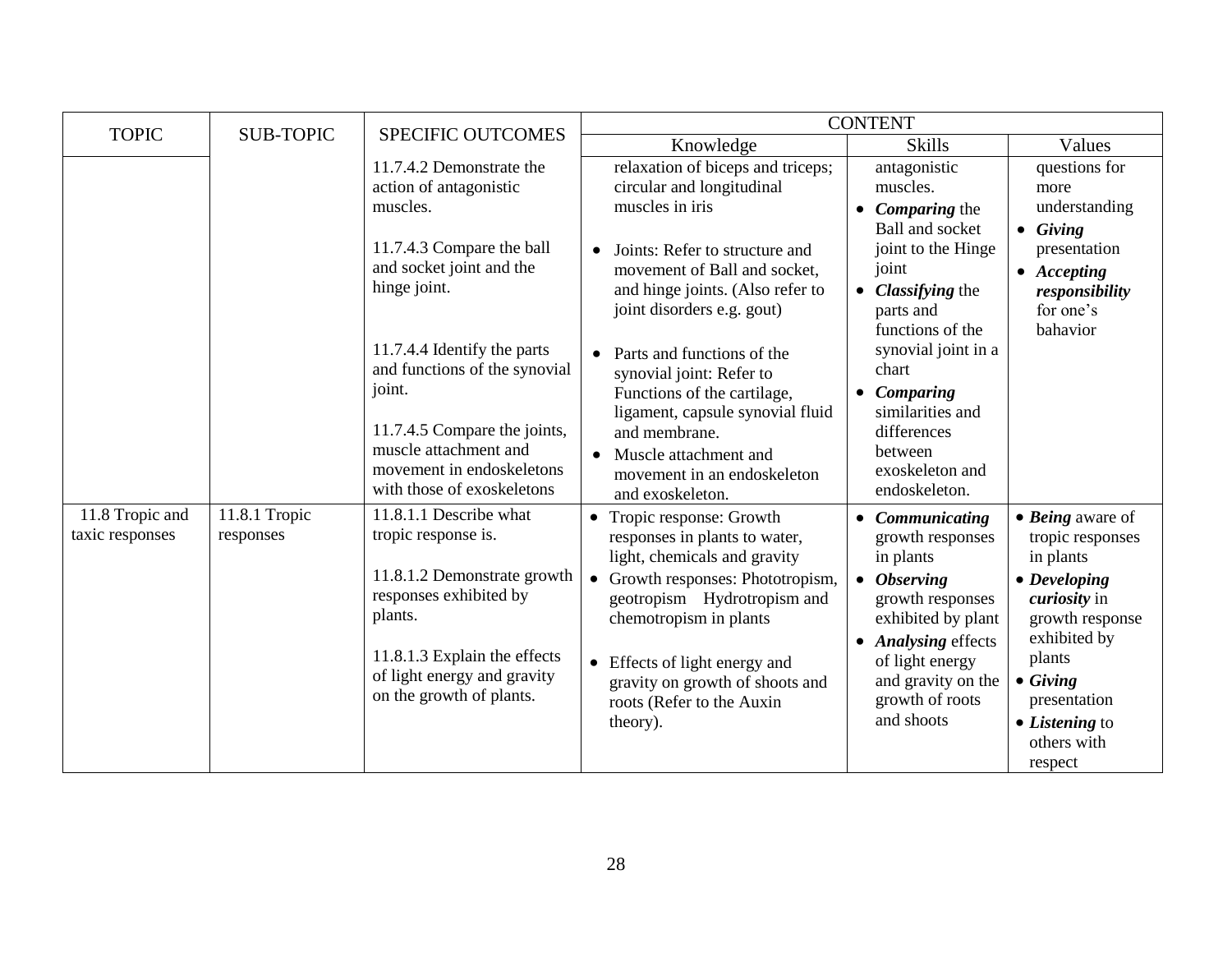| <b>TOPIC</b>                   | <b>SUB-TOPIC</b>                         |                                                                                                                                                                                                                                                                      |                                                                                                                                                                                                                                                                                                                                                                                                                                                          | <b>CONTENT</b>                                                                                                                                                                                                                                                 |                                                                                                                                                                                                               |
|--------------------------------|------------------------------------------|----------------------------------------------------------------------------------------------------------------------------------------------------------------------------------------------------------------------------------------------------------------------|----------------------------------------------------------------------------------------------------------------------------------------------------------------------------------------------------------------------------------------------------------------------------------------------------------------------------------------------------------------------------------------------------------------------------------------------------------|----------------------------------------------------------------------------------------------------------------------------------------------------------------------------------------------------------------------------------------------------------------|---------------------------------------------------------------------------------------------------------------------------------------------------------------------------------------------------------------|
|                                |                                          | SPECIFIC OUTCOMES                                                                                                                                                                                                                                                    | Knowledge                                                                                                                                                                                                                                                                                                                                                                                                                                                | <b>Skills</b>                                                                                                                                                                                                                                                  | Values                                                                                                                                                                                                        |
|                                | 11.8.2 Taxic<br>Responses                | 11.8.2.1 Describe what taxic<br>response is.<br>11.8.2.2 Explain responses<br>exhibited by invertebrates.                                                                                                                                                            | Taxic response: Movement of<br>$\bullet$<br>animals in response to stimulus<br>(refer to light)<br>Responses exhibited by<br>$\bullet$<br>invertebrates: Refer to<br>movement of woodlice and<br>cockroaches to light                                                                                                                                                                                                                                    | • Communicating<br>movement of<br>animals in<br>response to<br>stimulus<br>$\bullet$ Observing<br>movement of<br>invertebrates in<br>response to light                                                                                                         | • <i>Participating</i> in<br>class discussion<br>$\bullet$ <i>Cooperating</i> in<br>group activity                                                                                                            |
| 11.9 Growth<br>and development | 11.9.1 Growth in<br>Plants               | 11.9.1.1 Explain the<br>meaning of growth.<br>11.9.1.2 Identify the regions<br>of growth in stems and<br>roots.<br>11.9.1.3 Identify<br>differentiated cells in plants.<br>11.9.1.4 Explain the<br>differentiation of primary<br>and secondary tissues in<br>plants. | Growth: Increase in number of<br>$\bullet$<br>cells, dry mass, complexity and<br>size<br>Regions of growth in stems and<br>$\bullet$<br>roots: cell division , elongation<br>and differentiation<br>Differentiated cells: Refer to<br>$\bullet$<br>meristematic region<br>differentiating into<br>collenchymas, parenchyma,<br>cambium, sclerenchyma,<br>phloem, and xylem<br>Differentiation of primary and<br>$\bullet$<br>secondary tissues in plants | • Communicating<br>meaning of<br>growth in<br>organisms<br>• Observing growth<br>regions in stem<br>and roots<br><b>Observing</b><br>differentiated<br>cells in plants<br>Communicating<br>differentiation of<br>primary and<br>secondary tissues<br>in plants | • Appreciating<br>meaning of<br>growth<br>$\bullet$ <i>Being</i> aware of<br>the regions of<br>growth in stem<br>and roots<br>Asking questions<br>to learn more<br>about<br>differentiated<br>cells in plants |
|                                | 11.9.2<br>Germination and<br>development | 11.9.2.1 Distinguish the<br>structure of a dicotyledonous<br>and a monocotyledonous<br>seed.<br>11.9.2.2 Investigate<br>conditions necessary for<br>germination.                                                                                                     | Structure of a dicot and a<br>$\bullet$<br>monocot seed.<br>Conditions for germination:<br>$\bullet$<br>Suitable temperature, water and<br>oxygen<br>Hypogeal and Epigeal<br>$\bullet$                                                                                                                                                                                                                                                                   | • Comparing<br>structure of a<br>dicot and<br>monocot seed<br>• Investigating<br>conditions<br>necessary for<br>germination                                                                                                                                    | • Appreciating the<br>structure of a<br>dicot and<br>monocot seed<br>Appreciating the<br>conditions<br>necessary for<br>germination<br>• <i>Cooperating</i> in                                                |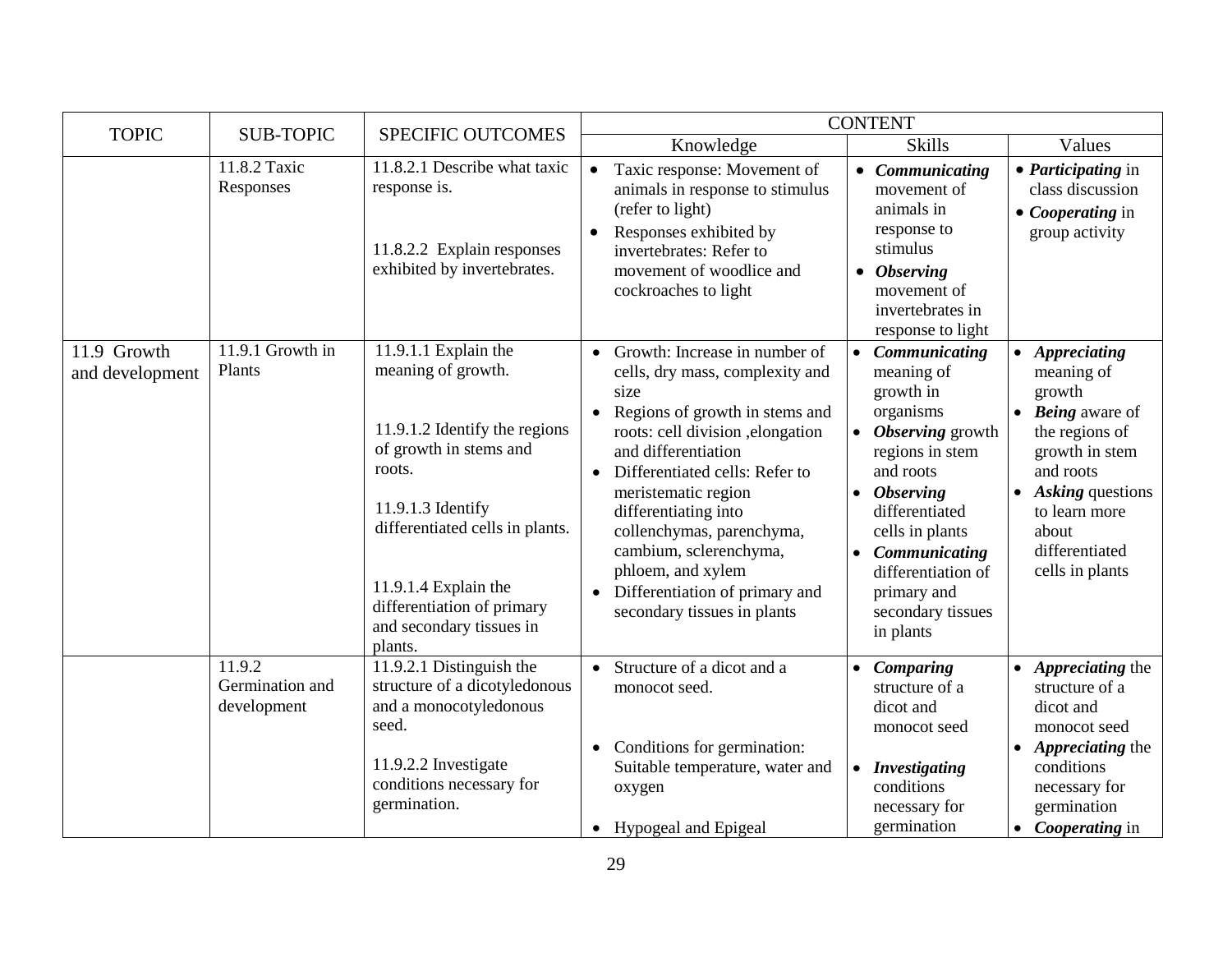| <b>TOPIC</b> | <b>SUB-TOPIC</b> | <b>SPECIFIC OUTCOMES</b>                                     | <b>CONTENT</b>                                                                                                                                      |                                                                                                                     |                                                                         |  |
|--------------|------------------|--------------------------------------------------------------|-----------------------------------------------------------------------------------------------------------------------------------------------------|---------------------------------------------------------------------------------------------------------------------|-------------------------------------------------------------------------|--|
|              |                  |                                                              | Knowledge                                                                                                                                           | <b>Skills</b>                                                                                                       | Values                                                                  |  |
|              |                  | 11.9.2.3 Demonstrate<br>hypogeal and epigeal<br>germination. | germination: Epigeal (refer<br>elongation of epicotyls in<br>dicots) and hypogeal (refer to<br>elongation of hypocotyls in<br>monocots) germination | <b>Recording the</b><br>data of<br>observation<br><i><b>Observing</b></i><br>hypogeal and<br>epigeal<br>germination | class activities<br><i>Knowing</i> the<br>safety rule of<br>observation |  |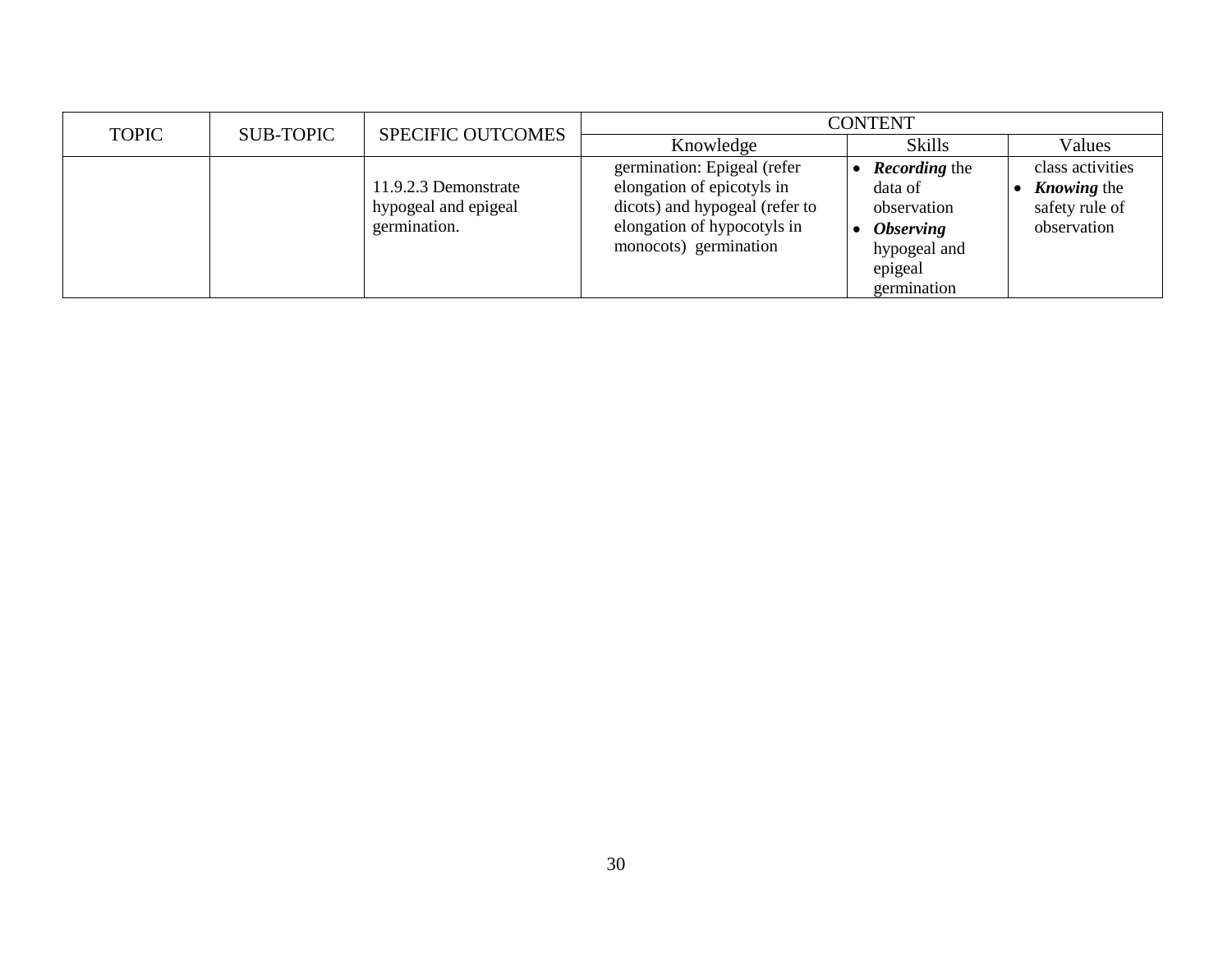|                | <b>General outcomes:</b>                                                                                                                                                                                                                                                                                                                                                                                                                                                                                                                                                                         | <b>Key Competences</b>                                                                                                                                                                                                                                                                                                                                                                                                 |
|----------------|--------------------------------------------------------------------------------------------------------------------------------------------------------------------------------------------------------------------------------------------------------------------------------------------------------------------------------------------------------------------------------------------------------------------------------------------------------------------------------------------------------------------------------------------------------------------------------------------------|------------------------------------------------------------------------------------------------------------------------------------------------------------------------------------------------------------------------------------------------------------------------------------------------------------------------------------------------------------------------------------------------------------------------|
| $\bullet$<br>٠ | Demonstrate understanding of asexual reproduction.<br>Demonstrate understanding of vegetative reproduction<br>Develop investigative skills<br>Demonstrate understanding of sexual reproduction in<br>flowering plants.<br>Demonstrate understanding of sexual reproduction in<br>animals.<br>Demonstrate understanding of genetics<br>Demonstrate knowledge, attitudes and values about plants<br>and animals.<br>Acquire knowledge and value of soil.<br>Develop knowledge, positive attitudes and values about<br>ecology.<br>Demonstrate knowledge, attitudes and values about<br>population. | Demonstrate the ability to identify the reproductive parts in<br>flowering plants<br>Show the ability to demonstrate variation of characteristics in<br>plants and animals<br>Demonstrate the ability to identify and classify different<br>species of animals and plants<br>Demonstrate the ability to investigate the composition of soil.<br>Demonstrate the ability to design a food chain in a given<br>ecosystem |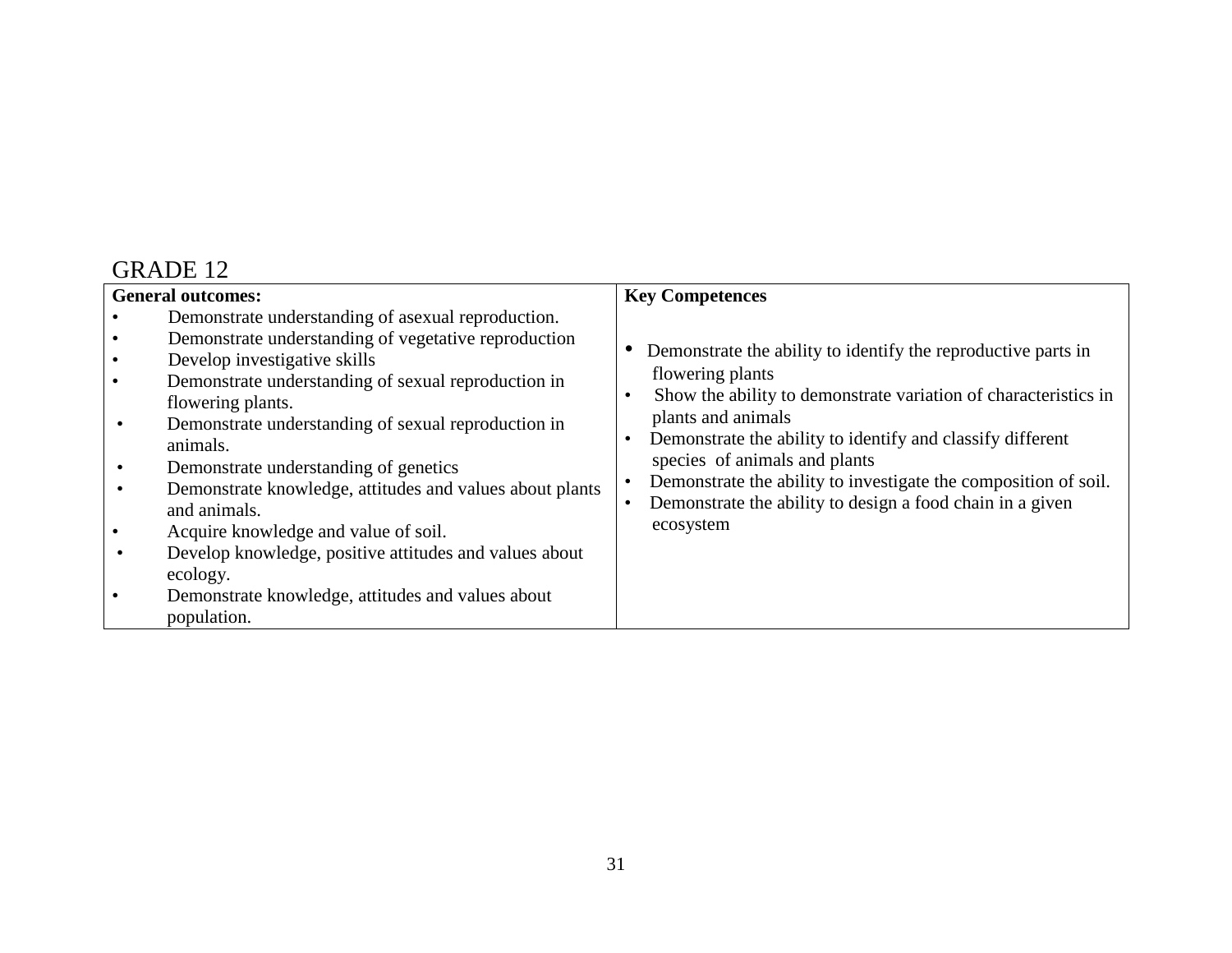| <b>TOPIC</b>                  | <b>SUB-TOPIC</b>                                           | <b>SPECIFIC OUTCOMES</b>                                                                                                                 |                                                                                                                                                                                                                                                                                                              | <b>CONTENT</b>                                                                                                 |                                                                                                           |
|-------------------------------|------------------------------------------------------------|------------------------------------------------------------------------------------------------------------------------------------------|--------------------------------------------------------------------------------------------------------------------------------------------------------------------------------------------------------------------------------------------------------------------------------------------------------------|----------------------------------------------------------------------------------------------------------------|-----------------------------------------------------------------------------------------------------------|
|                               |                                                            |                                                                                                                                          | Knowledge                                                                                                                                                                                                                                                                                                    | <b>Skills</b>                                                                                                  | Values                                                                                                    |
| 12.1. Asexual<br>reproduction | 12.1.1<br>Reproduction in<br>fungi, amoeba and<br>bacteria | 12.1.1.1 Describe the different<br>types of reproduction.<br>12.1.1.2 Describe asexual                                                   | Types of reproduction: Refer<br>to asexual and sexual<br>reproduction                                                                                                                                                                                                                                        | Comparing<br>$\bullet$<br>different types of<br>reproduction<br>Communicating<br>$\bullet$<br>information on   | <b>Appreciating</b><br>asexual<br>reproduction in<br>unicellular<br>organisms                             |
|                               |                                                            | reproduction in unicellular<br>organisms.                                                                                                | Asexual reproduction in<br>unicellular organisms (Refer<br>to budding in yeast cells and<br>bacteria, binary fission in<br>amoeba)                                                                                                                                                                           | reproduction in<br>unicellular<br>organisms<br><b>Analysing the</b><br>$\bullet$                               | Actively<br>$\bullet$<br><i>participating</i> in<br>class activities.<br><b>Appreciating</b><br>$\bullet$ |
|                               |                                                            | 12.1.1.3 Describe the sexual<br>and asexual reproduction in<br>fungus.<br>$12.1.1.4$ Explain the<br>importance of fungi and<br>bacteria. | Asexual and sexual<br>$\bullet$<br>reproduction in fungus (Refer<br>to spores and zygospore)<br>Decomposition of organic<br>matter and nutrient recycling.<br>-Disease causing effects e.g.<br><b>Ringworm and Bacillary</b><br>dysentery. Production of a<br>food and alcohol, source of<br>food (mushroom) | two types of<br>reproduction in<br>fungus<br>Communicating<br>$\bullet$<br>importance of<br>fungi and bacteria | importance of<br>fungi and bacteria<br>Giving presentation<br>Listening to others<br>with respect         |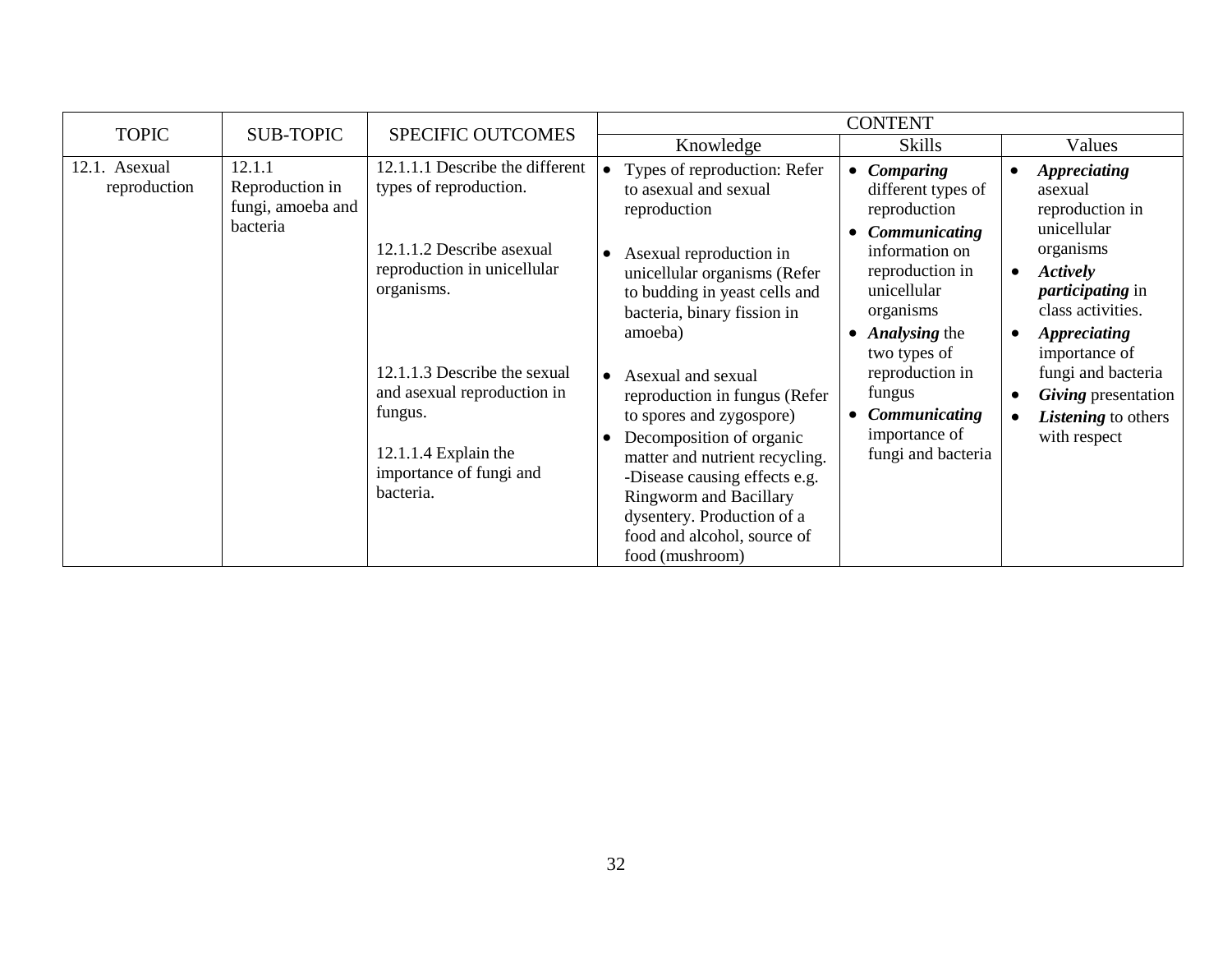| <b>TOPIC</b> | <b>SUB-TOPIC</b>                  | <b>SPECIFIC OUTCOMES</b>                                                                                                                                                                                                             |                                                                                                                                                                                                                                                                                                                                                                                                  | <b>CONTENT</b>                                                                                                                                                                                                                                                            |                                                                                                                                                                                                                                           |
|--------------|-----------------------------------|--------------------------------------------------------------------------------------------------------------------------------------------------------------------------------------------------------------------------------------|--------------------------------------------------------------------------------------------------------------------------------------------------------------------------------------------------------------------------------------------------------------------------------------------------------------------------------------------------------------------------------------------------|---------------------------------------------------------------------------------------------------------------------------------------------------------------------------------------------------------------------------------------------------------------------------|-------------------------------------------------------------------------------------------------------------------------------------------------------------------------------------------------------------------------------------------|
|              |                                   |                                                                                                                                                                                                                                      | Knowledge                                                                                                                                                                                                                                                                                                                                                                                        | <b>Skills</b>                                                                                                                                                                                                                                                             | Values                                                                                                                                                                                                                                    |
|              | 12.1.2 Vegetative<br>Reproduction | 12.1.2.1 Describe different<br>methods of natural<br>propagation.<br>12.1.2.2 Investigate different<br>methods of artificial<br>propagation.<br>$12.1.2.3$ Explain the<br>advantages and disadvantages<br>of vegetative propagation. | • Different methods of natural<br>propagation: Runners,<br>rhizomes, corms, buds,<br>suckers, stem tubers, root<br>tubers, bulbs<br>• Methods of artificial<br>propagation: Refer budding,<br>cuttings, grafting, layering<br>• Advantages and<br>disadvantages of vegetative<br>propagation Advantages:<br>cheap, genetic stability<br>Disadvantages:<br>overcrowding, no genetic<br>variation. | <b>Comparing</b><br>$\bullet$<br>different methods<br>of natural<br>propagation<br><b>Investigating</b><br>٠<br>different methods<br>of artificial<br>propagation<br><b>Communicating</b><br>$\bullet$<br>advantages and<br>disadvantages of<br>vegetative<br>propagation | <b>Being</b> aware of<br>different methods<br>of natural<br>propagation<br>Questioning new<br>ideas in order to<br>fully understand<br>them.<br><b>Being</b> aware of<br>advantages and<br>disadvantages of<br>vegetative<br>propagation. |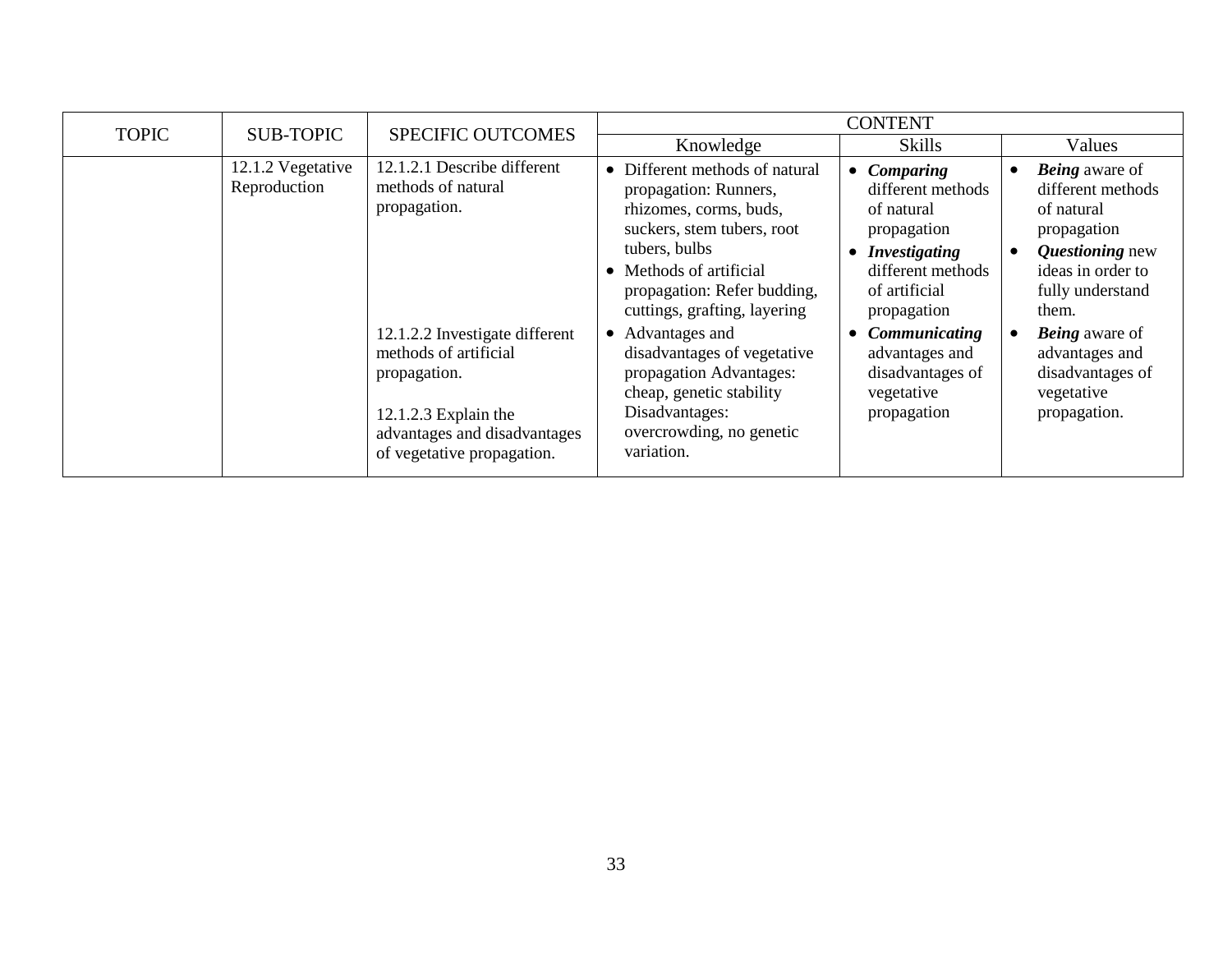| <b>TOPIC</b>                                       | <b>SUB-TOPIC</b>                    |                                                                                                                                                                                                                                                                                                                                                                                                                          | <b>CONTENT</b><br>SPECIFIC OUTCOMES                                                                                                                                                                                                                                                                                                                                                                                                                                                                                                                                                                                           |                                                                                                                                                                                                                                                                                                                                             |                                                                                                                                                                                                                                                                                            |  |
|----------------------------------------------------|-------------------------------------|--------------------------------------------------------------------------------------------------------------------------------------------------------------------------------------------------------------------------------------------------------------------------------------------------------------------------------------------------------------------------------------------------------------------------|-------------------------------------------------------------------------------------------------------------------------------------------------------------------------------------------------------------------------------------------------------------------------------------------------------------------------------------------------------------------------------------------------------------------------------------------------------------------------------------------------------------------------------------------------------------------------------------------------------------------------------|---------------------------------------------------------------------------------------------------------------------------------------------------------------------------------------------------------------------------------------------------------------------------------------------------------------------------------------------|--------------------------------------------------------------------------------------------------------------------------------------------------------------------------------------------------------------------------------------------------------------------------------------------|--|
|                                                    |                                     |                                                                                                                                                                                                                                                                                                                                                                                                                          | Knowledge                                                                                                                                                                                                                                                                                                                                                                                                                                                                                                                                                                                                                     | <b>Skills</b>                                                                                                                                                                                                                                                                                                                               | Values                                                                                                                                                                                                                                                                                     |  |
| 12.2 Sexual<br>reproduction in<br>flowering plants | 12.2.1<br>Reproduction<br>in plants | 12.2.1.1 Identify the parts of a<br>typical flower.<br>12.2.1.2 Describe the functions of<br>various parts of a flower.                                                                                                                                                                                                                                                                                                  | • Parts of a Flower: Calyx,<br>corolla, pistil, stamens,<br>receptacle<br>• Functions of parts of a<br>flower: Refer to Calyx,<br>corolla, pistil, stamens,<br>receptacle                                                                                                                                                                                                                                                                                                                                                                                                                                                     | • Observing parts of a<br>typical flower<br>• <i>Comparing</i> various<br>functions of parts a<br>flower                                                                                                                                                                                                                                    | • Developing curiosity<br>to learn more about<br>reproduction in<br>plants.<br>$\bullet$ <i>Being</i> aware of<br>functions of parts of a<br>flower.                                                                                                                                       |  |
|                                                    | 12.2.2<br>Pollination               | 12.2.2.1 Distinguish between two<br>different types of pollination.<br>12.2.2.2 Distinguish between<br>wind and insect pollination.<br>12.2.2.3 Describe the process of<br>fertilization in flowers.<br>12.2.2.4 Investigate ways in which<br>seeds and dispersed.<br>12.2.2.5 Explain the adaptation of<br>fruits and seeds to mode of<br>dispersal.<br>12.2.2.7 Explain the importance<br>of fruit and seed dispersal. | Types of pollination:<br>$\bullet$<br>self pollination and<br>cross pollination<br>Wind and insect<br>pollination (Include<br>adaptive structures of<br>wind and insect<br>pollinated flowers)<br>Process of fertilization<br>$\bullet$<br>in flowers: leading to<br>fusion of male and<br>female gametes include<br>seed and fruit formation<br>Seed dispersal: Refer to<br>$\bullet$<br>water, wind, animals<br>and self mechanism.<br>Adaptation of fruits and<br>$\bullet$<br>seeds: Scent, shape,<br>colour of various parts<br>Importance of dispersal:<br>For plant propagation,<br>plant preservation and<br>survival | • Comparing self and<br>cross pollination<br>• <i>Comparing</i> wind and<br>insect pollination<br>• Communicating<br>information on the<br>process of<br>fertilization in plants<br>• Investigating seed<br>and fruit dispersal<br>• Observing adaptive<br>features for dispersal<br>• Communicating the<br>importance of seed<br>dispersal | • <i>Appreciating</i> the two<br>different types of<br>pollination<br>• <i>Participating</i> in class<br>discussions in order<br>to understand wind<br>and insect pollination<br>• <i>Appreciating</i> the<br>process of<br>fertilization in<br>flowering plants<br>• Developing curiosity |  |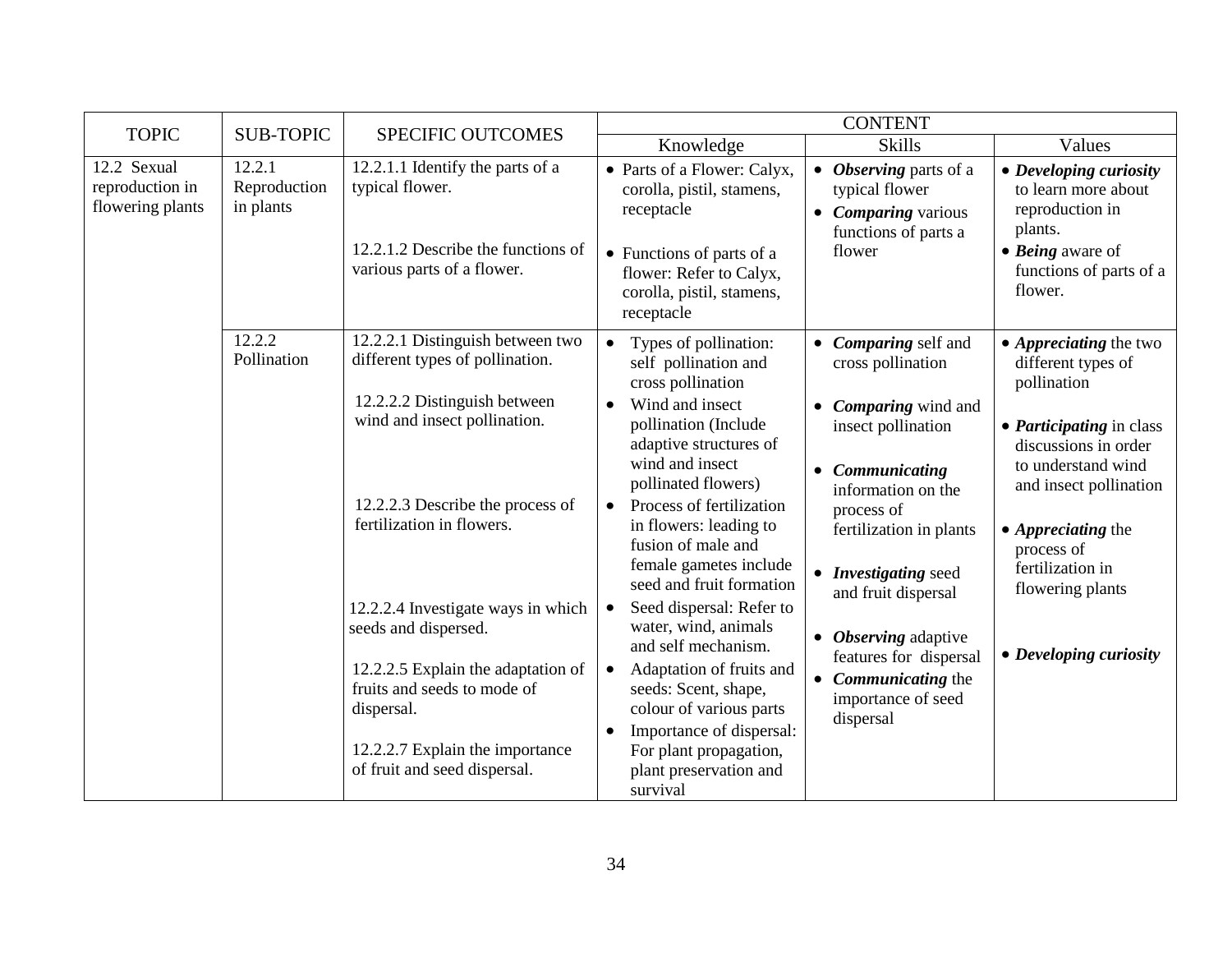| <b>TOPIC</b>                       | <b>SUB-TOPIC</b>                            | <b>SPECIFIC OUTCOMES</b>                                                                           | Knowledge                                                                                                                                                                                                     | <b>Skills</b>                                                                                                                                                 | Values                                                                                                                             |
|------------------------------------|---------------------------------------------|----------------------------------------------------------------------------------------------------|---------------------------------------------------------------------------------------------------------------------------------------------------------------------------------------------------------------|---------------------------------------------------------------------------------------------------------------------------------------------------------------|------------------------------------------------------------------------------------------------------------------------------------|
| 12.3<br>Reproduction in<br>animals | 12.3.1 Sexual<br>reproduction in<br>animals | 12.3.1.1 Describe the process of<br>reproduction in a frog.                                        | • Process of reproduction in<br>frogs: Refer to number of<br>eggs laid, nature of<br>fertilisation, care of<br>young (metamorphosis is<br>not needed)                                                         | <b>Communicating the</b><br>$\bullet$<br>process of<br>reproduction in a<br>frog                                                                              | $\bullet$ Asking questions in<br>order to learn more<br>about the<br>reproduction in<br>frogs<br>$\bullet$ <i>Appreciating the</i> |
|                                    | beings.<br>reproductive system.             | 12.3.1.2 Identify male and female<br>reproductive organs in human                                  | • Reproductive organs:<br>Male (Testes,<br>Epididymis, sperm duct,<br>urethra, penis, prostate<br>gland, seminal vesicle)<br>and female(ovaries,<br>oviduct, uterus, cervix,<br>vagina)                       | • <i>Identifying</i> the<br>differences between<br>male and female<br>reproductive organs<br>• Communicating<br>functions of different<br>reproductive organs | importance of<br>human life<br>• Cooperating in<br>class activity<br>• <i>Listening</i> to others<br>with respect                  |
|                                    |                                             | 12.3.1.3 Explain the functions of<br>the different organs of the human                             | • Functions of different<br>organs: Testes,<br>Epididymis, sperm duct,<br>urethra, penis, prostate<br>gland, seminal vesicle)<br>and female(ovaries,<br>oviduct, uterus, cervix,<br>vagina)                   | • Investigating<br>biological changes<br>associated with<br>sexual development<br>• Communicating<br>menstrual cycle in<br>humans                             |                                                                                                                                    |
|                                    |                                             | 12.3.1.4 Describe the biological<br>changes associated with sexual<br>development in human beings. | • Biological changes:<br>Primary and secondary<br>characteristics. (Include<br>formation of gametes and<br>onset of menstruation,<br>role of hormones),<br>Stimulating the<br>production of sperms and<br>ova | • Investigating<br>processes of<br>fertilization and<br>implantation<br>• <i>Investigating</i> causes<br>of infertility in<br>humans<br>• Communicating the   |                                                                                                                                    |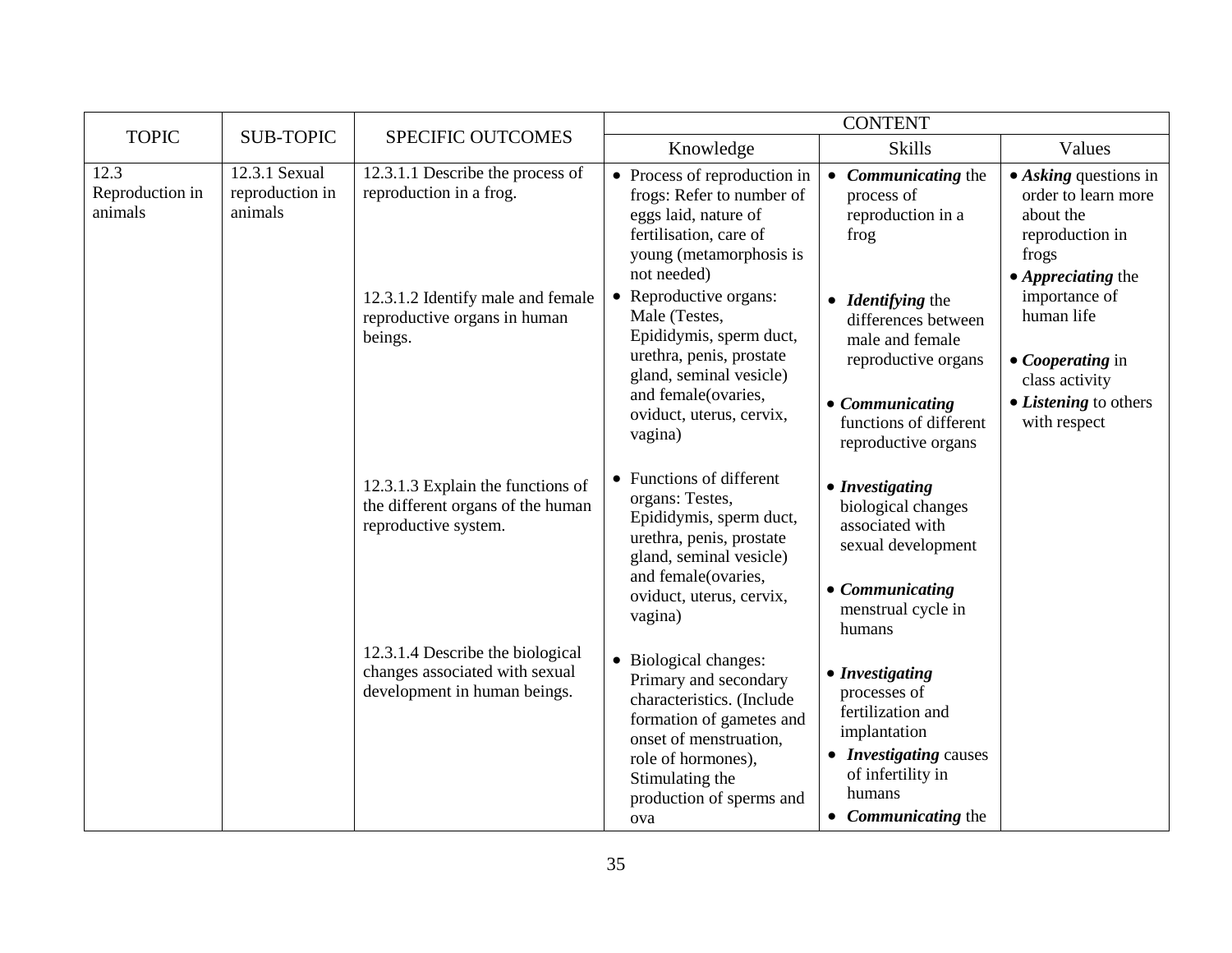|              |                  |                                                                                         |                                                                                                                                            | <b>CONTENT</b>                                                                                           |        |
|--------------|------------------|-----------------------------------------------------------------------------------------|--------------------------------------------------------------------------------------------------------------------------------------------|----------------------------------------------------------------------------------------------------------|--------|
| <b>TOPIC</b> | <b>SUB-TOPIC</b> | SPECIFIC OUTCOMES                                                                       | Knowledge                                                                                                                                  | <b>Skills</b>                                                                                            | Values |
|              |                  | 12.3.1.5 Describe the menstrual<br>cycle.                                               | • Menstrual cycle: Stages,<br>follicular growth and<br>ovulation; roles of<br>hormones (FSH, LH,<br>Oestrogen, progesterone)               | development of the<br>embryo in the uterus<br>Communicating<br>$\bullet$<br>health risks                 |        |
|              |                  | 12.3.1.6 Explain the processes of<br>fertilisation and implantation in<br>human beings. | • Processes of fertilisation<br>and implantation: Fusing<br>of sperm and ovum in<br>oviducts; Implantation of<br>embryo to the uterus wall | associated with<br>foetal development<br>Communicating<br>$\bullet$<br>knowledge on<br>healthy pregnancy |        |
|              |                  | 12.3.1.7 Identify causes of<br>infertility in human beings                              | • Causes of infertility:<br>Alcoholism, weak<br>sperms, fibroids, blocked<br>oviducts, ovulation<br>disorders, STIs                        | and safe childbirth                                                                                      |        |
|              |                  | 12.3.1.8 Describe development of<br>the embryo in the uterus.                           | • Development of embryo:<br>Refer to the functions of<br>amnion, amniotic fluid,<br>umbilical cord and<br>placenta                         |                                                                                                          |        |
|              |                  | 12.3.1.9 Describe health risks<br>associated with foetal<br>development                 | • Health Risks: Poor<br>nutrition, smoking,<br>alcohol and drugs/herbal<br>medicines during<br>pregnancy                                   |                                                                                                          |        |
|              |                  | 12.3.1.10 Describe healthy<br>pregnancy and safe child birth                            | • Healthy pregnancy:<br>Antenatal services, good<br>nutrition, exercise, giving<br>birth at a health facility,                             |                                                                                                          |        |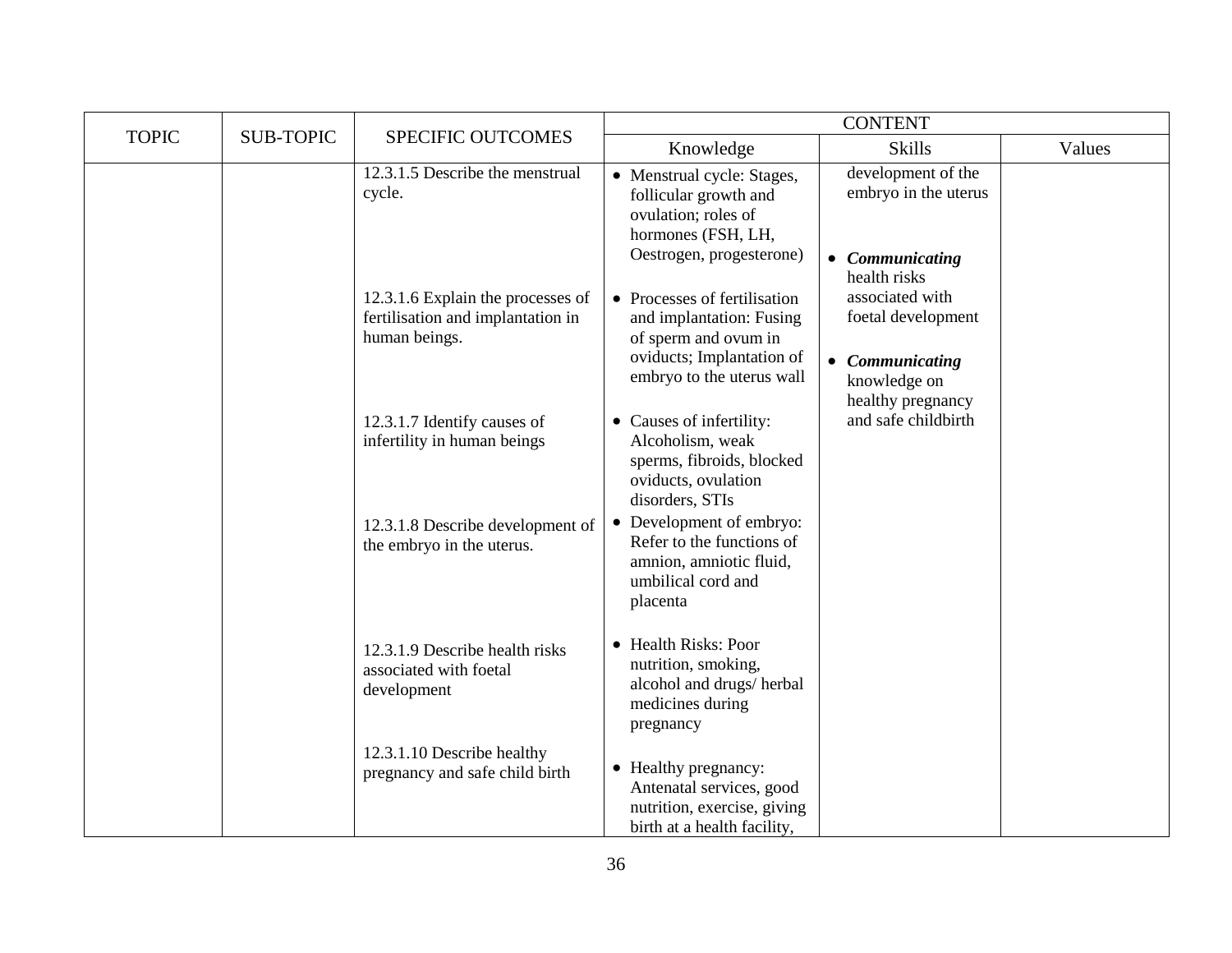|              |                         |                                                                                                                                       | <b>CONTENT</b>                                                                                                                                                                                                                                                                          |                                                                                                                   |                                                                                                                                                                 |
|--------------|-------------------------|---------------------------------------------------------------------------------------------------------------------------------------|-----------------------------------------------------------------------------------------------------------------------------------------------------------------------------------------------------------------------------------------------------------------------------------------|-------------------------------------------------------------------------------------------------------------------|-----------------------------------------------------------------------------------------------------------------------------------------------------------------|
| <b>TOPIC</b> | <b>SUB-TOPIC</b>        | <b>SPECIFIC OUTCOMES</b>                                                                                                              | Knowledge                                                                                                                                                                                                                                                                               | <b>Skills</b>                                                                                                     | Values                                                                                                                                                          |
|              |                         |                                                                                                                                       | avoiding taking harmful<br>substances to the body.                                                                                                                                                                                                                                      |                                                                                                                   |                                                                                                                                                                 |
|              | 12.3.2 Birth<br>Control | 12.3.2.1 Explain some methods<br>of birth control.<br>12.3.2.2 Describe the benefits<br>and possible risks of using<br>contraceptives | • Method of birth control:<br>Refer to mechanical<br>(Condoms, IUDs)<br>surgical, hormonal and<br>natural<br>• Benefits and Risks of<br>Contraceptives: Benefits:<br>Planned families, Risks:<br>side effects (Disturbed<br>menstrual cycle, weight<br>gain, and hormonal<br>imbalance) | <b>Comparing different</b><br>methods of birth<br>control<br>Communicating<br>benefits of using<br>contraceptives | $\bullet$ Appreciating<br>different methods<br>of birth control<br>$\bullet$ Asking questions<br>in order to<br>understand new<br>ideas about<br>contraceptives |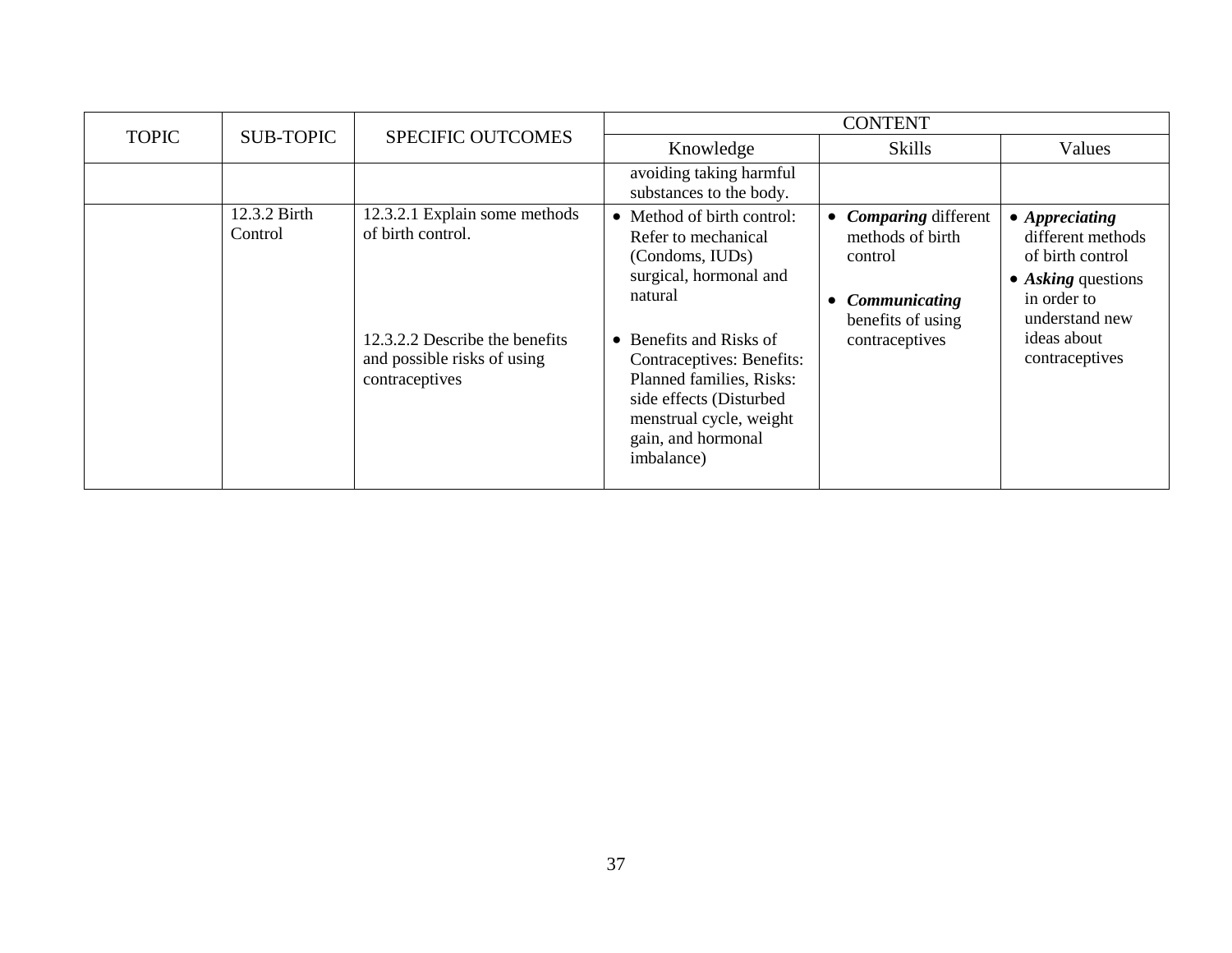| <b>TOPIC</b>  | <b>SUB-TOPIC</b>                                   | SPECIFIC OUTCOMES                                                                                         |                                                                                                                                                                                                                                 | <b>CONTENT</b>                                                                                                  |                                                                                                                     |
|---------------|----------------------------------------------------|-----------------------------------------------------------------------------------------------------------|---------------------------------------------------------------------------------------------------------------------------------------------------------------------------------------------------------------------------------|-----------------------------------------------------------------------------------------------------------------|---------------------------------------------------------------------------------------------------------------------|
|               |                                                    |                                                                                                           | Knowledge                                                                                                                                                                                                                       | <b>Skills</b>                                                                                                   | Values                                                                                                              |
| 12.4 Genetics | 12.4.1 Variation in<br>plant and animal<br>species | 12.4.1.1 Describe terms used<br>in the study of genetics.                                                 | Terms used in the study of<br>$\bullet$<br>genetics: Gene, allele,<br>chromosome, genotype,<br>phenotype, dominant<br>gene, recessive gene.                                                                                     | Communicating<br>$\bullet$<br>terms in genetics.<br>• Classifying<br>variations in human<br>beings              | • Developing curiosity<br>in understanding<br>variations in human<br>beings<br>$\bullet$ Asking questions to        |
|               |                                                    | 12.4.1.2 Describe the<br>variations in human beings.                                                      | Variation in human being:<br>$\bullet$<br>Eye colour, skin colour,<br>finger print, tongue<br>rolling, height).                                                                                                                 | $\bullet$ Observing<br>variations of<br>flowers in the<br>locality                                              | learn more about<br>continuous and<br>discontinuous<br>variation                                                    |
|               |                                                    | 12.4.1.3 Observe variations in<br>flowering plants.                                                       | Variations in flowering<br>$\bullet$<br>plant: Fruit structure and<br>scent, height (tall, dwarf.<br>Include leaf size, shape,<br>and weight).                                                                                  | Comparing<br>$\bullet$<br>continuous and<br>discontinuous<br>variation in species<br>Communicating<br>$\bullet$ | • <i>Participating</i> in<br>group discussion<br>• Cooperating in class<br>activity<br>• <i>Listening</i> to others |
|               |                                                    | 12.4.1.4 Distinguish between<br>continuous and discontinuous<br>variations.                               | Continuous and<br>$\bullet$<br>discontinuous variations<br>in human being:<br>Continuous(refer to<br>height, skin colour, body<br>mass) and discontinuous<br>variations (eye colour,<br>blood group, sex and<br>tongue rolling) | factors that cause<br>variations among<br>plant and animals<br>of the same species                              | with respect                                                                                                        |
|               |                                                    | 12.4.1.5 Describe the factors<br>that cause variations among<br>plant and animals of the same<br>species. | Factors that cause<br>$\bullet$<br>variations: Refer to<br>climatic factors, nutrition,<br>soils.                                                                                                                               |                                                                                                                 |                                                                                                                     |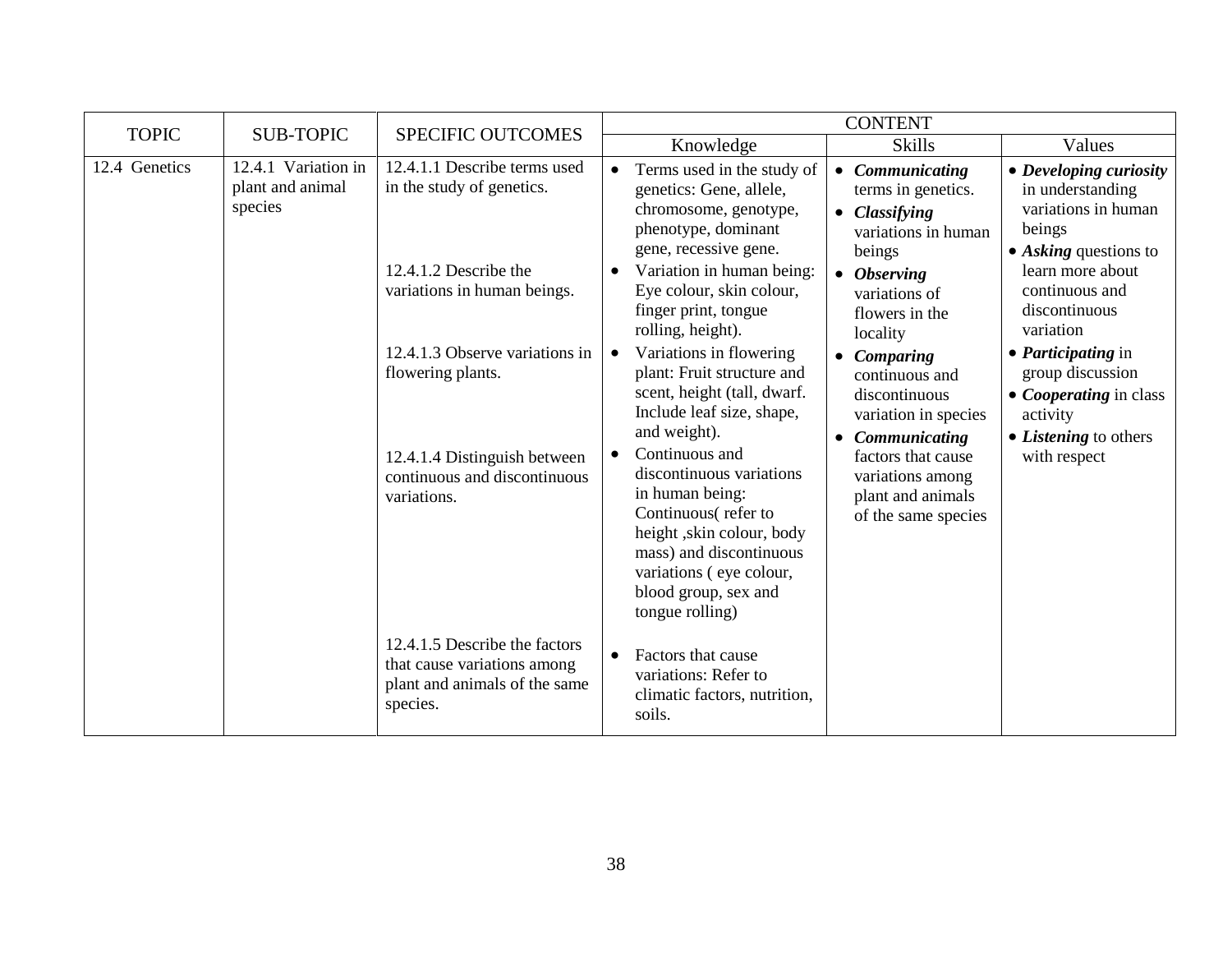| <b>TOPIC</b> | <b>SUB-TOPIC</b>                           |                                                                                                                                                                                                                                                                                                                                                                                       | <b>CONTENT</b>                                                                                                                                                                                                                                                                                                                                                                                                                                                                                                                                                                                                          |                                                                                                                                                                                                                                                                                                                                                                                                        |                                                                                                                                                                                                                                                                                                                                                                                                                                               |  |
|--------------|--------------------------------------------|---------------------------------------------------------------------------------------------------------------------------------------------------------------------------------------------------------------------------------------------------------------------------------------------------------------------------------------------------------------------------------------|-------------------------------------------------------------------------------------------------------------------------------------------------------------------------------------------------------------------------------------------------------------------------------------------------------------------------------------------------------------------------------------------------------------------------------------------------------------------------------------------------------------------------------------------------------------------------------------------------------------------------|--------------------------------------------------------------------------------------------------------------------------------------------------------------------------------------------------------------------------------------------------------------------------------------------------------------------------------------------------------------------------------------------------------|-----------------------------------------------------------------------------------------------------------------------------------------------------------------------------------------------------------------------------------------------------------------------------------------------------------------------------------------------------------------------------------------------------------------------------------------------|--|
|              |                                            | <b>SPECIFIC OUTCOMES</b>                                                                                                                                                                                                                                                                                                                                                              | Knowledge                                                                                                                                                                                                                                                                                                                                                                                                                                                                                                                                                                                                               | <b>Skills</b>                                                                                                                                                                                                                                                                                                                                                                                          | Values                                                                                                                                                                                                                                                                                                                                                                                                                                        |  |
|              | 12.4.2 Cell<br>division and<br>Chromosomes | 12.4.2.1 Describe the stages<br>of cell division.<br>12.4.2.3 Explain the<br>importance of mitosis and<br>meiosis.                                                                                                                                                                                                                                                                    | Stages of cell division in<br>$\bullet$<br>mitosis and meiosis:<br>(Refer to chromosome<br>and double strand of<br>DNA).<br>Importance of mitosis and<br>meiosis: Refer to growth<br>and reproduction. Include<br>uncontrolled cell<br>division(cancer)                                                                                                                                                                                                                                                                                                                                                                 | • Comparing stages<br>of cell division<br>Communicating<br>$\bullet$<br>importance of<br>mitosis and meiosis                                                                                                                                                                                                                                                                                           | $\bullet$ <i>Appreciating the</i><br>stages of cell<br>division<br>$\bullet$ Appreciating the<br>importance of<br>mitosis and meiosis                                                                                                                                                                                                                                                                                                         |  |
|              | 12.4.3 Inheritance                         | 12.4.3.1 Explain what a<br>monohybrid inheritance is.<br>12.4.3.2 Demonstrate the<br>inheritance of human<br>characteristics using the<br>crossings<br>12.4.3.3 Explain the factors<br>that determine the sex of a<br>human being.<br>12.4.3.4 Explain the<br>inheritance of sex linked<br>characteristics.<br>12.4.3.5 Describe the<br>mechanism of ABO blood<br>groups inheritance. | Monohybrid crosses:<br>$\bullet$<br>Refer to homozygous,<br>heterozygous recessive,<br>dominant, $F_1$ , $F_2$<br>generation, offspring,<br>ratio, gene, chromosomes,<br>alleles, phenotype and<br>genotype, gamete.<br>Inheritance of human<br>$\bullet$<br>characteristics: Refer to<br>height, eye colour,<br>albinism, sickle cell.<br>Sex of a human being:<br>$\bullet$<br>(Refer to X and Y<br>chromosomes)<br>Inheritance of sex linked<br>$\bullet$<br>to characteristics (Refer to<br>red, green colour<br>blindness and<br>haemophilia).<br>Mechanism of ABO blood<br>$\bullet$<br>groups inheritance: Refer | • Interpreting<br>chromosomes and<br>the genes they<br>carry.<br>Inferring the<br>$\bullet$<br>genotype and<br>phenotype of the<br>offspring.<br>• Demonstrating the<br>inheritance of<br>characteristics<br>using the crosses.<br><b>Communicating</b><br>$\bullet$<br>information on the<br>X and Y<br>chromosomes.<br>Analysing the<br>$\bullet$<br>mechanism of ABO<br>blood groups<br>inheritance | $\bullet$ Asking questions in<br>order to understand<br>the outcomes of<br>monohybrid<br>crossings<br>• Developing curiosity<br>to learn more about<br>inheritance of<br>human<br>characteristics<br>$\bullet$ Appreciating sex<br>determination in<br>human being<br>• Giving presentation<br>$\bullet$ <i>Appreciating the</i><br>mechanism of<br>inheritance blood<br>groups<br>$\bullet$ Accepting<br>responsibility of<br>one's behavior |  |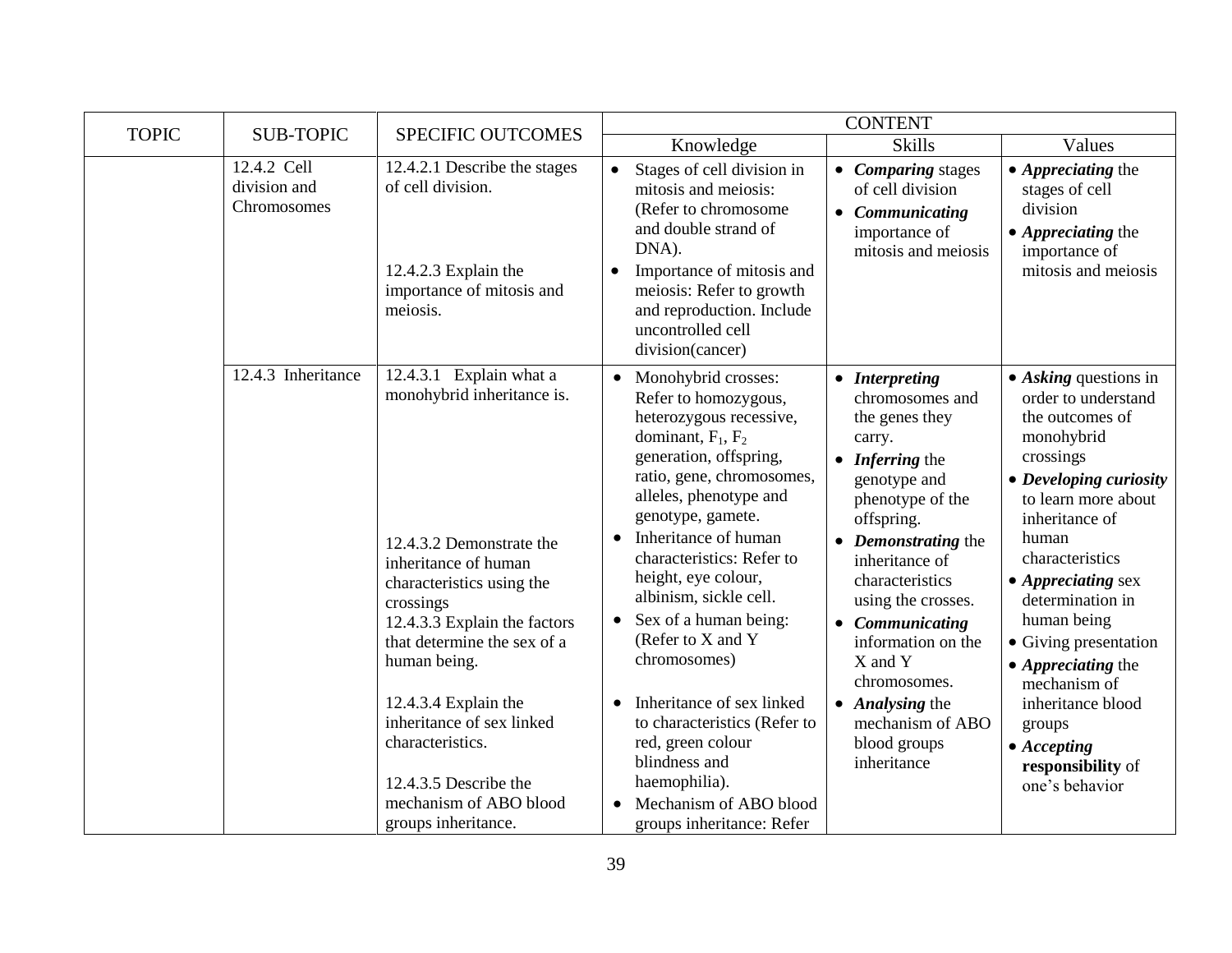| <b>TOPIC</b> | <b>SUB-TOPIC</b> | <b>SPECIFIC OUTCOMES</b>                     |                                                                                                   | <b>CONTENT</b>                                                                                                 |                                                                                            |
|--------------|------------------|----------------------------------------------|---------------------------------------------------------------------------------------------------|----------------------------------------------------------------------------------------------------------------|--------------------------------------------------------------------------------------------|
|              |                  |                                              | Knowledge                                                                                         | <b>Skills</b>                                                                                                  | Values                                                                                     |
|              |                  |                                              | to alleles $I^A$ , $I^B$ , $I^O$ ;<br>dominancy, co-dominancy<br>and recessive                    |                                                                                                                |                                                                                            |
|              | 12.4.4 Mutation  | 12.4.4.1 Describe what<br>mutation is.       | Mutation (refer to<br>permanent changes in<br>structure of chromosomes<br>and genes).             | Communicating<br>$\bullet$<br>information on<br>mutation<br><i>Investigating</i><br>$\bullet$                  | $\bullet$ <i>Being</i> aware of<br>permanent changes<br>in structure of<br>chromosomes and |
|              |                  | 12.4.4.2 Identify the causes of<br>mutation. | Causes of mutation:<br>Natural radiation (nuclear<br>emission, and x-rays,<br>ultra-violet light. | causes of mutations<br><b>Investigating</b><br>$\bullet$<br>effects of mutations<br>Communicating<br>$\bullet$ | genes<br>$\bullet$ Asking questions in<br>order to understand<br>mutation                  |
|              |                  | 12.4.4.4 Explain effects of<br>mutation.     | Effects of mutation:<br>Down's Syndrome,<br>haemophilia, sickle cell                              | uses of mutations                                                                                              | • <i>Awareness</i> of effects<br>of mutation<br>• <i>Appreciating</i> the                  |
|              |                  | 12.4.4.5 Describe the uses of<br>mutations   | anaemia<br>Uses of mutations:                                                                     |                                                                                                                | uses of mutations                                                                          |
|              |                  |                                              | Induced mutation in<br>Agriculture. (Polyploidy<br>plants).                                       |                                                                                                                |                                                                                            |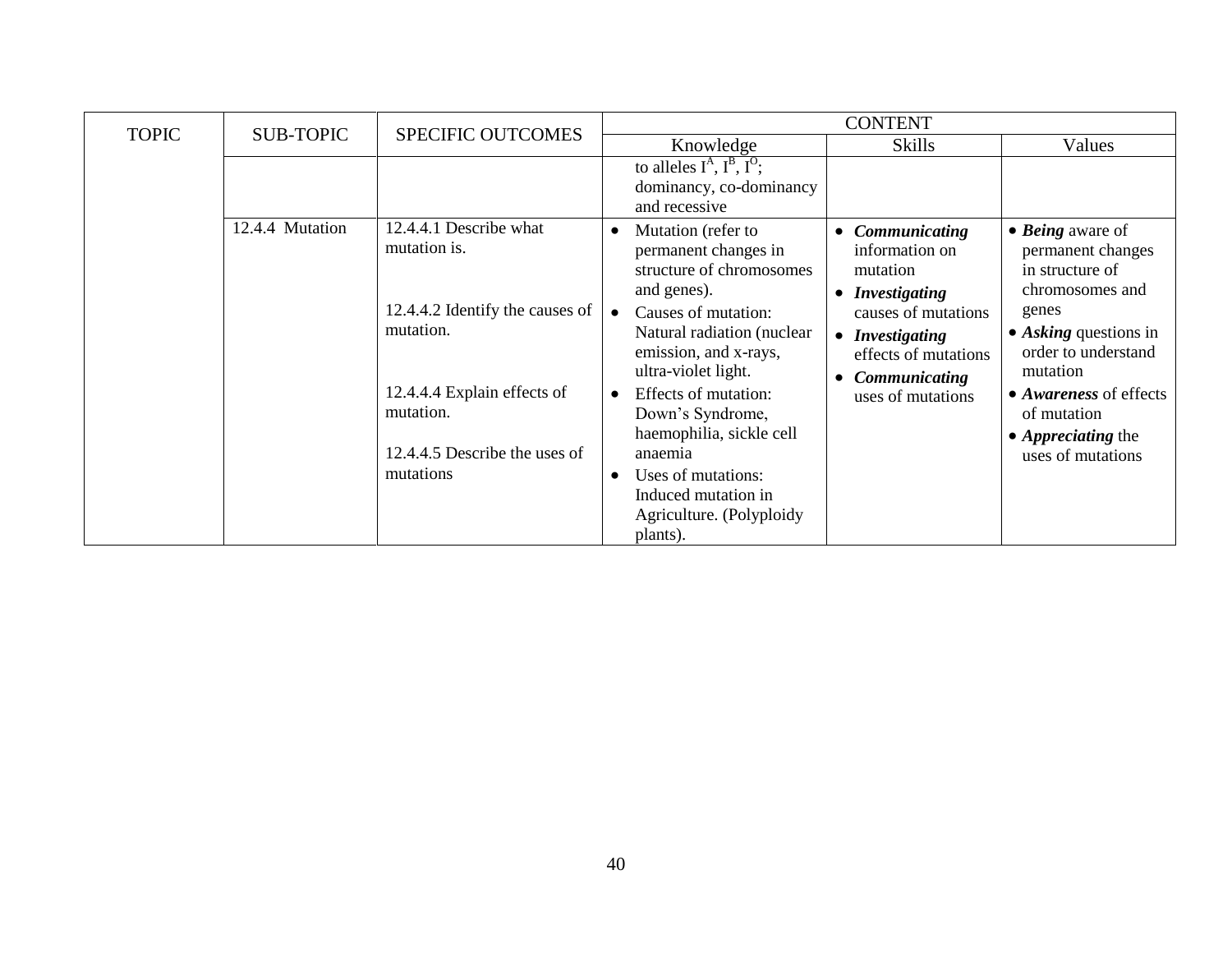| <b>TOPIC</b>                                       | <b>SUB-TOPIC</b>         | <b>SPECIFIC OUTCOMES</b>                                                                                                             | <b>CONTENT</b>                                                                                                                                                                                                                                          |                                                                                                                                                                                                           |                                                                                                                                                                                               |  |
|----------------------------------------------------|--------------------------|--------------------------------------------------------------------------------------------------------------------------------------|---------------------------------------------------------------------------------------------------------------------------------------------------------------------------------------------------------------------------------------------------------|-----------------------------------------------------------------------------------------------------------------------------------------------------------------------------------------------------------|-----------------------------------------------------------------------------------------------------------------------------------------------------------------------------------------------|--|
|                                                    |                          |                                                                                                                                      | Knowledge                                                                                                                                                                                                                                               | <b>Skills</b>                                                                                                                                                                                             | Values                                                                                                                                                                                        |  |
| 12.5<br>Classification of<br>Plants and<br>animals | 12.5.1<br>Classification | 12.5.1.1 Identify various<br>types of plants.<br>12.5.1.2 Identify various<br>types of animals.<br>12.5.1.3 Formulate a simple       | Types of plants:<br>$\bullet$<br>Chlorophytes (Algae),<br>Bryophytes (mosses,<br>ferns), coniferous plants<br>and flowering plants.<br>Types of mammals:<br>reptiles, amphibians,<br>birds, arthropods and<br>protozoa.<br>Simple keys for<br>$\bullet$ | <b>Classifying plants</b><br>into different<br>phyla.<br><i>Classifying</i> animals<br>into their classes.<br>$\bullet$ Formulating<br>classification keys.<br>• Applying use of a<br>classification key. | • Appreciating<br>various<br>characteristic<br>features of<br>different types of<br>plants<br>• Appreciating<br>characteristic<br>features of<br>different animals<br><b>Asking</b> questions |  |
|                                                    |                          | key for classification of<br>plants and animals.<br>$12.5.1.4$ Use a simple<br>classification key to identify<br>plants and animals. | classification: Refer to<br>Dichotomous keys.<br>Identify classes of<br>vertebrates and common<br>invertebrates using simple<br>classification keys.                                                                                                    |                                                                                                                                                                                                           | in order to<br>formulate simple<br>dichotomous keys<br>for plants and<br>animals<br>$\bullet$ Actively<br><i>participating</i> in<br>class activities.                                        |  |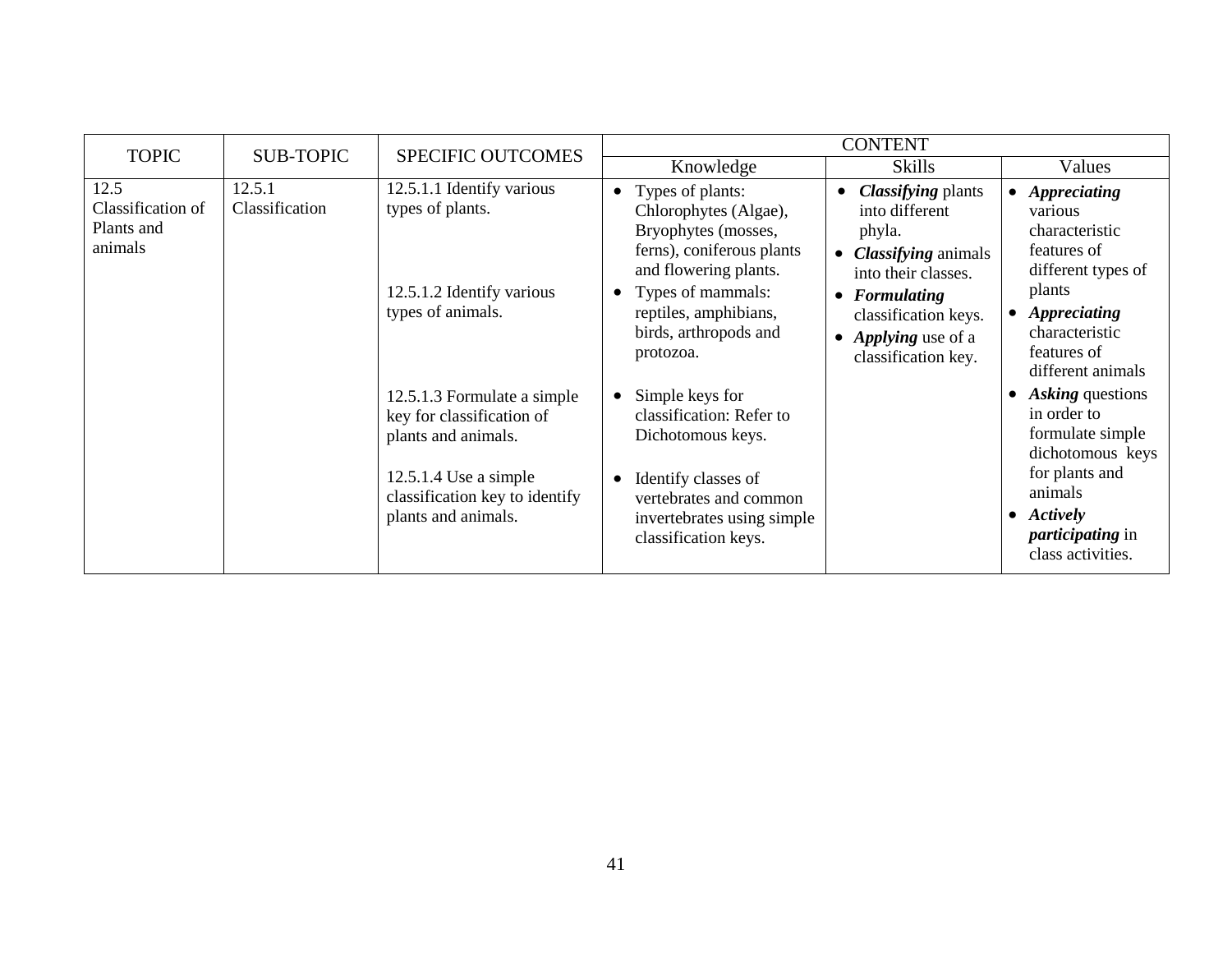| <b>TOPIC</b>  | <b>SUB-TOPIC</b>                             | <b>SPECIFIC OUTCOMES</b>                                                             | <b>CONTENT</b>                                                                                                                                           |                                                                                                            |                                                                                                                        |  |
|---------------|----------------------------------------------|--------------------------------------------------------------------------------------|----------------------------------------------------------------------------------------------------------------------------------------------------------|------------------------------------------------------------------------------------------------------------|------------------------------------------------------------------------------------------------------------------------|--|
|               |                                              |                                                                                      | Knowledge                                                                                                                                                | <b>Skills</b>                                                                                              | Values                                                                                                                 |  |
| 12.6 The soil | 12.6.1 Soil<br>Composition and<br>fertility. | 12.6.1.1 Demonstrate soil<br>composition.                                            | • Soil composition: Air,<br>micro-organism, soil<br>particles, humus                                                                                     | • Observing the<br>composition of soil<br>using a soil sample<br>Classifying the                           | • Appreciating soil<br>composition<br>$\bullet$ Appreciating<br>different types of                                     |  |
|               |                                              | 12.6.1.2 Describe the types of<br>soil and their properties.                         | • Types and Properties of<br>soil: types; Clay, Loam and<br>sand soils                                                                                   | types of soils and<br>their properties.<br>• Communicating<br>factors that make                            | soil<br>• Cooperating in<br>group activities<br>$\bullet$ <i>Being</i> aware of                                        |  |
|               |                                              | 12.6.1.3 Describe factors that<br>make soil fertile.                                 | • Factors that make soil<br>fertile: Air, micro<br>organisms, moisture,<br>mineral elements, organic<br>matter, pH                                       | soil fertile.<br>• Investigating<br>causes of loss of<br>fertility in soil.<br>Communicating<br>methods of | factors that make<br>soil fertile<br>$\bullet$ Asking questions in<br>order to identify<br>causes of soil<br>fertility |  |
|               |                                              | 12.6.1.4 Investigate causes of<br>loss of fertility in soil.                         | • Causes of loss of fertility in<br>soil: Deforestation, poor<br>farming methods, late<br>burning, overgrazing,<br>leaching, harvesting                  | improving and<br>retaining soil<br>fertility<br>• Investigating the<br>distribution of earth               | $\bullet$ Developing<br><i>curiosity</i> in the<br>distribution of earth<br>worms in different<br>types of soils       |  |
|               |                                              | 12.6.1.5 Explain methods of<br>improving and retaining soil<br>fertility.            | • Methods of improving and<br>retaining soil fertility:<br>Suitable pH, weeding,<br>application of fertiliser,<br>crop rotation, conservation<br>farming | worms in different<br>types of soils                                                                       |                                                                                                                        |  |
|               |                                              | 12.6.1.6 Determine the<br>distribution of earth worms in<br>different types of soils | • Distribution of earth<br>worms: Refer to sand,<br>loam, clay of different<br>acidity, alkalinity, moisture<br>or water and plant<br>population         |                                                                                                            |                                                                                                                        |  |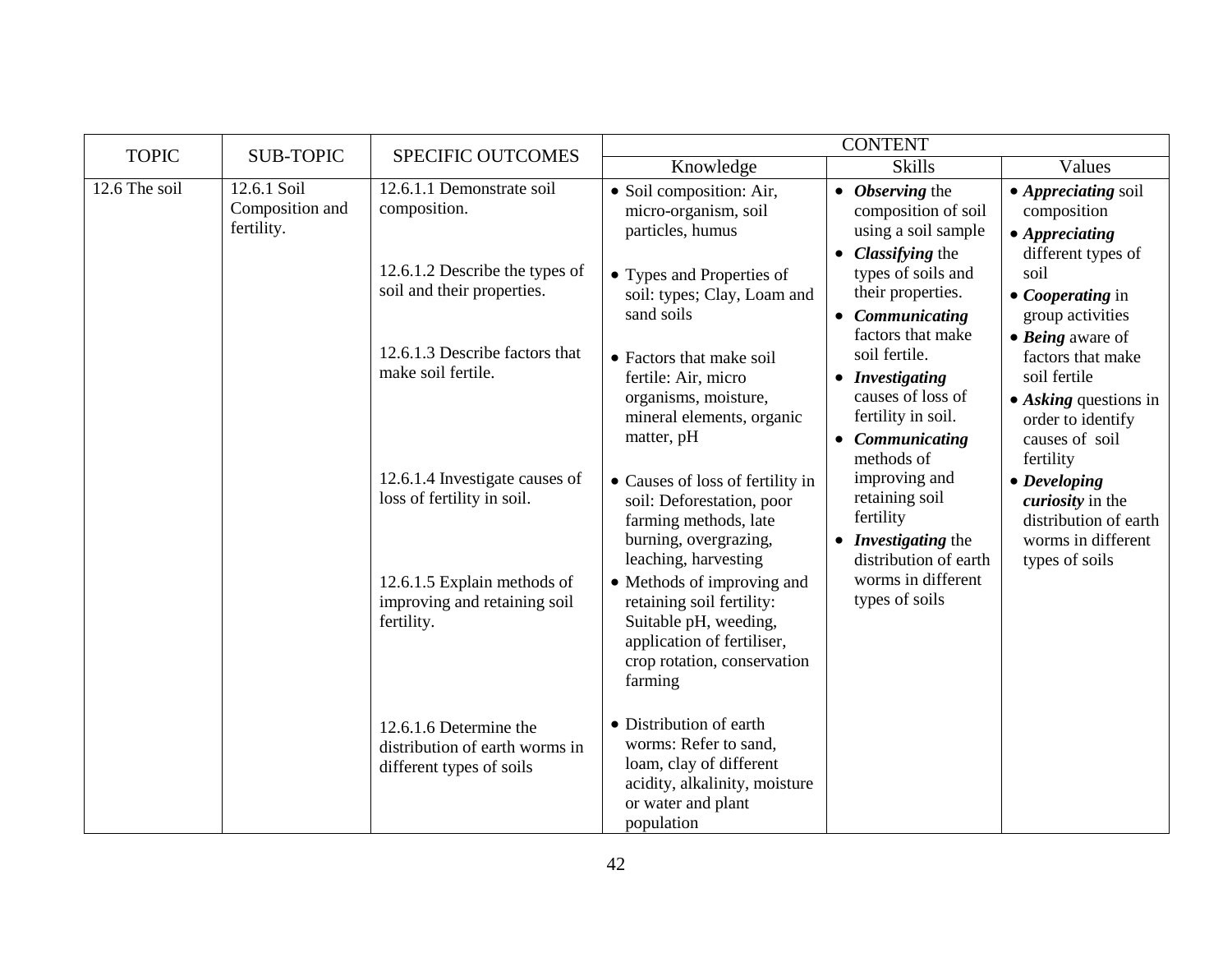| <b>TOPIC</b> | <b>SUB-TOPIC</b>                                   | <b>SPECIFIC OUTCOMES</b>                                                                                                                      | <b>CONTENT</b>                                                                                                                                                                                                                                            |                                                                                                                                                                                                                  |                                                                                                                                                                                        |
|--------------|----------------------------------------------------|-----------------------------------------------------------------------------------------------------------------------------------------------|-----------------------------------------------------------------------------------------------------------------------------------------------------------------------------------------------------------------------------------------------------------|------------------------------------------------------------------------------------------------------------------------------------------------------------------------------------------------------------------|----------------------------------------------------------------------------------------------------------------------------------------------------------------------------------------|
|              |                                                    |                                                                                                                                               | Knowledge                                                                                                                                                                                                                                                 | <b>Skills</b>                                                                                                                                                                                                    | Values                                                                                                                                                                                 |
| 12.7 Ecology | 12.7.1<br>Biotic and abiotic<br>interactions.      | 12.7.1.1 Explain the term<br>ecology.<br>12.7.1.2 Explain the terms<br>used in ecology                                                        | • Ecology: Interaction of<br>organisms with their<br>environment<br>• Ecological terms: Habitat,<br>niche, population,<br>community (Refer to<br>specialisation and<br>adaptation to a specific<br>habitat)                                               | • <i>Communicating</i> the<br>term ecology<br>• Communicating terms<br>used in ecology                                                                                                                           | • Appreciating<br>interaction of<br>organisms with<br>their environment<br>• Asking questions<br>in order to<br>understand terms<br>used in ecology                                    |
|              | 12.7.2 Feeding<br>relationships and<br>energy flow | 12.7.2.1 Design a food chain.<br>12.7.2.2 Design a food web.<br>12.7.2.3 Describe the way<br>energy flows along food<br>chains and food webs. | • Food Chain: Producer,<br>Consumer and<br>Decomposer.<br>Food web (Relate the<br>$\bullet$<br>food chain to<br>development of a food<br>web).<br>Energy flow: Refer to<br>ultimate source of energy<br>as being sunlight; non-                           | • Designing a food<br>chain<br>• Formulating a model<br>of food web<br>$\bullet$ <i>Designing</i> the way<br>energy flows along<br>trophic levels<br>• Analysing the<br>efficiency of energy<br>transfer between | • Appreciating<br>linear and webbed<br>feeding<br>relationships<br>• <i>Appreciating flow</i><br>and efficiency of<br>energy<br>$\bullet$ Developing<br>curiosity about<br>pyramids of |
|              | energy                                             | 12.7.2.4 Describe the<br>efficiency of energy transfer<br>between trophic levels.<br>12.7.2.5 Construct pyramids<br>of numbers, bio-mass and  | cyclical nature of energy<br>flow.<br>Efficiency of energy<br>$\bullet$<br>transfer between trophic<br>levels (Refer to 90% loss<br>of energy at each level).<br>Pyramids of numbers,<br>bio-mass and energy<br>(Refer to diagrammatic<br>representation) | trophic levels<br>• Constructing<br>pyramids of numbers,<br>biomass and energy                                                                                                                                   | numbers, bio-mass<br>and energy<br>• <i>Participating</i> in<br>group activity<br>$\bullet$ Giving<br>presentation<br>• <i>Listening</i> to others<br>with respect                     |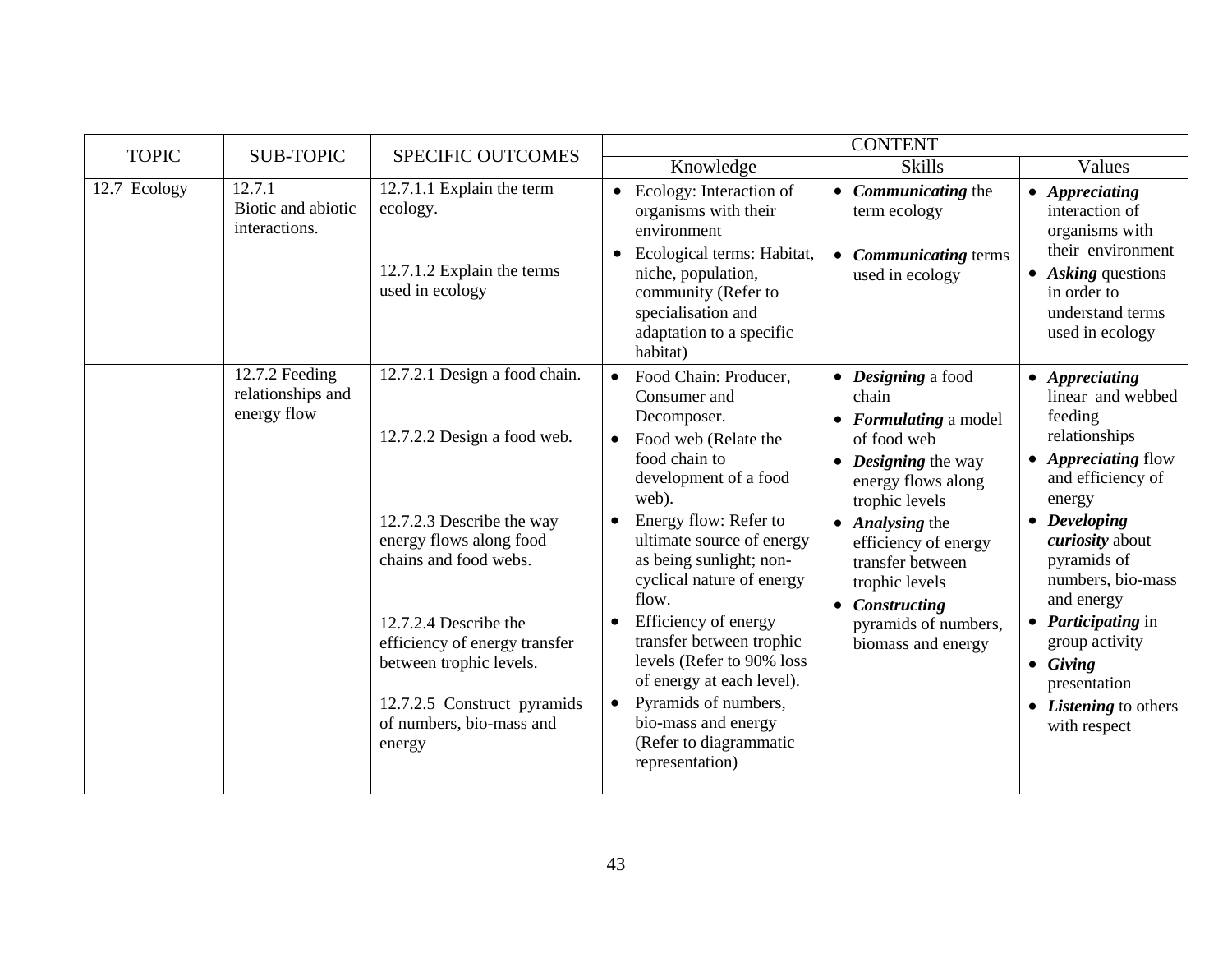| <b>TOPIC</b> | <b>SUB-TOPIC</b>                               | <b>SPECIFIC OUTCOMES</b>                                                                                                         | <b>CONTENT</b>                                                                                                                                                                 |                                                                                                                                                                                       |                                                                                                                                                                        |  |
|--------------|------------------------------------------------|----------------------------------------------------------------------------------------------------------------------------------|--------------------------------------------------------------------------------------------------------------------------------------------------------------------------------|---------------------------------------------------------------------------------------------------------------------------------------------------------------------------------------|------------------------------------------------------------------------------------------------------------------------------------------------------------------------|--|
|              |                                                |                                                                                                                                  | Knowledge                                                                                                                                                                      | <b>Skills</b>                                                                                                                                                                         | Values                                                                                                                                                                 |  |
|              | 12.7.3 Population                              | 12.7.3.1 Explain the term<br>population.<br>12.7.3.2 Investigate factors<br>that cause change in<br>population size.             | Population: Refer to<br>different species in a<br>community.<br>Change in population<br>size: Refer to natural<br>disasters, disease,<br>immigration, emigration,<br>and wars. | • <i>Communicating</i> the<br>term population<br><b>Investigating</b> factors<br>that cause change in<br>population size<br><b>Collecting</b> population<br>data                      | $\bullet$ <i>Being</i> aware of<br>population, factors<br>that cause change<br>in population size<br>$\bullet$ Appreciating<br>population data.                        |  |
|              |                                                | 12.7.3.3 Interpret population<br>data.                                                                                           | Refer to graphs,<br>$\bullet$<br>histograms, tables and pie<br>charts                                                                                                          | • Interpreting<br>population data                                                                                                                                                     |                                                                                                                                                                        |  |
|              | 12.7.4 Carbon and<br>nitrogen, Water<br>cycles | 12.7.4.1 Describe how carbon<br>and nitrogen are cycled within<br>an ecosystem.<br>12.7.4.2 Describe what the<br>water cycle is. | Carbon and nitrogen<br>cycles: Include the roles<br>of micro-organisms<br>Water cycle (Relate to<br>human and environmental<br>factors)                                        | <b>Communicating how</b><br>$\bullet$<br>carbon and nitrogen<br>are cycled<br>• <i>Collecting</i> the data on<br>water cycle<br>• Formulating the cycle<br>of water in<br>environment | • Appreciating the<br>water cycle<br>• <i>Participating</i> in<br>group discussion<br>$\bullet$ Giving<br>presentation<br>• <i>Listening</i> to others<br>with respect |  |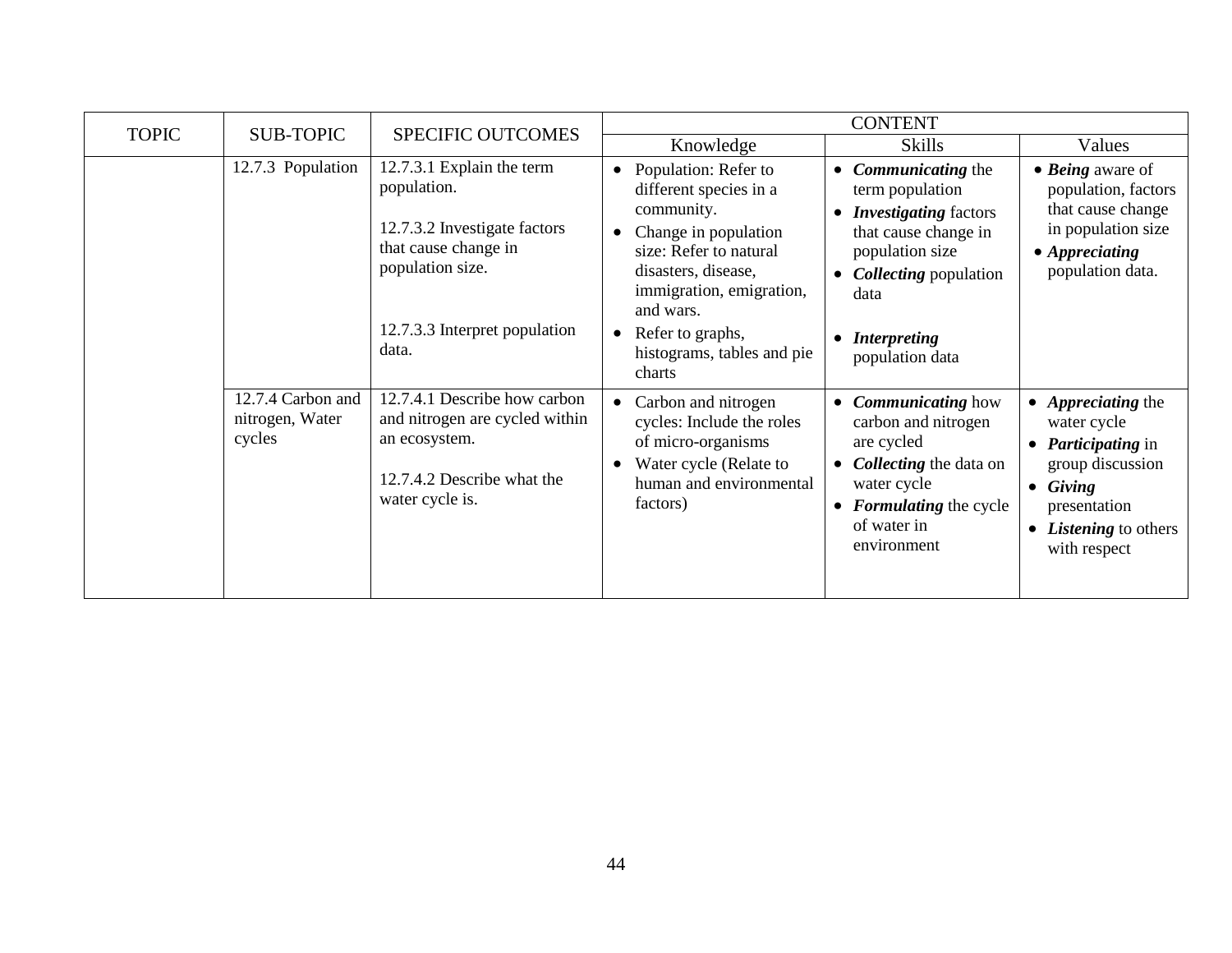|              |                        |                                                                                                                                                                                                                 | <b>CONTENT</b>                                                                                                                                                                                                                                                                                          |                                                                                                                                                                                                            |                                                                                                                                                                                                                                                                                                                     |  |
|--------------|------------------------|-----------------------------------------------------------------------------------------------------------------------------------------------------------------------------------------------------------------|---------------------------------------------------------------------------------------------------------------------------------------------------------------------------------------------------------------------------------------------------------------------------------------------------------|------------------------------------------------------------------------------------------------------------------------------------------------------------------------------------------------------------|---------------------------------------------------------------------------------------------------------------------------------------------------------------------------------------------------------------------------------------------------------------------------------------------------------------------|--|
| <b>TOPIC</b> | <b>SUB-TOPIC</b>       | <b>SPECIFIC OUTCOMES</b>                                                                                                                                                                                        | Knowledge                                                                                                                                                                                                                                                                                               | <b>Skills</b>                                                                                                                                                                                              | Values                                                                                                                                                                                                                                                                                                              |  |
|              | 12.7.5 Ecosystem       | 12.7.5.1 Investigate key<br>features of an ecosystem.<br>12.7.5.2 Explain the effects of<br>Agriculture on an ecosystem.<br>12.7.5.3 Describe the effects<br>of deforestation on soil<br>stability and climate. | • Features of an ecosystem:<br>Community and Non-<br>living part of environment<br>(Use a pond as an<br>example).<br>Effects of agriculture on<br>ecosystem: Refer to<br>water, soil and air<br>pollution.<br>Effects of deforestation:<br>Soil erosion, global<br>warming.                             | • Investigating key<br>features of an<br>ecosystem<br>• <i>Communicating</i> the<br>effects of Agriculture<br>on an ecosystem.<br>• Analysing effects of<br>deforestation on soil<br>stability and climate | $\bullet$ <i>Being</i> aware of<br>effects of<br>agriculture on an<br>ecosystem<br>$\bullet$ Being aware of<br>effects of<br>deforestation on<br>soil stability and<br>climate<br>• <i>Participating</i> in<br>group discussion<br>$\bullet$ Giving<br>presentation<br>• <i>Listening</i> to others<br>with respect |  |
|              | 12.7.6 Pollution       | 12.7.6.1 Describe the<br>undesirable effects of<br>pollution.<br>12.7.6.2 Determine measures<br>to prevent pollution.                                                                                           | Undesirable effects of<br>$\bullet$<br>pollution on water, air and<br>land<br>Measures to prevent<br>$\bullet$<br>pollution: Refer to waste<br>management. Use of<br>filters in chimneys.<br>Include the conversion of<br>sulphur dioxide to<br>sulphuric acid by passing<br>it through a tank of water | • Analysing undesirable<br>effects of pollution on<br>our life<br>• Communicating<br>measures to prevent<br>pollution                                                                                      | $\bullet$ Caring for the<br>environment by<br>understanding the<br>undesirable effects<br>of pollution<br>$\bullet$ Applying<br>preventive<br>measures of<br>pollution to daily<br>life                                                                                                                             |  |
|              | 12.7.7<br>Conservation | 12.7.7.1 Identify the<br>importance of conserving plant<br>and animal species.<br>12.7.7.2 Explain how to reuse,<br>reduce and recycle materials.                                                               | Importance of conserving<br>$\bullet$<br>plant and animal species<br>(Refer to endangered<br>species)<br>3Rs: Reduce, Reuse,<br>$\bullet$<br>Recycle                                                                                                                                                    | • Communicating the<br>importance of<br>conserving plant and<br>animal species<br>• <i>Investigating</i> the ways<br>of 3Rs                                                                                | • Being aware of the<br>importance of<br>conserving plant<br>and animal species<br>• Applying the idea<br>of 3Rs to daily life                                                                                                                                                                                      |  |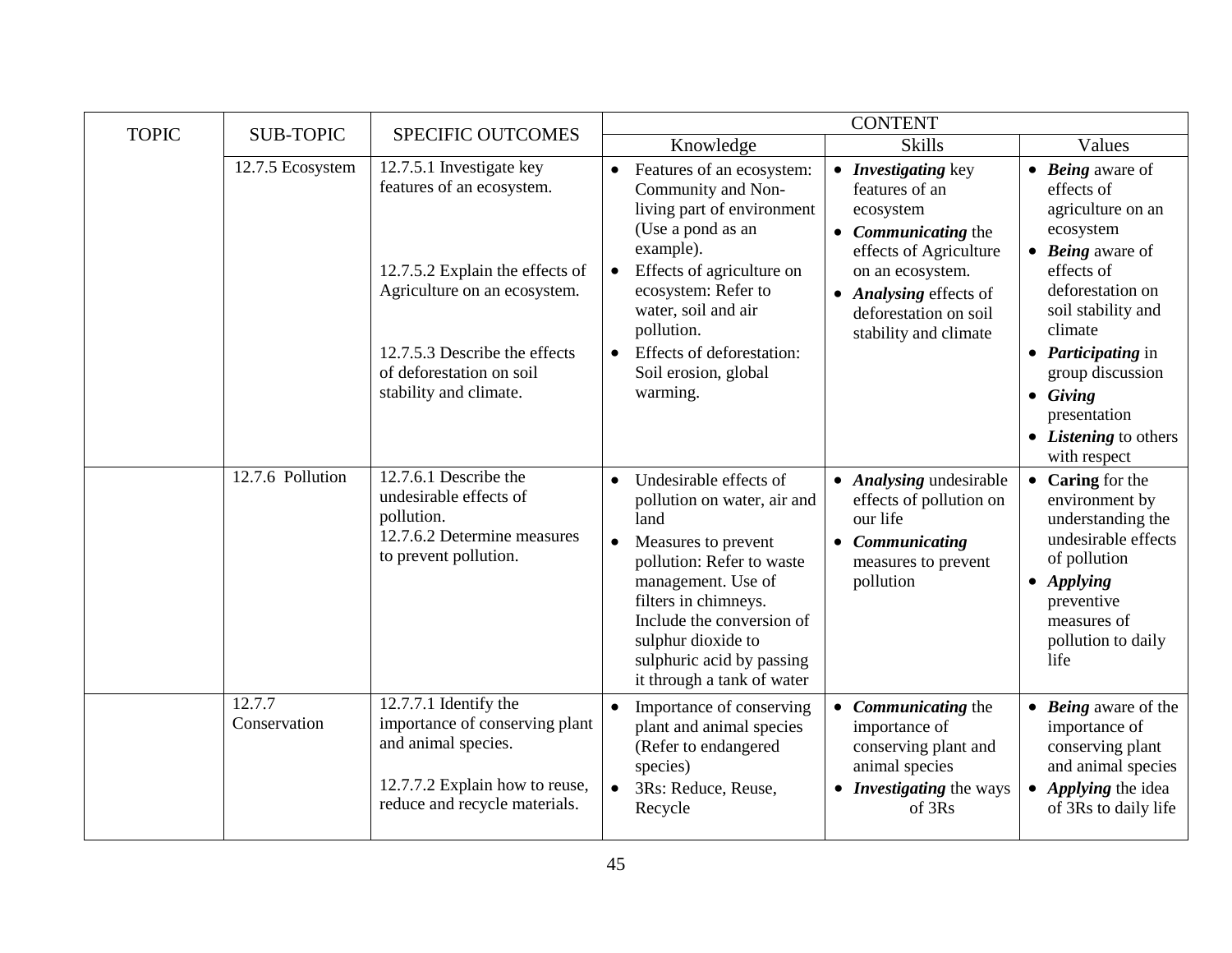| Knowledge<br><b>Skills</b><br>Values<br>12.7.7.3 Investigate the<br>Sustainable use of<br>• Investigating the<br>$\bullet$ <i>Caring</i> for the<br>importance of sustainable use<br>sustainable use of<br>resources: Avoid<br>importance of<br>of resources<br>sustainable use of<br>deforestation, over<br>resources<br>fishing, over hunting;<br>resources<br>encourage game keeping<br>12.7.8<br>12.7.8.1 Investigate diversity<br>• Bio-diversity: Refer to<br>• <i>Investigating</i> diversity<br>• Appreciating<br>Bio-diversity<br>of organisms in a given<br>school grounds, a pond or<br>of organisms in a<br>locality.<br>nearby wetland organic<br>given locality<br>organisms in a<br>given locality<br>reserves.<br>Communicating<br>12.7.8.2 Investigate the<br>Importance of biological<br>importance of<br>• Developing<br>importance of diversity of<br>diversity: Refer to<br>organisms in a given<br><i>curiosity</i> in the<br>organisms in given locality<br>equilibrium of organisms<br>locality<br>adaptation of<br>in the ecosystem<br>organisms in the<br>environment<br><b>Observing</b> adaptive<br>12.7.8.3 Explain how some<br>Adaptations of organisms:<br>characteristics of<br>• Conserving<br>$\bullet$<br>organisms are adapted to the<br>organisms for<br>Refer to adaptive<br>organisms in an<br>environment<br>future generations<br>characteristics of fish,<br>environment<br>insects, mammals and<br>• Appreciating<br>• <i>Investigating</i> the<br>plants.<br>economic<br>impact of human<br>12.7.8.4 Investigate the impact<br>importance of<br>• Impact of human<br>activity on organisms<br>of human activity on<br>maintaining<br>activities on organisms:<br>• Communicating<br>organisms<br>biodiversity<br>Refer to hunting, fishing,<br>economic reasons for<br>and charcoal production.<br>• Applying the idea<br>maintaining bio<br>Also refer to the<br>of bio-diversity to<br>diversity<br>threatened extinction of<br>daily life<br>the African elephant.<br>12.7.8.5 Describe the<br>$\bullet$ | <b>TOPIC</b> | <b>SUB-TOPIC</b> | <b>SPECIFIC OUTCOMES</b> | <b>CONTENT</b>            |  |                      |  |
|---------------------------------------------------------------------------------------------------------------------------------------------------------------------------------------------------------------------------------------------------------------------------------------------------------------------------------------------------------------------------------------------------------------------------------------------------------------------------------------------------------------------------------------------------------------------------------------------------------------------------------------------------------------------------------------------------------------------------------------------------------------------------------------------------------------------------------------------------------------------------------------------------------------------------------------------------------------------------------------------------------------------------------------------------------------------------------------------------------------------------------------------------------------------------------------------------------------------------------------------------------------------------------------------------------------------------------------------------------------------------------------------------------------------------------------------------------------------------------------------------------------------------------------------------------------------------------------------------------------------------------------------------------------------------------------------------------------------------------------------------------------------------------------------------------------------------------------------------------------------------------------------------------------------------------------------------------------------------------------------------------------------------------------------------------|--------------|------------------|--------------------------|---------------------------|--|----------------------|--|
|                                                                                                                                                                                                                                                                                                                                                                                                                                                                                                                                                                                                                                                                                                                                                                                                                                                                                                                                                                                                                                                                                                                                                                                                                                                                                                                                                                                                                                                                                                                                                                                                                                                                                                                                                                                                                                                                                                                                                                                                                                                         |              |                  |                          |                           |  |                      |  |
|                                                                                                                                                                                                                                                                                                                                                                                                                                                                                                                                                                                                                                                                                                                                                                                                                                                                                                                                                                                                                                                                                                                                                                                                                                                                                                                                                                                                                                                                                                                                                                                                                                                                                                                                                                                                                                                                                                                                                                                                                                                         |              |                  |                          |                           |  |                      |  |
| Refer to tourism.<br>economic reasons for<br>medicinal plants and<br>maintaining bio-diversity.                                                                                                                                                                                                                                                                                                                                                                                                                                                                                                                                                                                                                                                                                                                                                                                                                                                                                                                                                                                                                                                                                                                                                                                                                                                                                                                                                                                                                                                                                                                                                                                                                                                                                                                                                                                                                                                                                                                                                         |              |                  |                          | Maintaining biodiversity: |  | different species of |  |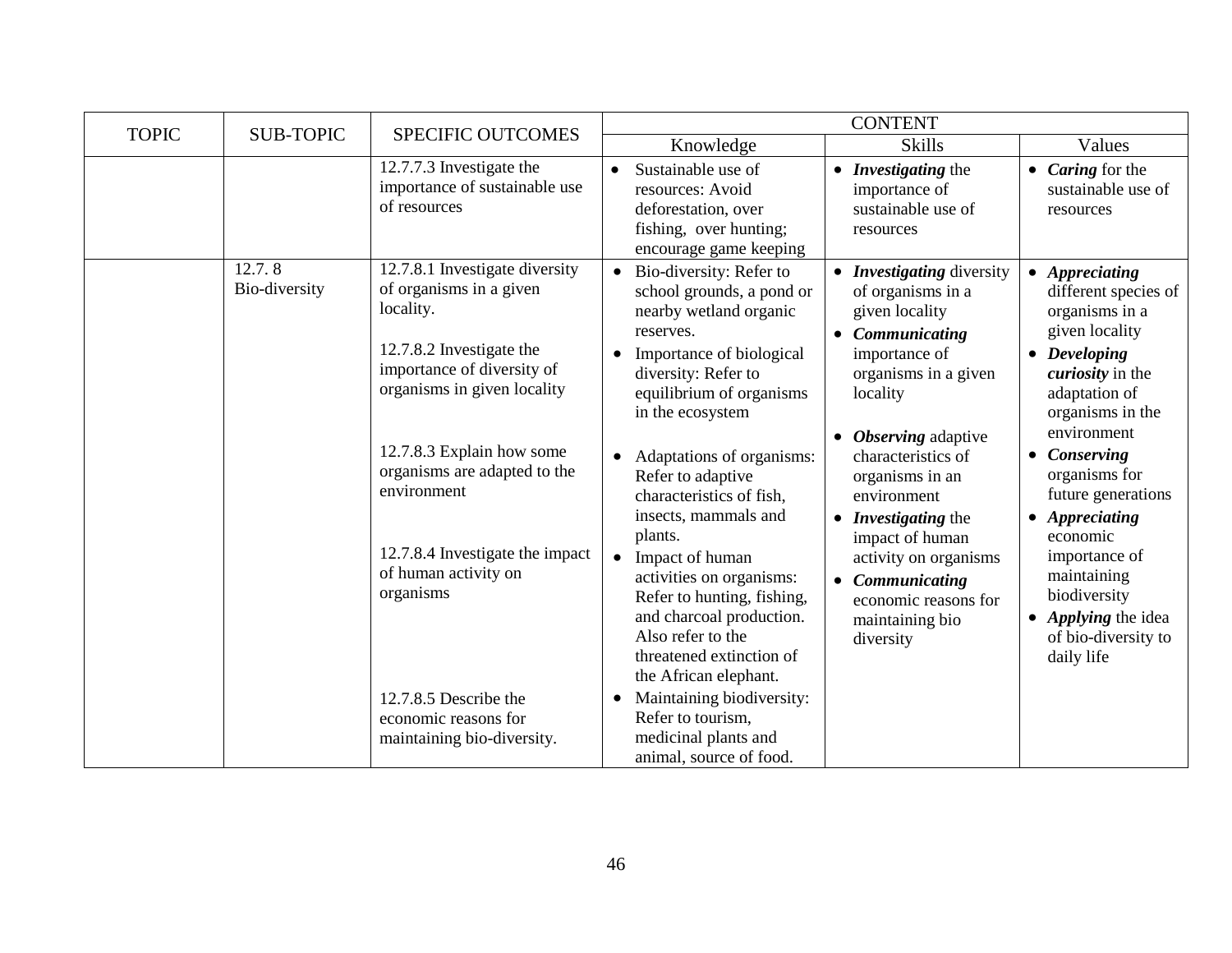# **APPENDIX I - SCOPE and SEQUENCE**

The following table shows the "Scope and Sequence" of Biology syllabus from G10 to G12.

|                                                | Grade 10                                                    | Grade 11                                |                               | Grade 12                                                  |                                                        |
|------------------------------------------------|-------------------------------------------------------------|-----------------------------------------|-------------------------------|-----------------------------------------------------------|--------------------------------------------------------|
| <b>UNIT/TOPIC</b>                              | <b>SUB-TOPIC</b>                                            | <b>UNIT/TOPIC</b>                       | <b>SUB-TOPIC</b>              | <b>UNIT/TOPIC</b>                                         | <b>SUB-TOPIC</b>                                       |
| 1.0: Living<br>Organisms and life<br>processes | 10.1.2 Characteristic<br>s of living<br>organisms           | 1.0: Transport and<br>storage in Plants | 11.1.1 Transport in<br>plants | 1.0: Asexual<br>reproduction                              | 12.1.1Reproduction in<br>fungi, amoeba and<br>bacteria |
| 2.0: Cells                                     | 10.2.1 Microscopes                                          | 2.0 Transport in<br>Human               | 11.2.1 Blood                  |                                                           | 12.1.2 Vegetative<br>Reproduction                      |
|                                                | 10.2.2 Cell Structure<br>and Function                       |                                         | 11.2.2 Blood Groups           | 2.0: Sexual<br>Reproduction in<br><b>Flowering Plants</b> | 12.2.1 Reproduction in<br>plants                       |
|                                                | 10.2.3 Cell<br>Organisation                                 |                                         | 11.2.3 Blood<br>disorders     |                                                           | 12.2.2 Pollination                                     |
|                                                | 10.2.4 Tissues                                              |                                         | 11.2.4 The heart              | 3.0: Reproduction<br>in Animals                           | 12.3.1 Sexual<br>reproduction in animals               |
|                                                | 10.2.5 Organs                                               |                                         | 11.2.5 Lymphatic<br>system    |                                                           | 12.3.2 Birth Control                                   |
|                                                | 10.2.6 Diffusion,<br><b>Osmosis and Active</b><br>transport |                                         | 11.2.6 Circulatory<br>systems | 4.0: Genetics                                             | 12.4.1 Variation in plant<br>and animal species        |
| 3.0: Enzymes                                   | 10.3.1<br>Characteristics<br>of enzymes                     | 3.0: Excretion                          | 11.3.1 Excretion              |                                                           | 12.4.2 Cell division and<br>Chromosomes                |
| 4.0: Nutrients                                 | 10.4.1 Classes of<br>nutrients                              |                                         | $11.3.2$ The kidney           |                                                           | 12.4.3 Inheritance                                     |
|                                                | 10.4.2 Disorders                                            |                                         | 11.3.3 The lungs              |                                                           | 12.4.4 Mutation                                        |
|                                                | 10.4.3 Dietary<br>needs                                     |                                         | 11.3.4 The human<br>skin      | 5.0: Classification<br>of Plants and<br>Animals           | 12.5.1 Classification                                  |